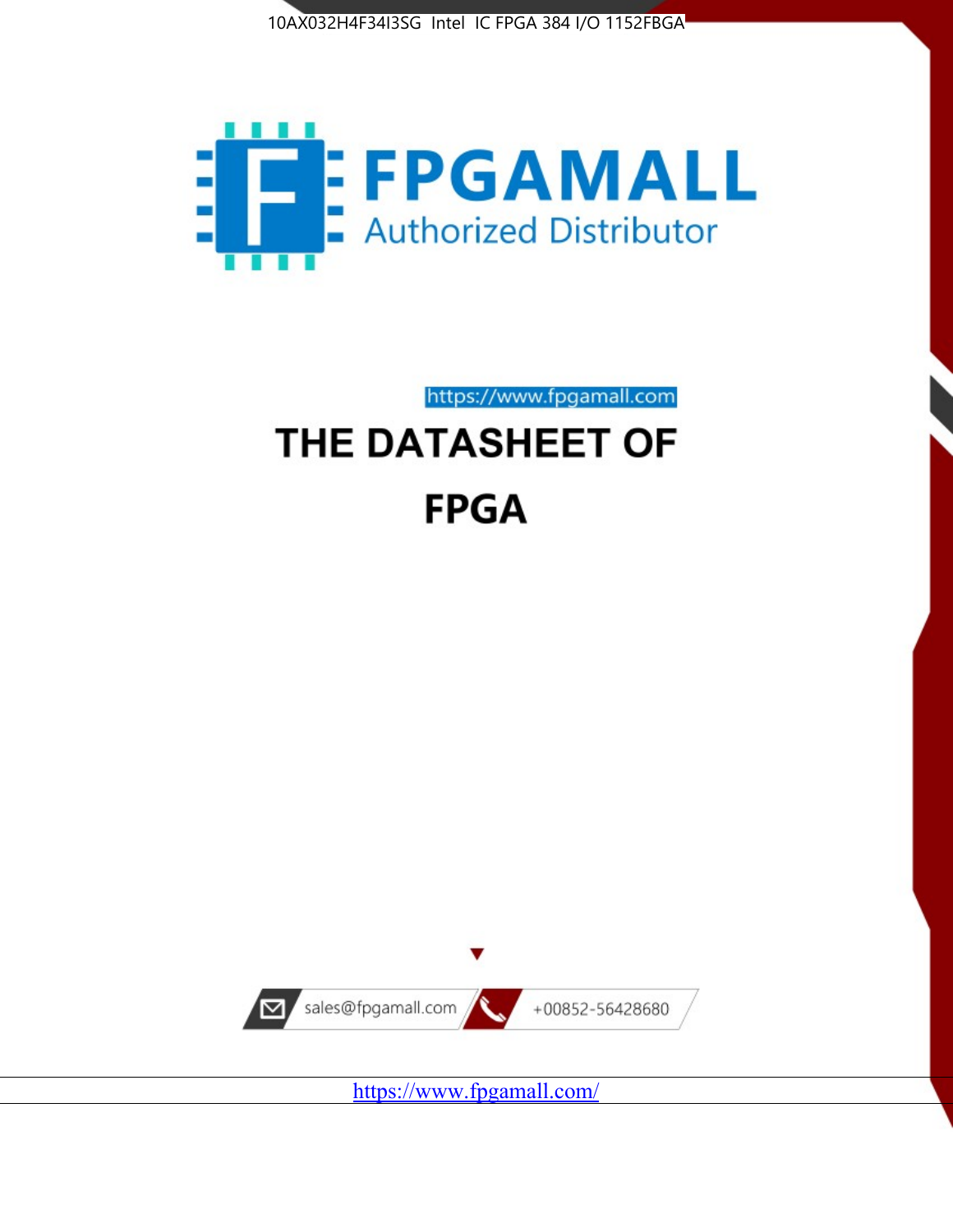

# **Intel® Arria® 10 Device Overview**



**A10-OVERVIEW | 2018.12.06** Latest document on the web: **[PDF](https://www.intel.com/content/dam/www/programmable/us/en/pdfs/literature/hb/arria-10/a10_overview.pdf)** | **[HTML](https://www.intel.com/content/www/us/en/programmable/documentation/sam1403480274650.html)**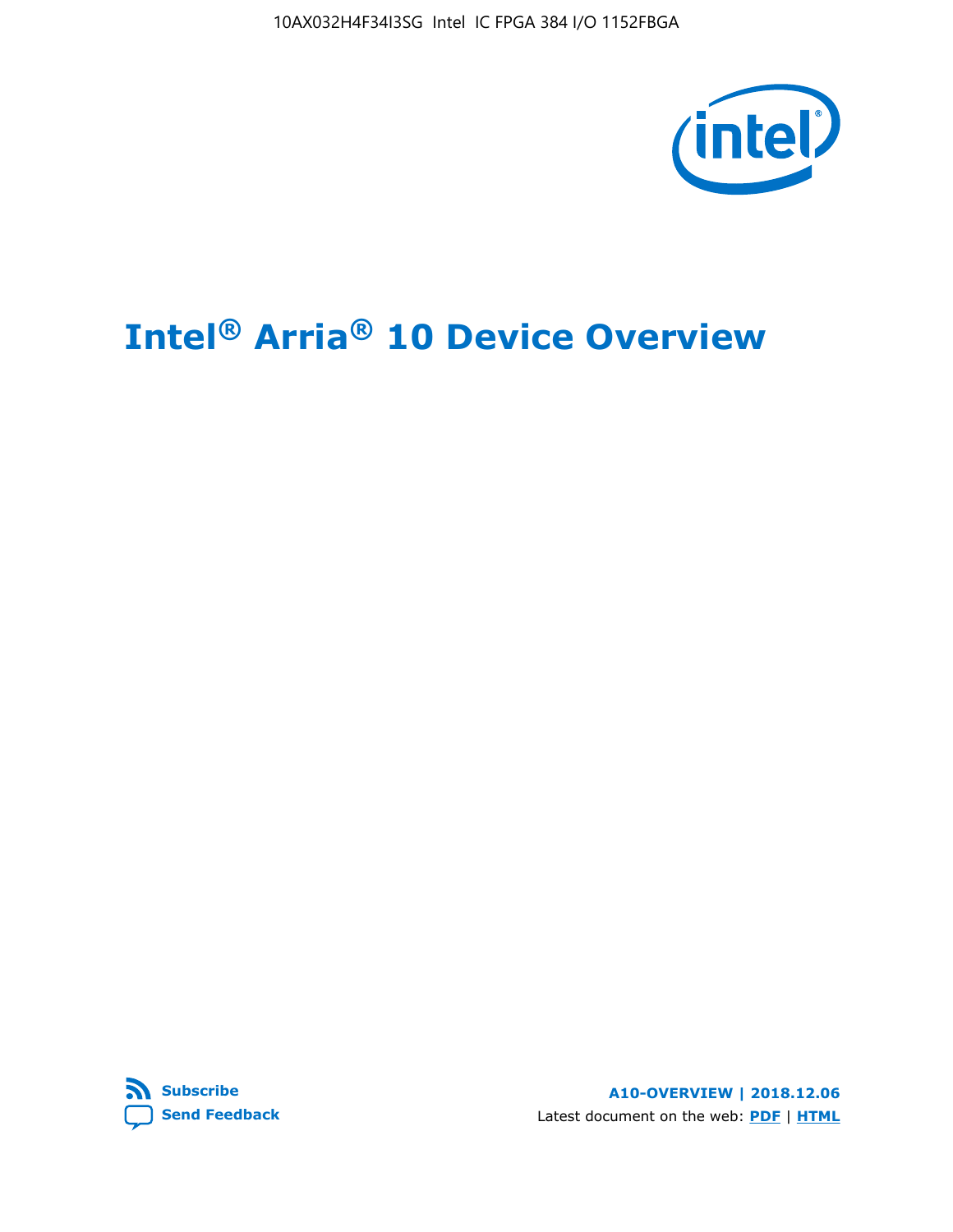

**Contents** 

# **Contents**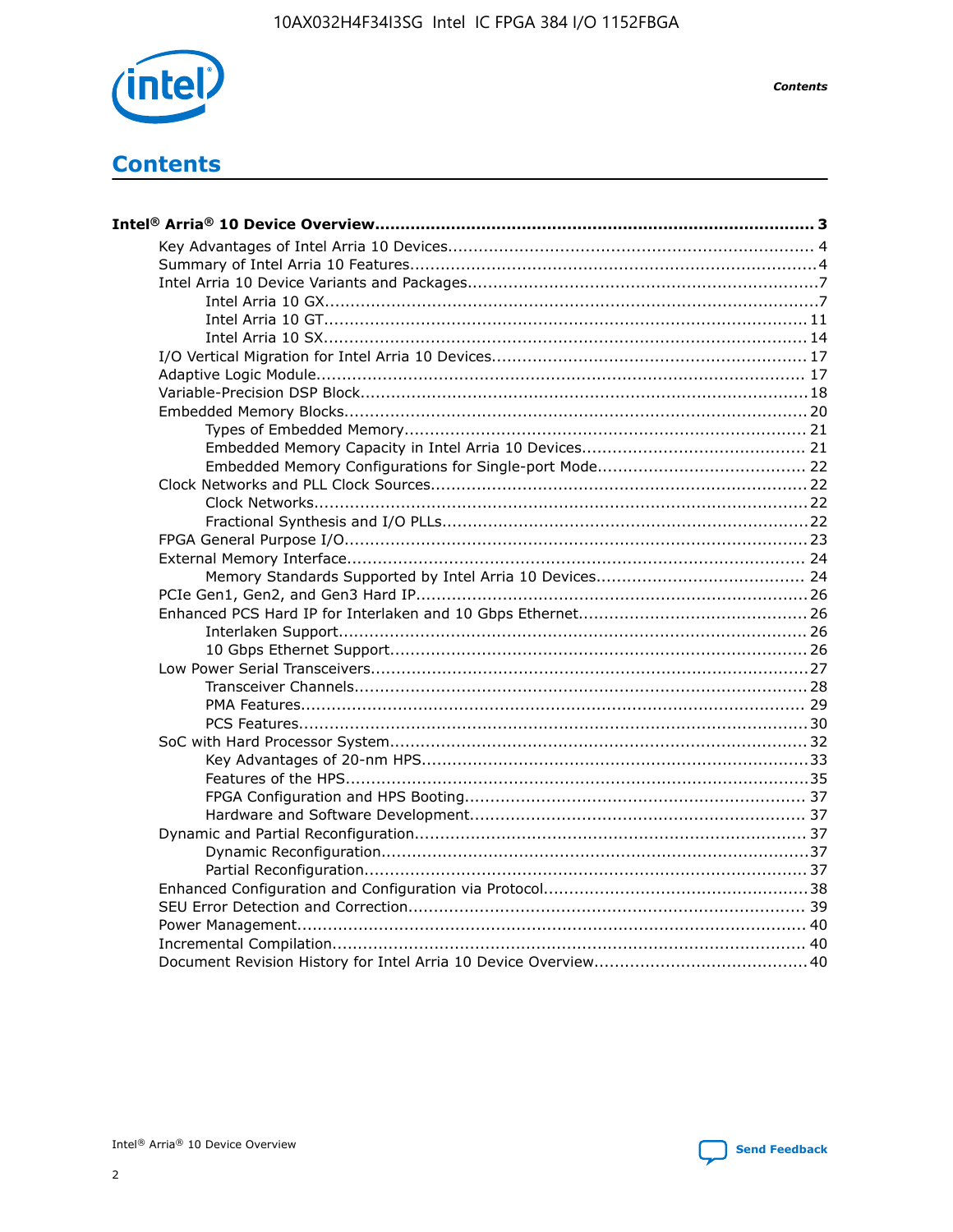**A10-OVERVIEW | 2018.12.06**

**[Send Feedback](mailto:FPGAtechdocfeedback@intel.com?subject=Feedback%20on%20Intel%20Arria%2010%20Device%20Overview%20(A10-OVERVIEW%202018.12.06)&body=We%20appreciate%20your%20feedback.%20In%20your%20comments,%20also%20specify%20the%20page%20number%20or%20paragraph.%20Thank%20you.)**



# **Intel® Arria® 10 Device Overview**

The Intel<sup>®</sup> Arria<sup>®</sup> 10 device family consists of high-performance and power-efficient 20 nm mid-range FPGAs and SoCs.

Intel Arria 10 device family delivers:

- Higher performance than the previous generation of mid-range and high-end FPGAs.
- Power efficiency attained through a comprehensive set of power-saving technologies.

The Intel Arria 10 devices are ideal for high performance, power-sensitive, midrange applications in diverse markets.

| <b>Market</b>         | <b>Applications</b>                                                                                               |
|-----------------------|-------------------------------------------------------------------------------------------------------------------|
| Wireless              | Channel and switch cards in remote radio heads<br>٠<br>Mobile backhaul<br>٠                                       |
| Wireline              | 40G/100G muxponders and transponders<br>٠<br>100G line cards<br>٠<br><b>Bridging</b><br>٠<br>Aggregation<br>٠     |
| <b>Broadcast</b>      | Studio switches<br>٠<br>Servers and transport<br>٠<br>Videoconferencing<br>٠<br>Professional audio and video<br>٠ |
| Computing and Storage | Flash cache<br>٠<br>Cloud computing servers<br>٠<br>Server acceleration<br>٠                                      |
| Medical               | Diagnostic scanners<br>٠<br>Diagnostic imaging<br>٠                                                               |
| Military              | Missile guidance and control<br>٠<br>Radar<br>٠<br>Electronic warfare<br>٠<br>Secure communications<br>٠          |

#### **Table 1. Sample Markets and Ideal Applications for Intel Arria 10 Devices**

#### **Related Information**

- [Intel Arria 10 Device Handbook: Known Issues](http://www.altera.com/support/kdb/solutions/rd07302013_646.html) Lists the planned updates to the *Intel Arria 10 Device Handbook* chapters.
- [Intel Arria 10 GX/GT Device Errata and Design Recommendations](https://www.intel.com/content/www/us/en/programmable/documentation/agz1493851706374.html#yqz1494433888646)
- [Intel Arria 10 SX Device Errata and Design Recommendations](https://www.intel.com/content/www/us/en/programmable/documentation/cru1462832385668.html#cru1462832558642)

Intel Corporation. All rights reserved. Intel, the Intel logo, Altera, Arria, Cyclone, Enpirion, MAX, Nios, Quartus and Stratix words and logos are trademarks of Intel Corporation or its subsidiaries in the U.S. and/or other countries. Intel warrants performance of its FPGA and semiconductor products to current specifications in accordance with Intel's standard warranty, but reserves the right to make changes to any products and services at any time without notice. Intel assumes no responsibility or liability arising out of the application or use of any information, product, or service described herein except as expressly agreed to in writing by Intel. Intel customers are advised to obtain the latest version of device specifications before relying on any published information and before placing orders for products or services. \*Other names and brands may be claimed as the property of others.

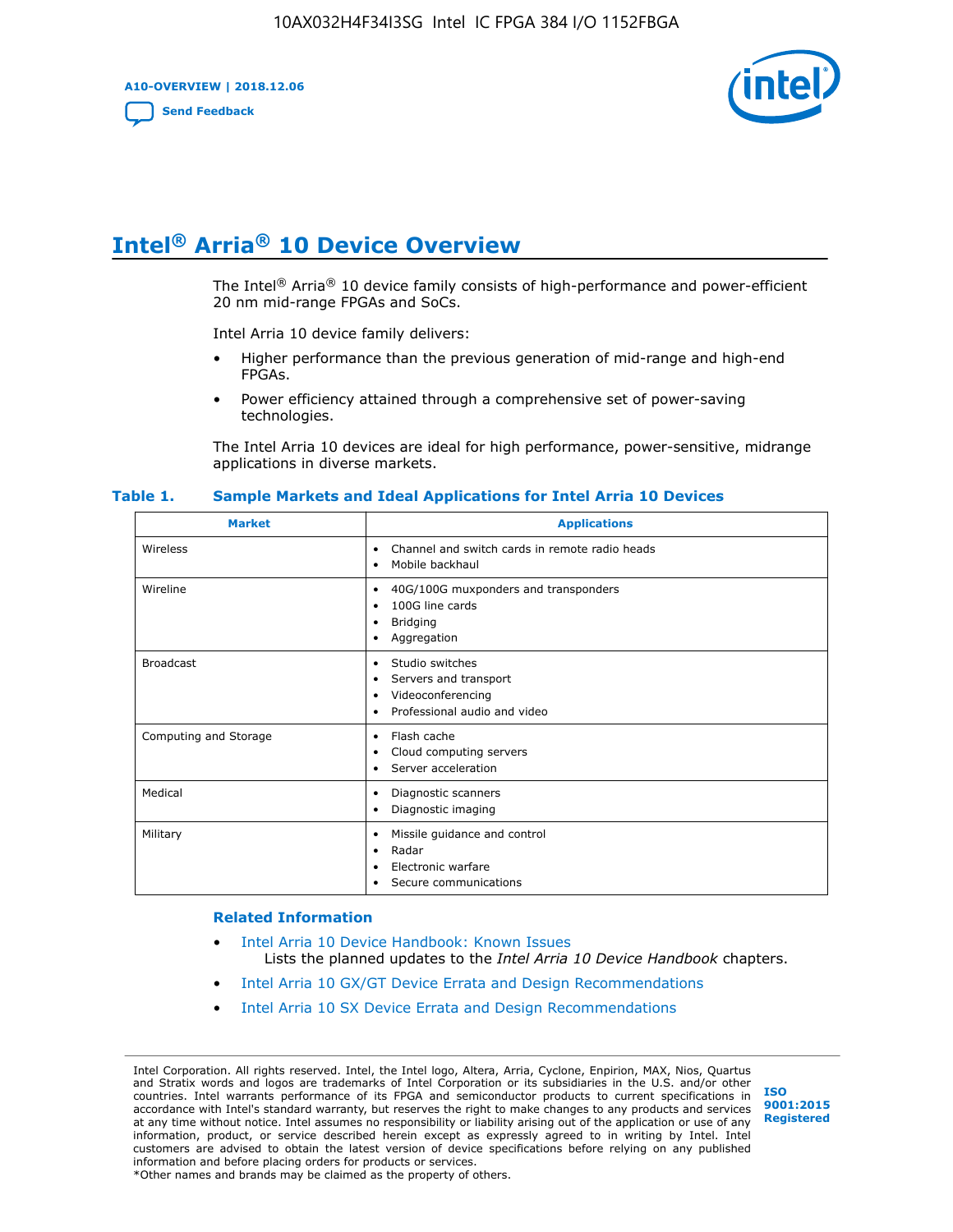

# **Key Advantages of Intel Arria 10 Devices**

# **Table 2. Key Advantages of the Intel Arria 10 Device Family**

| <b>Advantage</b>                                                                                          | <b>Supporting Feature</b>                                                                                                                                                                                                                                                                                                |  |  |  |  |  |  |
|-----------------------------------------------------------------------------------------------------------|--------------------------------------------------------------------------------------------------------------------------------------------------------------------------------------------------------------------------------------------------------------------------------------------------------------------------|--|--|--|--|--|--|
| Enhanced core architecture                                                                                | Built on TSMC's 20 nm process technology<br>٠<br>60% higher performance than the previous generation of mid-range FPGAs<br>٠<br>15% higher performance than the fastest previous-generation FPGA<br>٠                                                                                                                    |  |  |  |  |  |  |
| High-bandwidth integrated<br>transceivers                                                                 | Short-reach rates up to 25.8 Gigabits per second (Gbps)<br>٠<br>Backplane capability up to 12.5 Gbps<br>٠<br>Integrated 10GBASE-KR and 40GBASE-KR4 Forward Error Correction (FEC)<br>٠                                                                                                                                   |  |  |  |  |  |  |
| Improved logic integration and<br>hard IP blocks                                                          | 8-input adaptive logic module (ALM)<br>٠<br>Up to 65.6 megabits (Mb) of embedded memory<br>٠<br>Variable-precision digital signal processing (DSP) blocks<br>Fractional synthesis phase-locked loops (PLLs)<br>Hard PCI Express Gen3 IP blocks<br>Hard memory controllers and PHY up to 2,400 Megabits per second (Mbps) |  |  |  |  |  |  |
| Second generation hard<br>processor system (HPS) with<br>integrated ARM* Cortex*-A9*<br>MPCore* processor | Tight integration of a dual-core ARM Cortex-A9 MPCore processor, hard IP, and an<br>٠<br>FPGA in a single Intel Arria 10 system-on-a-chip (SoC)<br>Supports over 128 Gbps peak bandwidth with integrated data coherency between<br>$\bullet$<br>the processor and the FPGA fabric                                        |  |  |  |  |  |  |
| Advanced power savings                                                                                    | Comprehensive set of advanced power saving features<br>٠<br>Power-optimized MultiTrack routing and core architecture<br>٠<br>Up to 40% lower power compared to previous generation of mid-range FPGAs<br>Up to 60% lower power compared to previous generation of high-end FPGAs                                         |  |  |  |  |  |  |

# **Summary of Intel Arria 10 Features**

## **Table 3. Summary of Features for Intel Arria 10 Devices**

| <b>Feature</b>                  | <b>Description</b>                                                                                                                                                                                                                                                                                                                                                                                 |
|---------------------------------|----------------------------------------------------------------------------------------------------------------------------------------------------------------------------------------------------------------------------------------------------------------------------------------------------------------------------------------------------------------------------------------------------|
| Technology                      | TSMC's 20-nm SoC process technology<br>Allows operation at a lower $V_{\text{CC}}$ level of 0.82 V instead of the 0.9 V standard $V_{\text{CC}}$ core voltage                                                                                                                                                                                                                                      |
| Packaging                       | 1.0 mm ball-pitch Fineline BGA packaging<br>٠<br>0.8 mm ball-pitch Ultra Fineline BGA packaging<br>Multiple devices with identical package footprints for seamless migration between different<br><b>FPGA</b> densities<br>Devices with compatible package footprints allow migration to next generation high-end<br>Stratix $@10$ devices<br>RoHS, leaded $(1)$ , and lead-free (Pb-free) options |
| High-performance<br>FPGA fabric | Enhanced 8-input ALM with four registers<br>Improved multi-track routing architecture to reduce congestion and improve compilation time<br>Hierarchical core clocking architecture<br>Fine-grained partial reconfiguration                                                                                                                                                                         |
| Internal memory<br>blocks       | M20K-20-Kb memory blocks with hard error correction code (ECC)<br>Memory logic array block (MLAB)-640-bit memory                                                                                                                                                                                                                                                                                   |
|                                 | continued                                                                                                                                                                                                                                                                                                                                                                                          |



<sup>(1)</sup> Contact Intel for availability.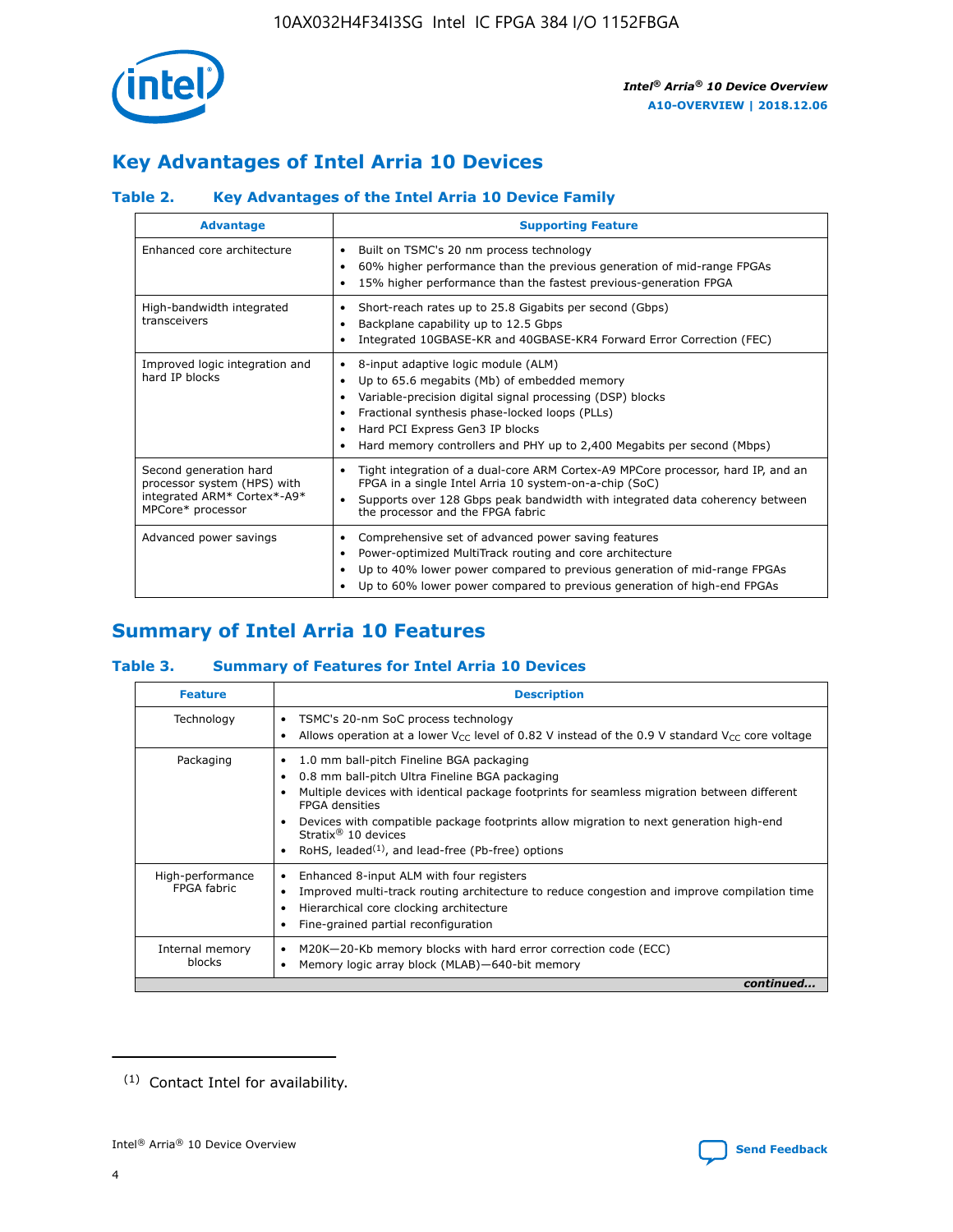r



| <b>Feature</b>                         | <b>Description</b>                                                                                             |                                                                                                                                                                                                                                                                                                                                                                                                                                                                                                                                                                                                                                                                                                                                                                                                                                        |  |  |  |  |  |
|----------------------------------------|----------------------------------------------------------------------------------------------------------------|----------------------------------------------------------------------------------------------------------------------------------------------------------------------------------------------------------------------------------------------------------------------------------------------------------------------------------------------------------------------------------------------------------------------------------------------------------------------------------------------------------------------------------------------------------------------------------------------------------------------------------------------------------------------------------------------------------------------------------------------------------------------------------------------------------------------------------------|--|--|--|--|--|
| Embedded Hard IP<br>blocks             | Variable-precision DSP                                                                                         | Native support for signal processing precision levels from $18 \times 19$ to<br>54 x 54<br>Native support for 27 x 27 multiplier mode<br>64-bit accumulator and cascade for systolic finite impulse responses<br>(FIRs)<br>Internal coefficient memory banks<br>$\bullet$<br>Preadder/subtractor for improved efficiency<br>Additional pipeline register to increase performance and reduce<br>power<br>Supports floating point arithmetic:<br>- Perform multiplication, addition, subtraction, multiply-add,<br>multiply-subtract, and complex multiplication.<br>- Supports multiplication with accumulation capability, cascade<br>summation, and cascade subtraction capability.<br>- Dynamic accumulator reset control.<br>- Support direct vector dot and complex multiplication chaining<br>multiply floating point DSP blocks. |  |  |  |  |  |
|                                        | Memory controller                                                                                              | DDR4, DDR3, and DDR3L                                                                                                                                                                                                                                                                                                                                                                                                                                                                                                                                                                                                                                                                                                                                                                                                                  |  |  |  |  |  |
|                                        | PCI Express*                                                                                                   | PCI Express (PCIe*) Gen3 (x1, x2, x4, or x8), Gen2 (x1, x2, x4, or x8)<br>and Gen1 (x1, x2, x4, or x8) hard IP with complete protocol stack,<br>endpoint, and root port                                                                                                                                                                                                                                                                                                                                                                                                                                                                                                                                                                                                                                                                |  |  |  |  |  |
|                                        | Transceiver I/O                                                                                                | 10GBASE-KR/40GBASE-KR4 Forward Error Correction (FEC)<br>PCS hard IPs that support:<br>$\bullet$<br>- 10-Gbps Ethernet (10GbE)<br>- PCIe PIPE interface<br>$-$ Interlaken<br>- Gbps Ethernet (GbE)<br>- Common Public Radio Interface (CPRI) with deterministic latency<br>support<br>- Gigabit-capable passive optical network (GPON) with fast lock-<br>time support<br>13.5G JESD204b<br>$\bullet$<br>8B/10B, 64B/66B, 64B/67B encoders and decoders<br>Custom mode support for proprietary protocols                                                                                                                                                                                                                                                                                                                               |  |  |  |  |  |
| Core clock networks                    | $\bullet$<br>$\bullet$                                                                                         | Up to 800 MHz fabric clocking, depending on the application:<br>- 667 MHz external memory interface clocking with 2,400 Mbps DDR4 interface<br>- 800 MHz LVDS interface clocking with 1,600 Mbps LVDS interface<br>Global, regional, and peripheral clock networks<br>Clock networks that are not used can be gated to reduce dynamic power                                                                                                                                                                                                                                                                                                                                                                                                                                                                                            |  |  |  |  |  |
| Phase-locked loops<br>(PLLs)           | High-resolution fractional synthesis PLLs:<br>$\bullet$<br>Integer PLLs:<br>- Adjacent to general purpose I/Os | - Precision clock synthesis, clock delay compensation, and zero delay buffering (ZDB)<br>- Support integer mode and fractional mode<br>- Fractional mode support with third-order delta-sigma modulation<br>- Support external memory and LVDS interfaces                                                                                                                                                                                                                                                                                                                                                                                                                                                                                                                                                                              |  |  |  |  |  |
| FPGA General-purpose<br>$I/Os$ (GPIOs) | On-chip termination (OCT)                                                                                      | 1.6 Gbps LVDS-every pair can be configured as receiver or transmitter<br>1.2 V to 3.0 V single-ended LVTTL/LVCMOS interfacing                                                                                                                                                                                                                                                                                                                                                                                                                                                                                                                                                                                                                                                                                                          |  |  |  |  |  |
| <b>External Memory</b><br>Interface    |                                                                                                                | Hard memory controller- DDR4, DDR3, and DDR3L support<br>$-$ DDR4 $-$ speeds up to 1,200 MHz/2,400 Mbps<br>- DDR3-speeds up to 1,067 MHz/2,133 Mbps<br>Soft memory controller—provides support for RLDRAM $3^{(2)}$ , QDR IV $^{(2)}$ , and QDR II+<br>continued                                                                                                                                                                                                                                                                                                                                                                                                                                                                                                                                                                       |  |  |  |  |  |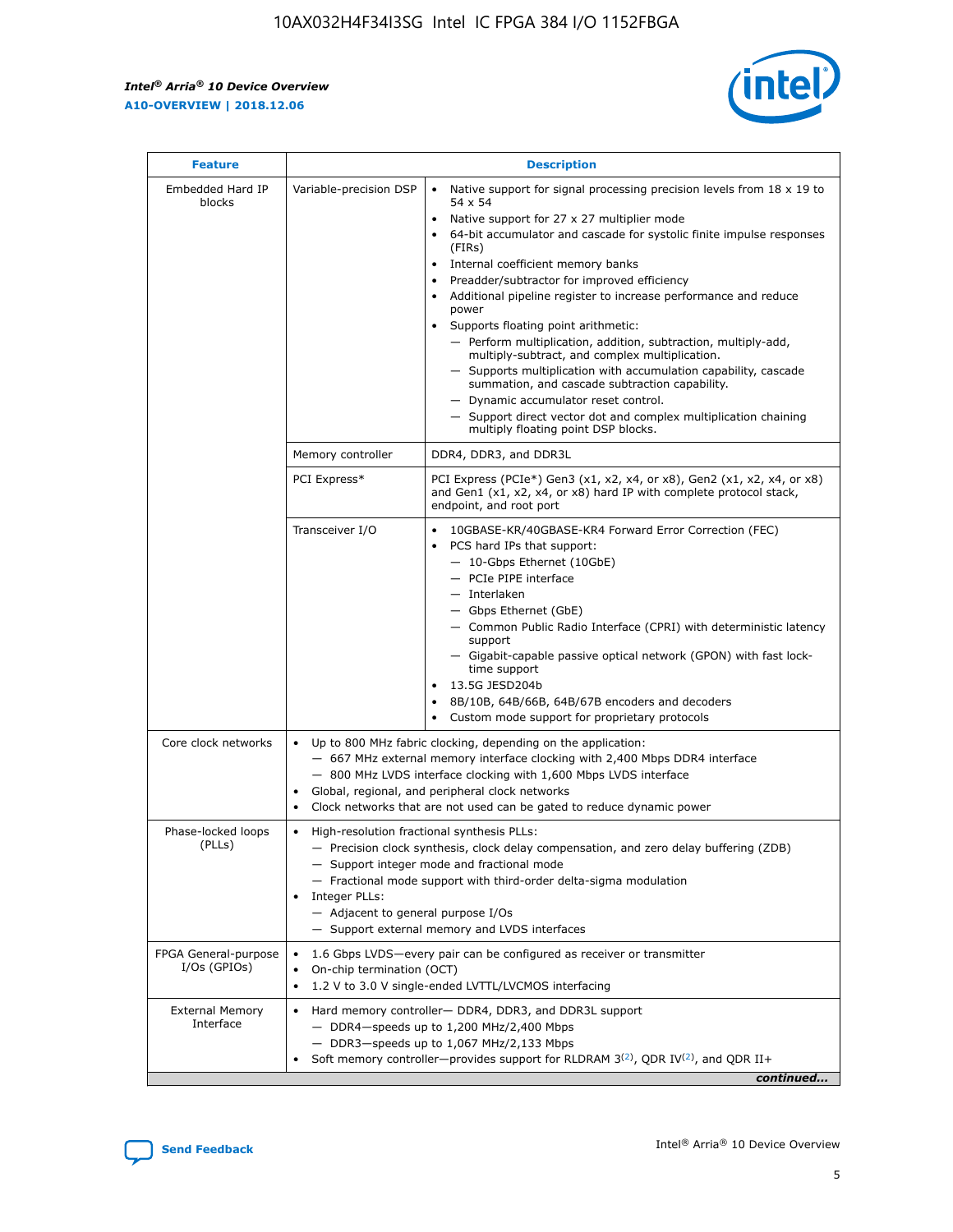

| <b>Feature</b>                                    | <b>Description</b>                                                                                                                                                                                                                                                                                                                                                                                                                                                                                                                                                                                                                                                        |
|---------------------------------------------------|---------------------------------------------------------------------------------------------------------------------------------------------------------------------------------------------------------------------------------------------------------------------------------------------------------------------------------------------------------------------------------------------------------------------------------------------------------------------------------------------------------------------------------------------------------------------------------------------------------------------------------------------------------------------------|
| Low-power serial<br>transceivers                  | • Continuous operating range:<br>- Intel Arria 10 GX-1 Gbps to 17.4 Gbps<br>$-$ Intel Arria 10 GT $-1$ Gbps to 25.8 Gbps<br>Backplane support:<br>$\bullet$<br>$-$ Intel Arria 10 GX-up to 12.5<br>$-$ Intel Arria 10 GT-up to 12.5<br>Extended range down to 125 Mbps with oversampling<br>ATX transmit PLLs with user-configurable fractional synthesis capability<br>Electronic Dispersion Compensation (EDC) support for XFP, SFP+, OSFP, and CFP optical<br>module<br>Adaptive linear and decision feedback equalization<br>$\bullet$<br>Transmitter pre-emphasis and de-emphasis<br>$\bullet$<br>Dynamic partial reconfiguration of individual transceiver channels |
| <b>HPS</b><br>(Intel Arria 10 SX<br>devices only) | Dual-core ARM Cortex-A9 MPCore processor-1.2 GHz CPU with<br>Processor and system<br>$\bullet$<br>1.5 GHz overdrive capability<br>256 KB on-chip RAM and 64 KB on-chip ROM<br>System peripherals-general-purpose timers, watchdog timers, direct<br>memory access (DMA) controller, FPGA configuration manager, and<br>clock and reset managers<br>• Security features—anti-tamper, secure boot, Advanced Encryption<br>Standard (AES) and authentication (SHA)<br>ARM CoreSight* JTAG debug access port, trace port, and on-chip<br>$\bullet$<br>trace storage                                                                                                           |
|                                                   | <b>External interfaces</b><br>Hard memory interface—Hard memory controller (2,400 Mbps DDR4,<br>and 2,133 Mbps DDR3), Quad serial peripheral interface (QSPI) flash<br>controller, NAND flash controller, direct memory access (DMA)<br>controller, Secure Digital/MultiMediaCard (SD/MMC) controller<br>Communication interface-10/100/1000 Ethernet media access<br>$\bullet$<br>control (MAC), USB On-The-GO (OTG) controllers, I <sup>2</sup> C controllers,<br>UART 16550, serial peripheral interface (SPI), and up to 62<br>HPS GPIO interfaces (48 direct-share I/Os)                                                                                             |
|                                                   | Interconnects to core<br>• High-performance ARM AMBA* AXI bus bridges that support<br>simultaneous read and write<br>HPS-FPGA bridges-include the FPGA-to-HPS, HPS-to-FPGA, and<br>$\bullet$<br>lightweight HPS-to-FPGA bridges that allow the FPGA fabric to issue<br>transactions to slaves in the HPS, and vice versa<br>Configuration bridge that allows HPS configuration manager to<br>configure the core logic via dedicated 32-bit configuration port<br>FPGA-to-HPS SDRAM controller bridge-provides configuration<br>interfaces for the multiport front end (MPFE) of the HPS SDRAM<br>controller                                                               |
| Configuration                                     | Tamper protection—comprehensive design protection to protect your valuable IP investments<br>Enhanced 256-bit advanced encryption standard (AES) design security with authentication<br>$\bullet$<br>Configuration via protocol (CvP) using PCIe Gen1, Gen2, or Gen3<br>continued                                                                                                                                                                                                                                                                                                                                                                                         |

<sup>(2)</sup> Intel Arria 10 devices support this external memory interface using hard PHY with soft memory controller.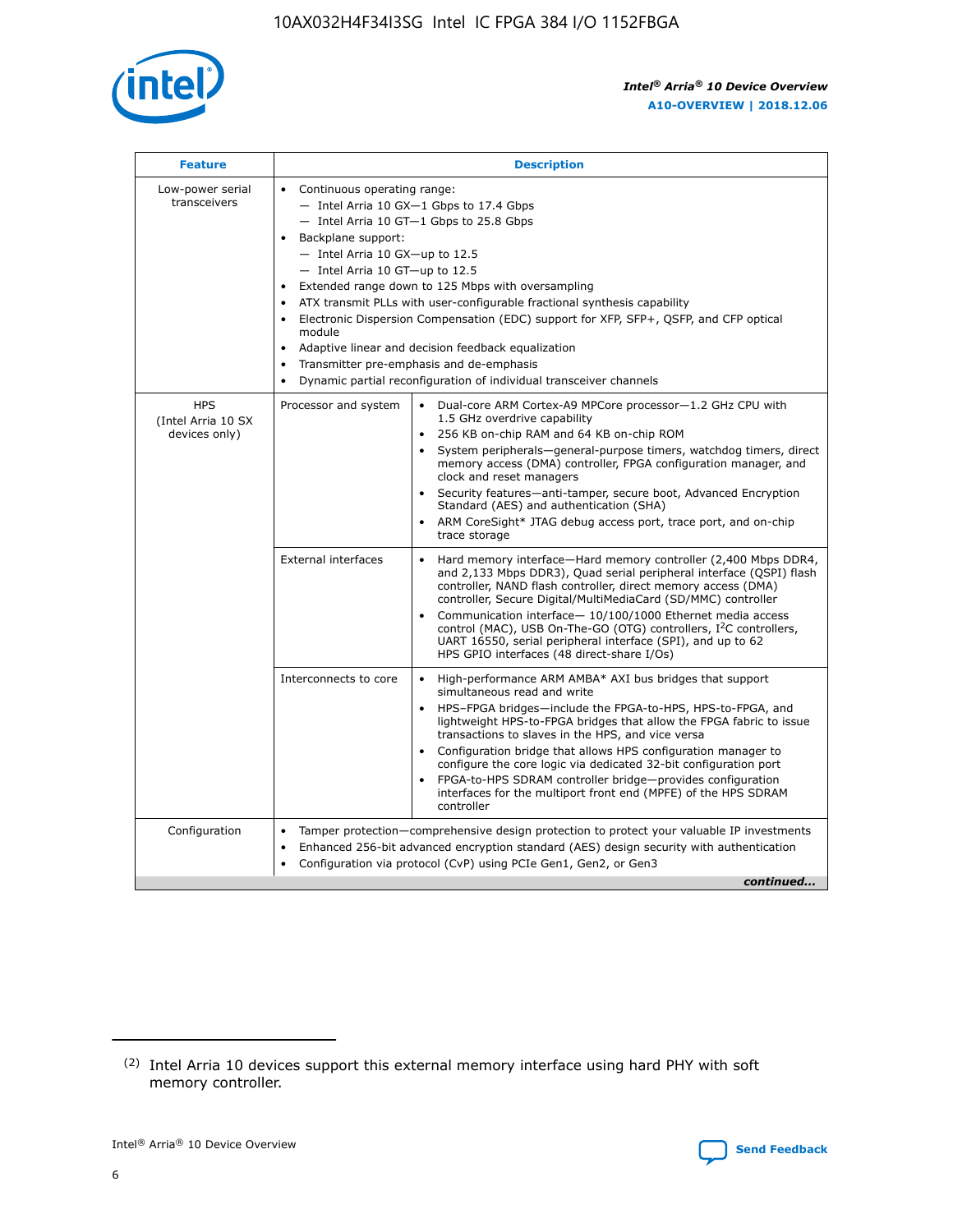

| <b>Feature</b>     | <b>Description</b>                                                                                                                                                                                                         |
|--------------------|----------------------------------------------------------------------------------------------------------------------------------------------------------------------------------------------------------------------------|
|                    | Dynamic reconfiguration of the transceivers and PLLs<br>Fine-grained partial reconfiguration of the core fabric<br>Active Serial x4 Interface<br>٠                                                                         |
| Power management   | SmartVID<br>Low static power device options<br>Programmable Power Technology<br>Intel Quartus <sup>®</sup> Prime integrated power analysis                                                                                 |
| Software and tools | Intel Quartus Prime design suite<br>Transceiver toolkit<br>٠<br>Platform Designer system integration tool<br>٠<br>DSP Builder for Intel FPGAs<br>OpenCL <sup>™</sup> support<br>Intel SoC FPGA Embedded Design Suite (EDS) |

## **Related Information**

[Intel Arria 10 Transceiver PHY Overview](https://www.intel.com/content/www/us/en/programmable/documentation/nik1398707230472.html#nik1398706768037) Provides details on Intel Arria 10 transceivers.

# **Intel Arria 10 Device Variants and Packages**

#### **Table 4. Device Variants for the Intel Arria 10 Device Family**

| <b>Variant</b>    | <b>Description</b>                                                                                                                                                                                                     |
|-------------------|------------------------------------------------------------------------------------------------------------------------------------------------------------------------------------------------------------------------|
| Intel Arria 10 GX | FPGA featuring 17.4 Gbps transceivers for short reach applications with 12.5 backplane driving<br>capability.                                                                                                          |
| Intel Arria 10 GT | FPGA featuring:<br>17.4 Gbps transceivers for short reach applications with 12.5 backplane driving capability.<br>25.8 Gbps transceivers for supporting CAUI-4 and CEI-25G applications with CFP2 and CFP4<br>modules. |
| Intel Arria 10 SX | SoC integrating ARM-based HPS and FPGA featuring 17.4 Gbps transceivers for short reach<br>applications with 12.5 backplane driving capability.                                                                        |

# **Intel Arria 10 GX**

This section provides the available options, maximum resource counts, and package plan for the Intel Arria 10 GX devices.

The information in this section is correct at the time of publication. For the latest information and to get more details, refer to the Intel FPGA Product Selector.

## **Related Information**

#### [Intel FPGA Product Selector](http://www.altera.com/products/selector/psg-selector.html) Provides the latest information on Intel products.

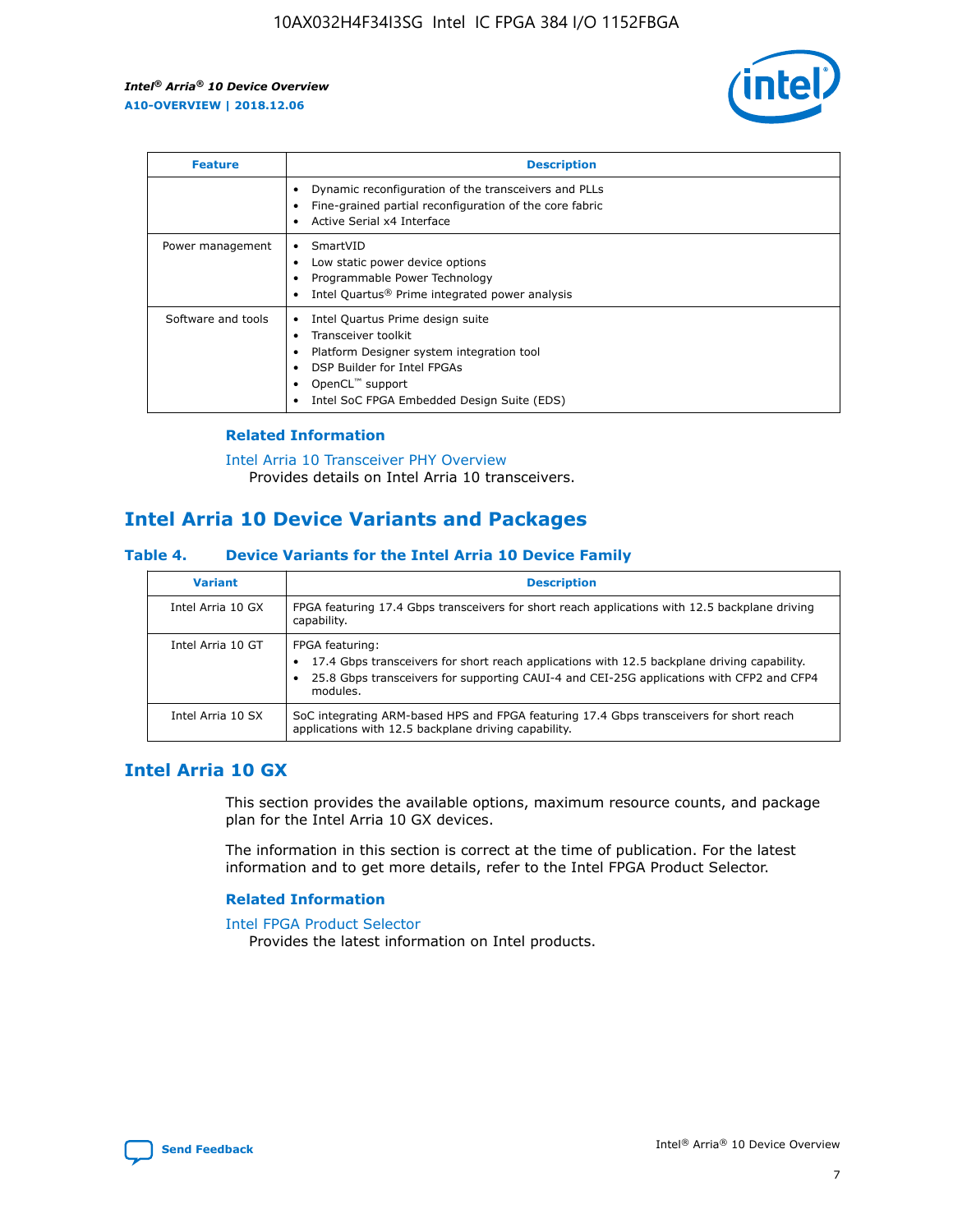

# **Available Options**





#### **Related Information**

[Transceiver Performance for Intel Arria 10 GX/SX Devices](https://www.intel.com/content/www/us/en/programmable/documentation/mcn1413182292568.html#mcn1413213965502) Provides more information about the transceiver speed grade.

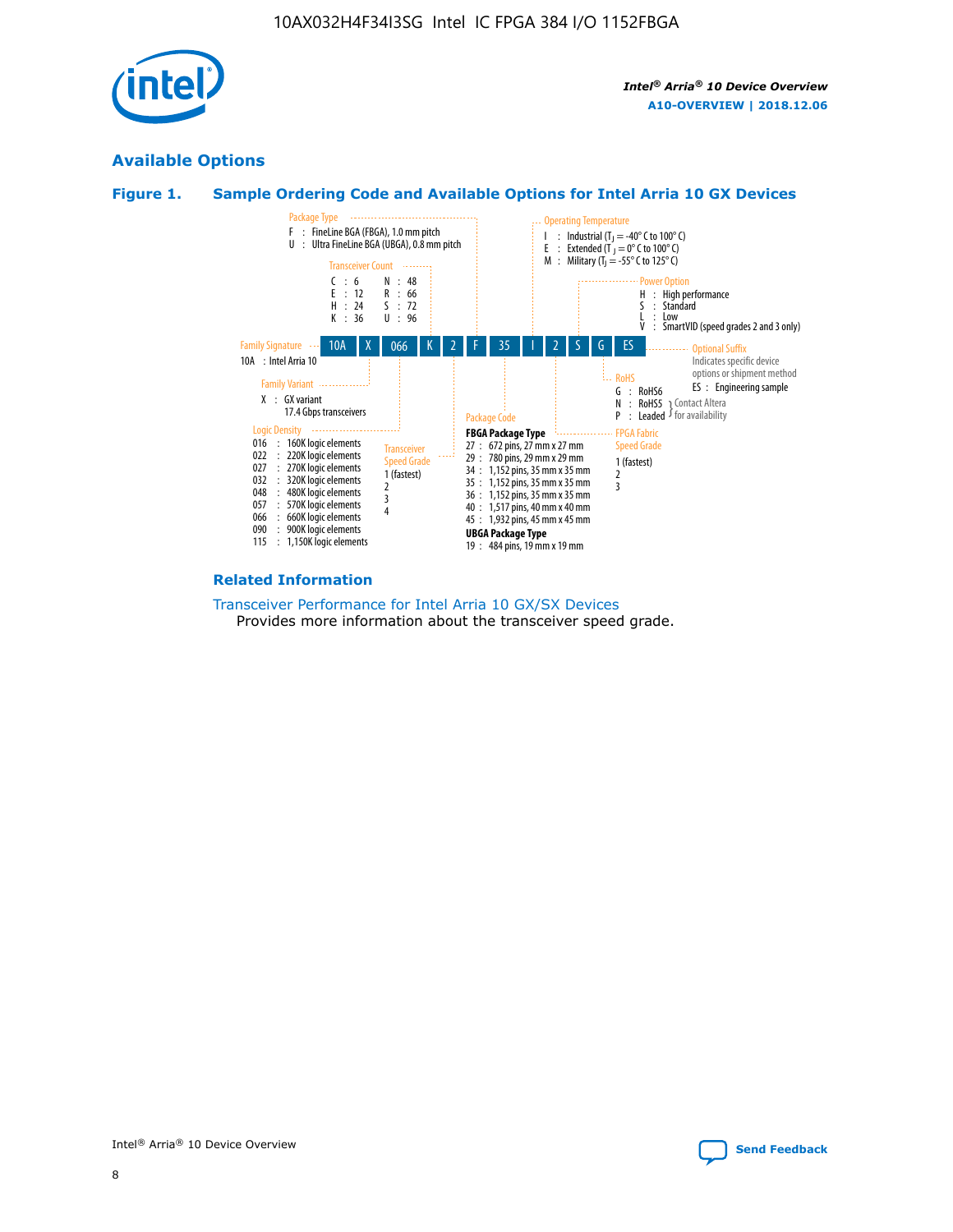

## **Maximum Resources**

#### **Table 5. Maximum Resource Counts for Intel Arria 10 GX Devices (GX 160, GX 220, GX 270, GX 320, and GX 480)**

| <b>Resource</b>              |                         | <b>Product Line</b>      |                                                 |                |                |                |  |  |  |
|------------------------------|-------------------------|--------------------------|-------------------------------------------------|----------------|----------------|----------------|--|--|--|
|                              |                         | <b>GX 160</b>            | <b>GX 220</b><br><b>GX 270</b><br><b>GX 320</b> |                |                | <b>GX 480</b>  |  |  |  |
| Logic Elements (LE) (K)      |                         | 160                      | 220                                             | 270            | 320            | 480            |  |  |  |
| <b>ALM</b>                   |                         | 61,510                   | 80,330                                          | 101,620        | 119,900        | 183,590        |  |  |  |
| Register                     |                         | 246,040                  | 321,320                                         | 406,480        | 479,600        | 734,360        |  |  |  |
| Memory (Kb)                  | M <sub>20</sub> K       | 8,800                    | 11,740                                          | 15,000         | 17,820         | 28,620         |  |  |  |
| <b>MLAB</b>                  |                         | 1,050                    | 1,690                                           | 2,452          | 2,727          | 4,164          |  |  |  |
| Variable-precision DSP Block |                         | 156<br>192<br>830<br>985 |                                                 |                |                | 1,368          |  |  |  |
| 18 x 19 Multiplier           |                         | 312                      | 384                                             | 1,970<br>1,660 |                | 2,736          |  |  |  |
| PLL                          | Fractional<br>Synthesis | 6                        | 6                                               | 8              | 8              | 12             |  |  |  |
|                              | I/O                     | 6                        | 6                                               | 8              | 8              | 12             |  |  |  |
| 17.4 Gbps Transceiver        |                         | 12                       | 12                                              | 24             | 24             | 36             |  |  |  |
| GPIO <sup>(3)</sup>          |                         | 288                      | 288                                             | 384            | 384            | 492            |  |  |  |
| LVDS Pair $(4)$              |                         | 120                      | 120                                             | 168            | 168            | 222            |  |  |  |
| PCIe Hard IP Block           |                         | 1                        | 1                                               | 2              | $\overline{2}$ | $\overline{2}$ |  |  |  |
| Hard Memory Controller       |                         | 6                        | 6                                               | 8              | 8              | 12             |  |  |  |

<sup>(4)</sup> Each LVDS I/O pair can be used as differential input or output.



<sup>(3)</sup> The number of GPIOs does not include transceiver I/Os. In the Intel Quartus Prime software, the number of user I/Os includes transceiver I/Os.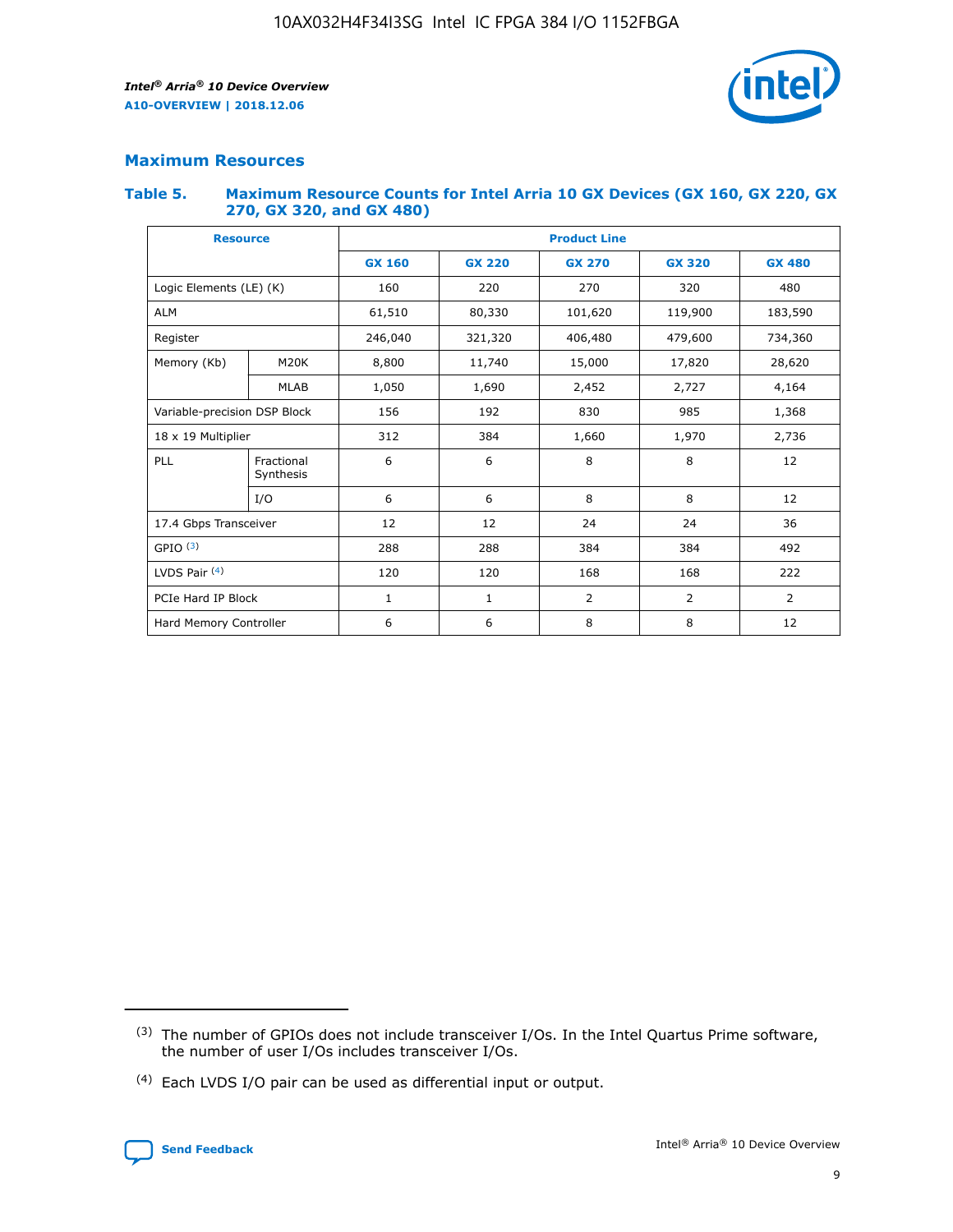

## **Table 6. Maximum Resource Counts for Intel Arria 10 GX Devices (GX 570, GX 660, GX 900, and GX 1150)**

|                              | <b>Resource</b>         | <b>Product Line</b> |                |                |                |  |  |  |
|------------------------------|-------------------------|---------------------|----------------|----------------|----------------|--|--|--|
|                              |                         | <b>GX 570</b>       | <b>GX 660</b>  | <b>GX 900</b>  | <b>GX 1150</b> |  |  |  |
| Logic Elements (LE) (K)      |                         | 570                 | 660            | 900            | 1,150          |  |  |  |
| <b>ALM</b>                   |                         | 217,080             | 251,680        | 339,620        | 427,200        |  |  |  |
| Register                     |                         | 868,320             | 1,006,720      | 1,358,480      | 1,708,800      |  |  |  |
| Memory (Kb)                  | <b>M20K</b>             | 36,000              | 42,620         | 48,460         | 54,260         |  |  |  |
|                              | <b>MLAB</b>             | 5,096               | 5,788          | 9,386          | 12,984         |  |  |  |
| Variable-precision DSP Block |                         | 1,523               | 1,687          | 1,518          | 1,518          |  |  |  |
|                              | 18 x 19 Multiplier      |                     | 3,374          | 3,036          | 3,036          |  |  |  |
| PLL                          | Fractional<br>Synthesis | 16                  | 16             | 32             | 32             |  |  |  |
|                              | I/O                     | 16                  | 16             | 16             | 16             |  |  |  |
| 17.4 Gbps Transceiver        |                         | 48                  | 48             | 96             | 96             |  |  |  |
| GPIO <sup>(3)</sup>          |                         | 696                 | 696            | 768            | 768            |  |  |  |
| LVDS Pair $(4)$              |                         | 324                 | 324            | 384            | 384            |  |  |  |
| PCIe Hard IP Block           |                         | 2                   | $\overline{2}$ | $\overline{4}$ | $\overline{4}$ |  |  |  |
| Hard Memory Controller       |                         | 16                  | 16             | 16             | 16             |  |  |  |

# **Package Plan**

# **Table 7. Package Plan for Intel Arria 10 GX Devices (U19, F27, and F29)**

Refer to I/O and High Speed I/O in Intel Arria 10 Devices chapter for the number of 3 V I/O, LVDS I/O, and LVDS channels in each device package.

| <b>Product Line</b> | U <sub>19</sub><br>$(19 \text{ mm} \times 19 \text{ mm})$<br>484-pin UBGA) |          |             |         | <b>F27</b><br>(27 mm × 27 mm,<br>672-pin FBGA) |             | <b>F29</b><br>(29 mm × 29 mm,<br>780-pin FBGA) |          |             |  |
|---------------------|----------------------------------------------------------------------------|----------|-------------|---------|------------------------------------------------|-------------|------------------------------------------------|----------|-------------|--|
|                     | 3 V I/O                                                                    | LVDS I/O | <b>XCVR</b> | 3 V I/O | LVDS I/O                                       | <b>XCVR</b> | 3 V I/O                                        | LVDS I/O | <b>XCVR</b> |  |
| GX 160              | 48                                                                         | 192      | 6           | 48      | 192                                            | 12          | 48                                             | 240      | 12          |  |
| GX 220              | 48                                                                         | 192      | 6           | 48      | 192                                            | 12          | 48                                             | 240      | 12          |  |
| GX 270              |                                                                            |          |             | 48      | 192                                            | 12          | 48                                             | 312      | 12          |  |
| GX 320              |                                                                            |          |             | 48      | 192                                            | 12          | 48                                             | 312      | 12          |  |
| GX 480              |                                                                            |          |             |         |                                                |             | 48                                             | 312      | 12          |  |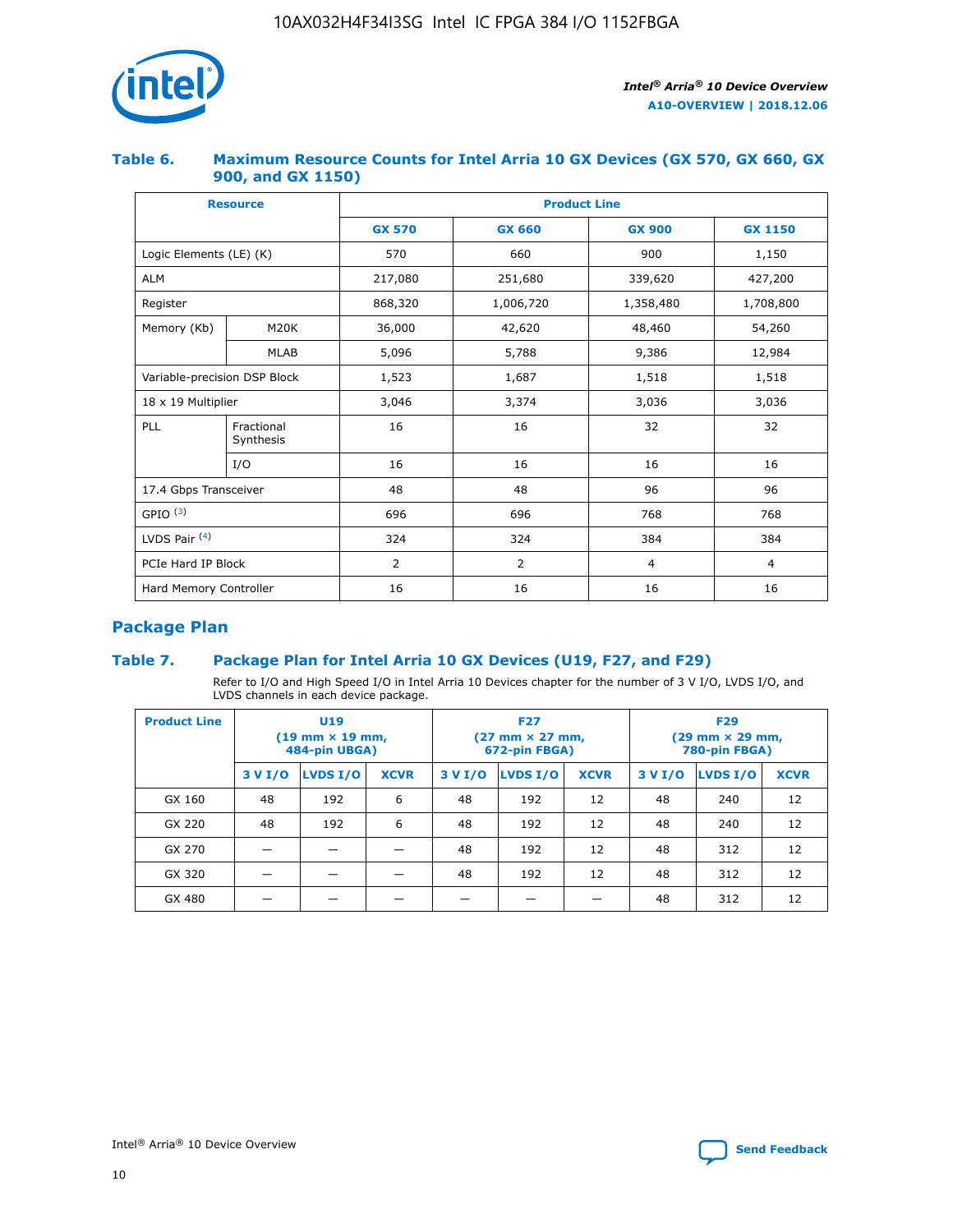

#### **Table 8. Package Plan for Intel Arria 10 GX Devices (F34, F35, NF40, and KF40)**

Refer to I/O and High Speed I/O in Intel Arria 10 Devices chapter for the number of 3 V I/O, LVDS I/O, and LVDS channels in each device package.

| <b>Product Line</b> | <b>F34</b><br>$(35 \text{ mm} \times 35 \text{ mm})$<br>1152-pin FBGA) |                    | <b>F35</b><br>$(35 \text{ mm} \times 35 \text{ mm})$<br><b>1152-pin FBGA)</b> |           | <b>KF40</b><br>$(40 \text{ mm} \times 40 \text{ mm})$<br>1517-pin FBGA) |             |            | <b>NF40</b><br>$(40 \text{ mm} \times 40 \text{ mm})$<br><b>1517-pin FBGA)</b> |             |            |                    |             |
|---------------------|------------------------------------------------------------------------|--------------------|-------------------------------------------------------------------------------|-----------|-------------------------------------------------------------------------|-------------|------------|--------------------------------------------------------------------------------|-------------|------------|--------------------|-------------|
|                     | 3V<br>I/O                                                              | <b>LVDS</b><br>I/O | <b>XCVR</b>                                                                   | 3V<br>I/O | <b>LVDS</b><br>I/O                                                      | <b>XCVR</b> | 3 V<br>I/O | <b>LVDS</b><br>I/O                                                             | <b>XCVR</b> | 3 V<br>I/O | <b>LVDS</b><br>I/O | <b>XCVR</b> |
| GX 270              | 48                                                                     | 336                | 24                                                                            | 48        | 336                                                                     | 24          |            |                                                                                |             |            |                    |             |
| GX 320              | 48                                                                     | 336                | 24                                                                            | 48        | 336                                                                     | 24          |            |                                                                                |             |            |                    |             |
| GX 480              | 48                                                                     | 444                | 24                                                                            | 48        | 348                                                                     | 36          |            |                                                                                |             |            |                    |             |
| GX 570              | 48                                                                     | 444                | 24                                                                            | 48        | 348                                                                     | 36          | 96         | 600                                                                            | 36          | 48         | 540                | 48          |
| GX 660              | 48                                                                     | 444                | 24                                                                            | 48        | 348                                                                     | 36          | 96         | 600                                                                            | 36          | 48         | 540                | 48          |
| GX 900              |                                                                        | 504                | 24                                                                            | -         |                                                                         |             |            |                                                                                |             |            | 600                | 48          |
| GX 1150             |                                                                        | 504                | 24                                                                            |           |                                                                         |             |            |                                                                                |             |            | 600                | 48          |

#### **Table 9. Package Plan for Intel Arria 10 GX Devices (RF40, NF45, SF45, and UF45)**

Refer to I/O and High Speed I/O in Intel Arria 10 Devices chapter for the number of 3 V I/O, LVDS I/O, and LVDS channels in each device package.

| <b>Product Line</b> | <b>RF40</b><br>$(40 \text{ mm} \times 40 \text{ mm})$<br>1517-pin FBGA) |                    | <b>NF45</b><br>$(45 \text{ mm} \times 45 \text{ mm})$<br><b>1932-pin FBGA)</b> |            |                    | <b>SF45</b><br>$(45 \text{ mm} \times 45 \text{ mm})$<br><b>1932-pin FBGA)</b> |            |                    | <b>UF45</b><br>$(45 \text{ mm} \times 45 \text{ mm})$<br>1932-pin FBGA) |           |                    |             |
|---------------------|-------------------------------------------------------------------------|--------------------|--------------------------------------------------------------------------------|------------|--------------------|--------------------------------------------------------------------------------|------------|--------------------|-------------------------------------------------------------------------|-----------|--------------------|-------------|
|                     | 3V<br>I/O                                                               | <b>LVDS</b><br>I/O | <b>XCVR</b>                                                                    | 3 V<br>I/O | <b>LVDS</b><br>I/O | <b>XCVR</b>                                                                    | 3 V<br>I/O | <b>LVDS</b><br>I/O | <b>XCVR</b>                                                             | 3V<br>I/O | <b>LVDS</b><br>I/O | <b>XCVR</b> |
| GX 900              |                                                                         | 342                | 66                                                                             | _          | 768                | 48                                                                             |            | 624                | 72                                                                      |           | 480                | 96          |
| GX 1150             |                                                                         | 342                | 66                                                                             | -          | 768                | 48                                                                             |            | 624                | 72                                                                      |           | 480                | 96          |

## **Related Information**

[I/O and High-Speed Differential I/O Interfaces in Intel Arria 10 Devices chapter, Intel](https://www.intel.com/content/www/us/en/programmable/documentation/sam1403482614086.html#sam1403482030321) [Arria 10 Device Handbook](https://www.intel.com/content/www/us/en/programmable/documentation/sam1403482614086.html#sam1403482030321)

Provides the number of 3 V and LVDS I/Os, and LVDS channels for each Intel Arria 10 device package.

# **Intel Arria 10 GT**

This section provides the available options, maximum resource counts, and package plan for the Intel Arria 10 GT devices.

The information in this section is correct at the time of publication. For the latest information and to get more details, refer to the Intel FPGA Product Selector.

#### **Related Information**

#### [Intel FPGA Product Selector](http://www.altera.com/products/selector/psg-selector.html)

Provides the latest information on Intel products.

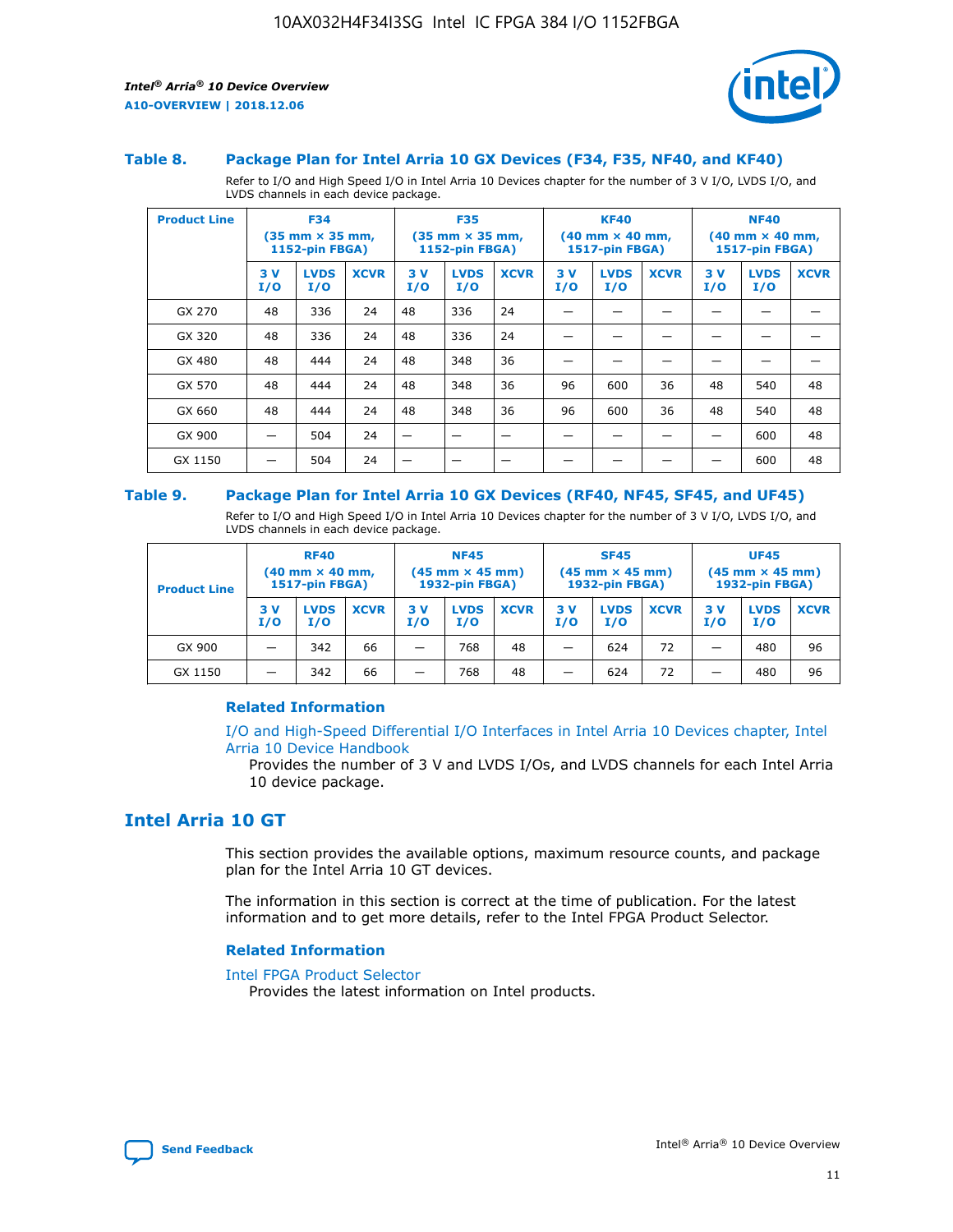

# **Available Options**

# **Figure 2. Sample Ordering Code and Available Options for Intel Arria 10 GT Devices**

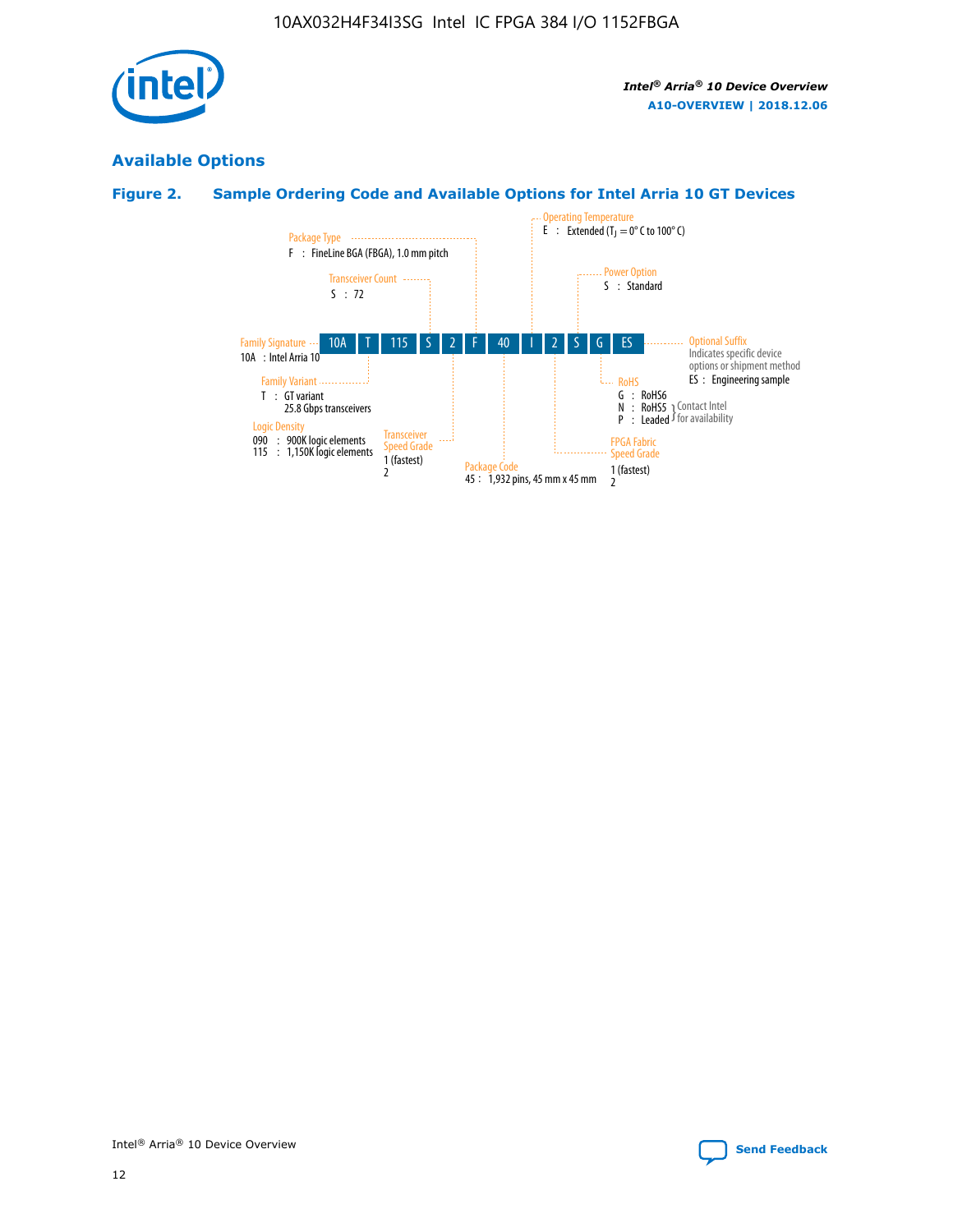

# **Maximum Resources**

#### **Table 10. Maximum Resource Counts for Intel Arria 10 GT Devices**

| <b>Resource</b>              |                      | <b>Product Line</b> |                |  |
|------------------------------|----------------------|---------------------|----------------|--|
|                              |                      | <b>GT 900</b>       | <b>GT 1150</b> |  |
| Logic Elements (LE) (K)      |                      | 900                 | 1,150          |  |
| <b>ALM</b>                   |                      | 339,620             | 427,200        |  |
| Register                     |                      | 1,358,480           | 1,708,800      |  |
| Memory (Kb)                  | M <sub>20</sub> K    | 48,460              | 54,260         |  |
|                              | <b>MLAB</b>          | 9,386               | 12,984         |  |
| Variable-precision DSP Block |                      | 1,518               | 1,518          |  |
| 18 x 19 Multiplier           |                      | 3,036               | 3,036          |  |
| <b>PLL</b>                   | Fractional Synthesis | 32                  | 32             |  |
|                              | I/O                  | 16                  | 16             |  |
| Transceiver                  | 17.4 Gbps            | 72(5)               | 72(5)          |  |
|                              | 25.8 Gbps            | 6                   | 6              |  |
| GPIO <sup>(6)</sup>          |                      | 624                 | 624            |  |
| LVDS Pair $(7)$              |                      | 312                 | 312            |  |
| PCIe Hard IP Block           |                      | $\overline{4}$      | $\overline{4}$ |  |
| Hard Memory Controller       |                      | 16                  | 16             |  |

## **Related Information**

#### [Intel Arria 10 GT Channel Usage](https://www.intel.com/content/www/us/en/programmable/documentation/nik1398707230472.html#nik1398707008178)

Configuring GT/GX channels in Intel Arria 10 GT devices.

## **Package Plan**

## **Table 11. Package Plan for Intel Arria 10 GT Devices**

Refer to I/O and High Speed I/O in Intel Arria 10 Devices chapter for the number of 3 V I/O, LVDS I/O, and LVDS channels in each device package.

| <b>Product Line</b> | <b>SF45</b><br>(45 mm × 45 mm, 1932-pin FBGA) |                 |             |  |  |  |  |
|---------------------|-----------------------------------------------|-----------------|-------------|--|--|--|--|
|                     | 3 V I/O                                       | <b>LVDS I/O</b> | <b>XCVR</b> |  |  |  |  |
| GT 900              |                                               | 624             | 72          |  |  |  |  |
| GT 1150             |                                               | 624             | 72          |  |  |  |  |

<sup>(7)</sup> Each LVDS I/O pair can be used as differential input or output.



 $(5)$  If all 6 GT channels are in use, 12 of the GX channels are not usable.

<sup>(6)</sup> The number of GPIOs does not include transceiver I/Os. In the Intel Quartus Prime software, the number of user I/Os includes transceiver I/Os.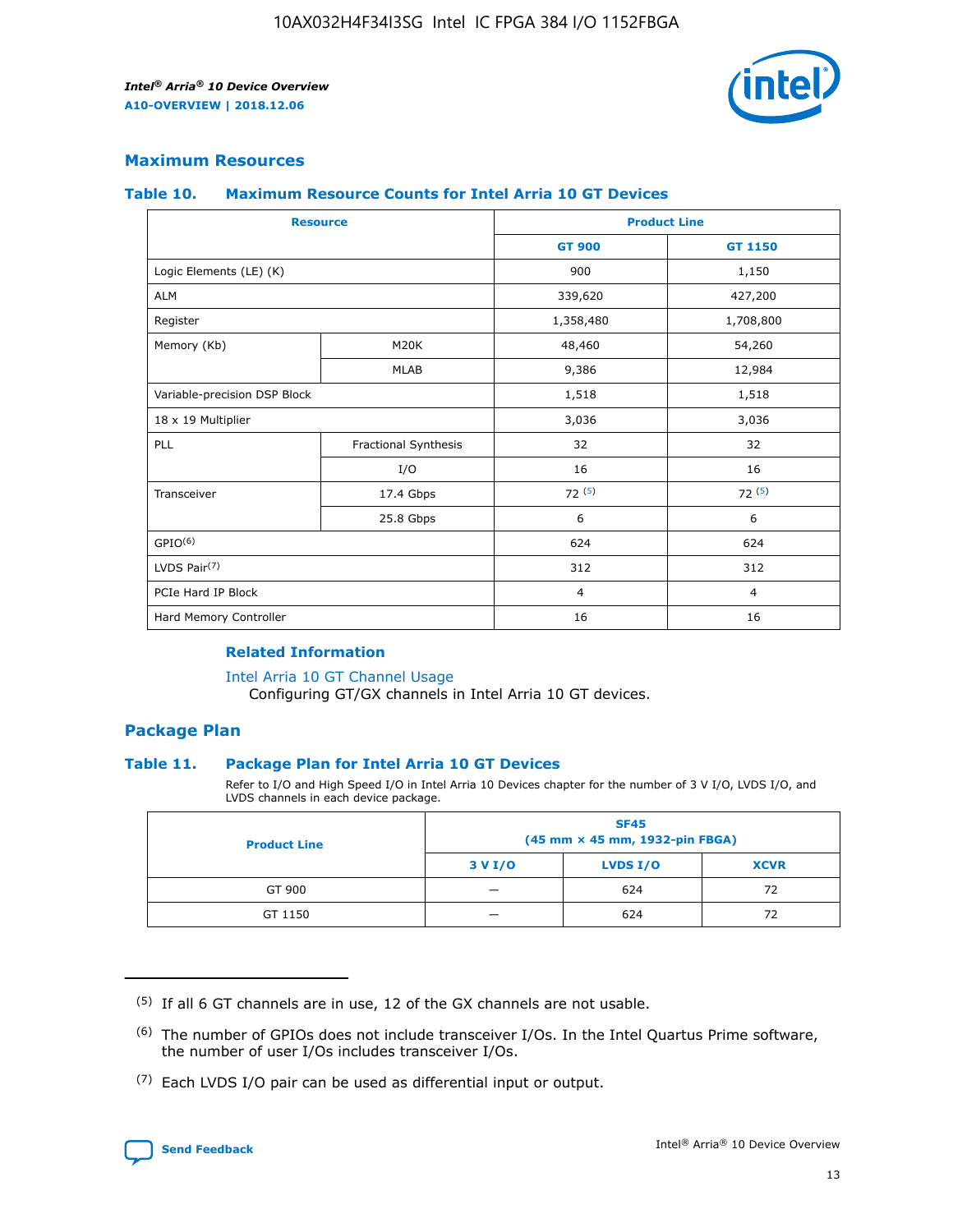

#### **Related Information**

[I/O and High-Speed Differential I/O Interfaces in Intel Arria 10 Devices chapter, Intel](https://www.intel.com/content/www/us/en/programmable/documentation/sam1403482614086.html#sam1403482030321) [Arria 10 Device Handbook](https://www.intel.com/content/www/us/en/programmable/documentation/sam1403482614086.html#sam1403482030321)

Provides the number of 3 V and LVDS I/Os, and LVDS channels for each Intel Arria 10 device package.

# **Intel Arria 10 SX**

This section provides the available options, maximum resource counts, and package plan for the Intel Arria 10 SX devices.

The information in this section is correct at the time of publication. For the latest information and to get more details, refer to the Intel FPGA Product Selector.

#### **Related Information**

[Intel FPGA Product Selector](http://www.altera.com/products/selector/psg-selector.html) Provides the latest information on Intel products.

## **Available Options**

#### **Figure 3. Sample Ordering Code and Available Options for Intel Arria 10 SX Devices**



#### **Related Information**

[Transceiver Performance for Intel Arria 10 GX/SX Devices](https://www.intel.com/content/www/us/en/programmable/documentation/mcn1413182292568.html#mcn1413213965502) Provides more information about the transceiver speed grade.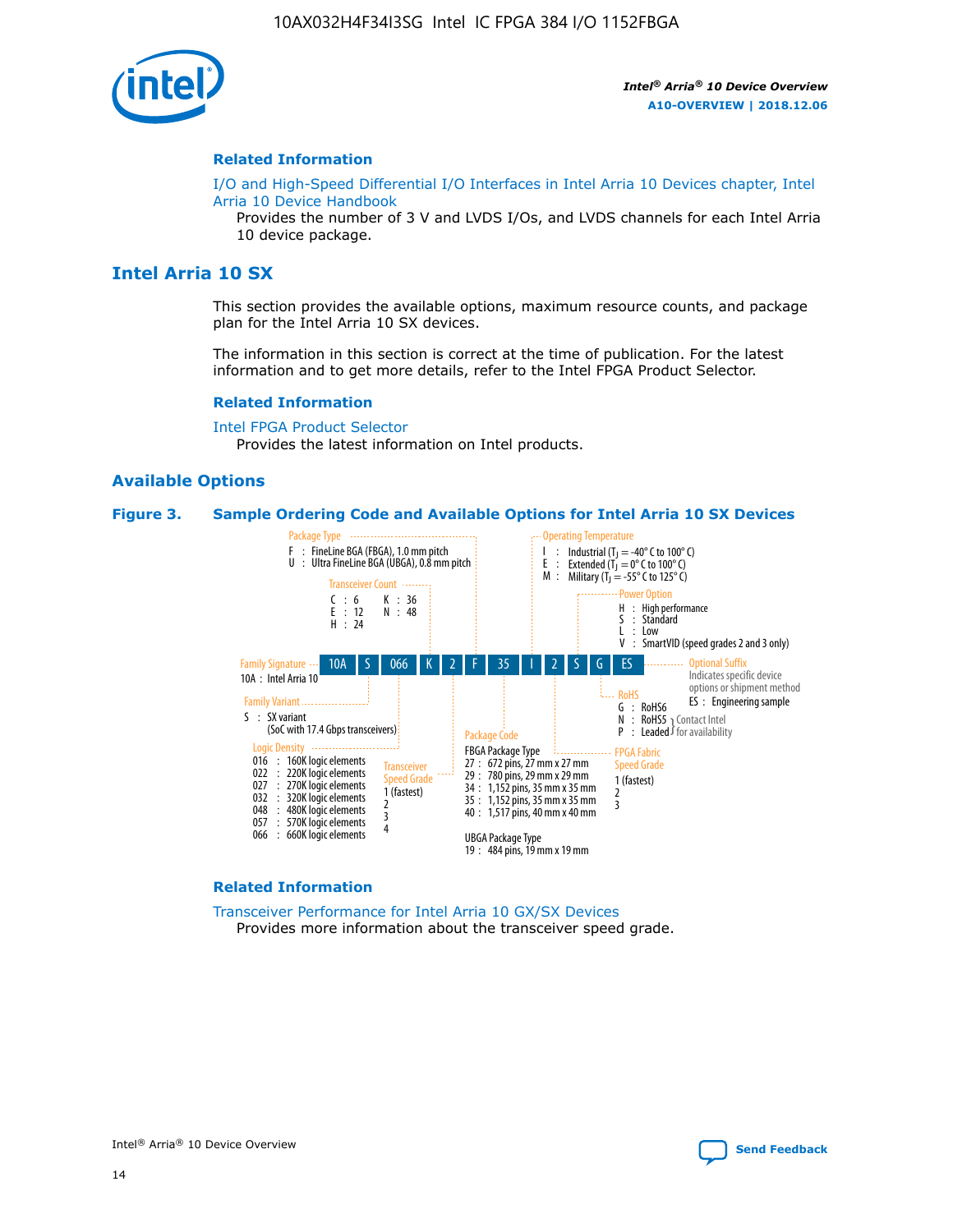

# **Maximum Resources**

#### **Table 12. Maximum Resource Counts for Intel Arria 10 SX Devices**

| <b>Resource</b>                   |                         | <b>Product Line</b> |               |                |                |                |                |                |  |  |  |
|-----------------------------------|-------------------------|---------------------|---------------|----------------|----------------|----------------|----------------|----------------|--|--|--|
|                                   |                         | <b>SX 160</b>       | <b>SX 220</b> | <b>SX 270</b>  | <b>SX 320</b>  | <b>SX 480</b>  | <b>SX 570</b>  | <b>SX 660</b>  |  |  |  |
| Logic Elements (LE) (K)           |                         | 160                 | 220           | 270            | 320            | 480            | 570            | 660            |  |  |  |
| <b>ALM</b>                        |                         | 61,510              | 80,330        | 101,620        | 119,900        | 183,590        | 217,080        | 251,680        |  |  |  |
| Register                          |                         | 246,040             | 321,320       | 406,480        | 479,600        | 734,360        | 868,320        | 1,006,720      |  |  |  |
| Memory (Kb)                       | M <sub>20</sub> K       | 8,800               | 11,740        | 15,000         | 17,820         | 28,620         | 36,000         | 42,620         |  |  |  |
|                                   | <b>MLAB</b>             | 1,050               | 1,690         | 2,452          | 2,727          | 4,164          | 5,096          | 5,788          |  |  |  |
| Variable-precision DSP Block      |                         | 156                 | 192           | 830            | 985            | 1,368          | 1,523          | 1,687          |  |  |  |
| 18 x 19 Multiplier                |                         | 312                 | 384           | 1,660          | 1,970          | 2,736          | 3,046          | 3,374          |  |  |  |
| PLL                               | Fractional<br>Synthesis | 6                   | 6             | 8              | 8              | 12             | 16             | 16             |  |  |  |
|                                   | I/O                     | 6                   | 6             | 8              | 8              | 12             | 16             | 16             |  |  |  |
| 17.4 Gbps Transceiver             |                         | 12                  | 12            | 24             | 24             | 36             | 48             | 48             |  |  |  |
| GPIO <sup>(8)</sup>               |                         | 288                 | 288           | 384            | 384            | 492            | 696            | 696            |  |  |  |
| LVDS Pair $(9)$                   |                         | 120                 | 120           | 168            | 168            | 174            | 324            | 324            |  |  |  |
|                                   | PCIe Hard IP Block      |                     | $\mathbf{1}$  | $\overline{2}$ | $\overline{2}$ | $\overline{2}$ | $\overline{2}$ | $\overline{2}$ |  |  |  |
| Hard Memory Controller            |                         | 6                   | 6             | 8              | 8              | 12             | 16             | 16             |  |  |  |
| ARM Cortex-A9 MPCore<br>Processor |                         | Yes                 | Yes           | Yes            | Yes            | Yes            | Yes            | <b>Yes</b>     |  |  |  |

# **Package Plan**

## **Table 13. Package Plan for Intel Arria 10 SX Devices (U19, F27, F29, and F34)**

Refer to I/O and High Speed I/O in Intel Arria 10 Devices chapter for the number of 3 V I/O, LVDS I/O, and LVDS channels in each device package.

| <b>Product Line</b> | U <sub>19</sub><br>$(19 \text{ mm} \times 19 \text{ mm})$ .<br>484-pin UBGA) |                    |             | <b>F27</b><br>$(27 \text{ mm} \times 27 \text{ mm})$<br>672-pin FBGA) |                    | <b>F29</b><br>$(29 \text{ mm} \times 29 \text{ mm})$<br>780-pin FBGA) |           |                    | <b>F34</b><br>$(35 \text{ mm} \times 35 \text{ mm})$<br><b>1152-pin FBGA)</b> |           |                    |             |
|---------------------|------------------------------------------------------------------------------|--------------------|-------------|-----------------------------------------------------------------------|--------------------|-----------------------------------------------------------------------|-----------|--------------------|-------------------------------------------------------------------------------|-----------|--------------------|-------------|
|                     | 3V<br>I/O                                                                    | <b>LVDS</b><br>I/O | <b>XCVR</b> | 3V<br>I/O                                                             | <b>LVDS</b><br>I/O | <b>XCVR</b>                                                           | 3V<br>I/O | <b>LVDS</b><br>I/O | <b>XCVR</b>                                                                   | 3V<br>I/O | <b>LVDS</b><br>I/O | <b>XCVR</b> |
| SX 160              | 48                                                                           | 144                | 6           | 48                                                                    | 192                | 12                                                                    | 48        | 240                | 12                                                                            |           |                    |             |
| SX 220              | 48                                                                           | 144                | 6           | 48                                                                    | 192                | 12                                                                    | 48        | 240                | 12                                                                            |           |                    |             |
| SX 270              |                                                                              |                    |             | 48                                                                    | 192                | 12                                                                    | 48        | 312                | 12                                                                            | 48        | 336                | 24          |
| SX 320              |                                                                              |                    |             | 48                                                                    | 192                | 12                                                                    | 48        | 312                | 12                                                                            | 48        | 336                | 24          |
|                     | continued                                                                    |                    |             |                                                                       |                    |                                                                       |           |                    |                                                                               |           |                    |             |

 $(8)$  The number of GPIOs does not include transceiver I/Os. In the Intel Quartus Prime software, the number of user I/Os includes transceiver I/Os.

 $(9)$  Each LVDS I/O pair can be used as differential input or output.

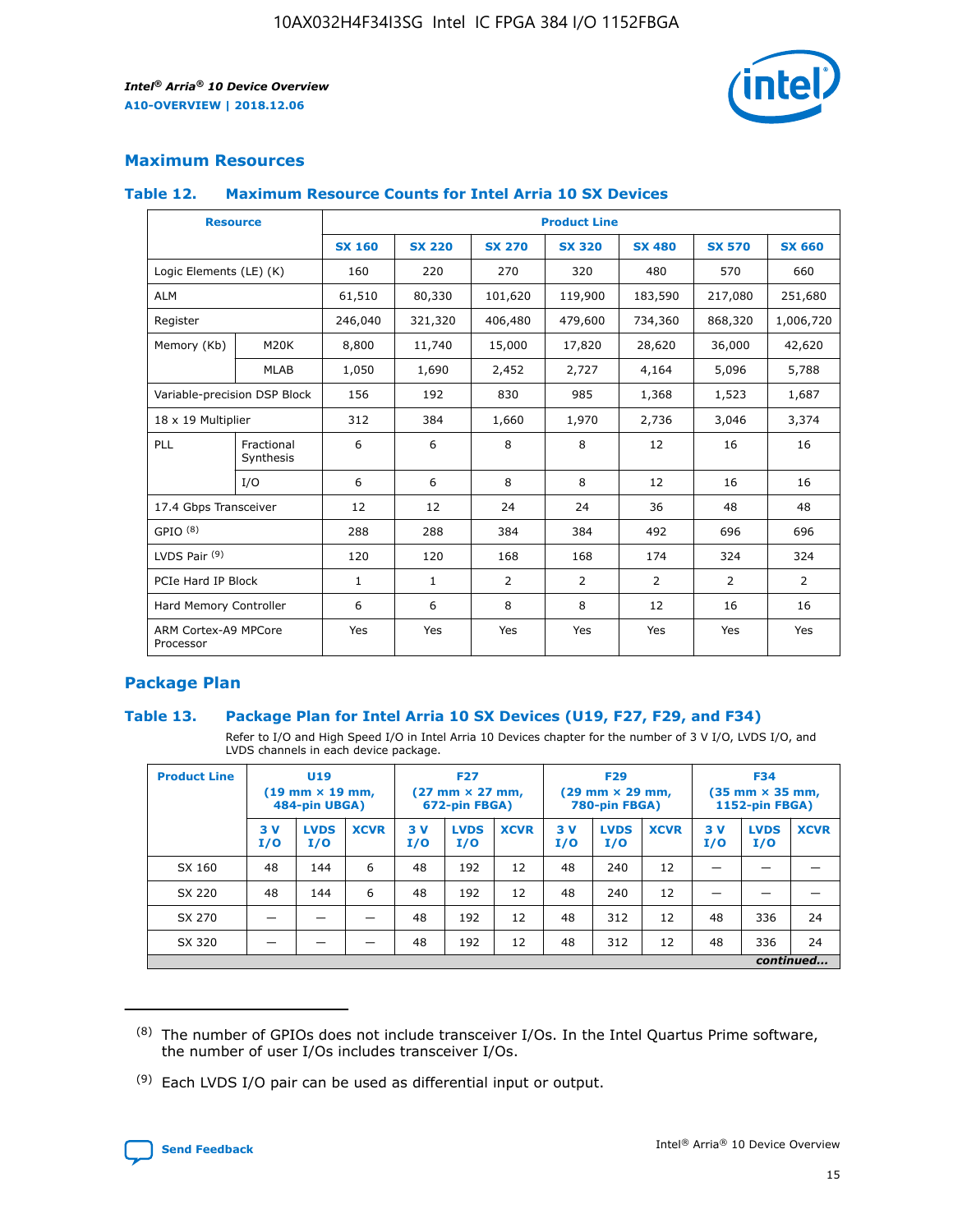

| <b>Product Line</b> | U <sub>19</sub><br>$(19 \text{ mm} \times 19 \text{ mm})$<br>484-pin UBGA) |                    |             | <b>F27</b><br>$(27 \text{ mm} \times 27 \text{ mm})$<br>672-pin FBGA) |                    |             | <b>F29</b><br>$(29 \text{ mm} \times 29 \text{ mm})$<br>780-pin FBGA) |                    |             | <b>F34</b><br>$(35$ mm $\times$ 35 mm,<br><b>1152-pin FBGA)</b> |                    |             |
|---------------------|----------------------------------------------------------------------------|--------------------|-------------|-----------------------------------------------------------------------|--------------------|-------------|-----------------------------------------------------------------------|--------------------|-------------|-----------------------------------------------------------------|--------------------|-------------|
|                     | 3 V<br>I/O                                                                 | <b>LVDS</b><br>I/O | <b>XCVR</b> | 3V<br>I/O                                                             | <b>LVDS</b><br>I/O | <b>XCVR</b> | 3V<br>I/O                                                             | <b>LVDS</b><br>I/O | <b>XCVR</b> | 3V<br>I/O                                                       | <b>LVDS</b><br>I/O | <b>XCVR</b> |
| SX 480              |                                                                            |                    |             |                                                                       |                    |             | 48                                                                    | 312                | 12          | 48                                                              | 444                | 24          |
| SX 570              |                                                                            |                    |             |                                                                       |                    |             |                                                                       |                    |             | 48                                                              | 444                | 24          |
| SX 660              |                                                                            |                    |             |                                                                       |                    |             |                                                                       |                    |             | 48                                                              | 444                | 24          |

## **Table 14. Package Plan for Intel Arria 10 SX Devices (F35, KF40, and NF40)**

Refer to I/O and High Speed I/O in Intel Arria 10 Devices chapter for the number of 3 V I/O, LVDS I/O, and LVDS channels in each device package.

| <b>Product Line</b> | <b>F35</b><br>(35 mm × 35 mm,<br><b>1152-pin FBGA)</b> |          |             |         | <b>KF40</b><br>(40 mm × 40 mm,<br>1517-pin FBGA) |    | <b>NF40</b><br>$(40 \text{ mm} \times 40 \text{ mm})$<br>1517-pin FBGA) |          |             |  |
|---------------------|--------------------------------------------------------|----------|-------------|---------|--------------------------------------------------|----|-------------------------------------------------------------------------|----------|-------------|--|
|                     | 3 V I/O                                                | LVDS I/O | <b>XCVR</b> | 3 V I/O | <b>LVDS I/O</b><br><b>XCVR</b>                   |    | 3 V I/O                                                                 | LVDS I/O | <b>XCVR</b> |  |
| SX 270              | 48                                                     | 336      | 24          |         |                                                  |    |                                                                         |          |             |  |
| SX 320              | 48                                                     | 336      | 24          |         |                                                  |    |                                                                         |          |             |  |
| SX 480              | 48                                                     | 348      | 36          |         |                                                  |    |                                                                         |          |             |  |
| SX 570              | 48                                                     | 348      | 36          | 96      | 600                                              | 36 | 48                                                                      | 540      | 48          |  |
| SX 660              | 48                                                     | 348      | 36          | 96      | 600                                              | 36 | 48                                                                      | 540      | 48          |  |

# **Related Information**

[I/O and High-Speed Differential I/O Interfaces in Intel Arria 10 Devices chapter, Intel](https://www.intel.com/content/www/us/en/programmable/documentation/sam1403482614086.html#sam1403482030321) [Arria 10 Device Handbook](https://www.intel.com/content/www/us/en/programmable/documentation/sam1403482614086.html#sam1403482030321)

Provides the number of 3 V and LVDS I/Os, and LVDS channels for each Intel Arria 10 device package.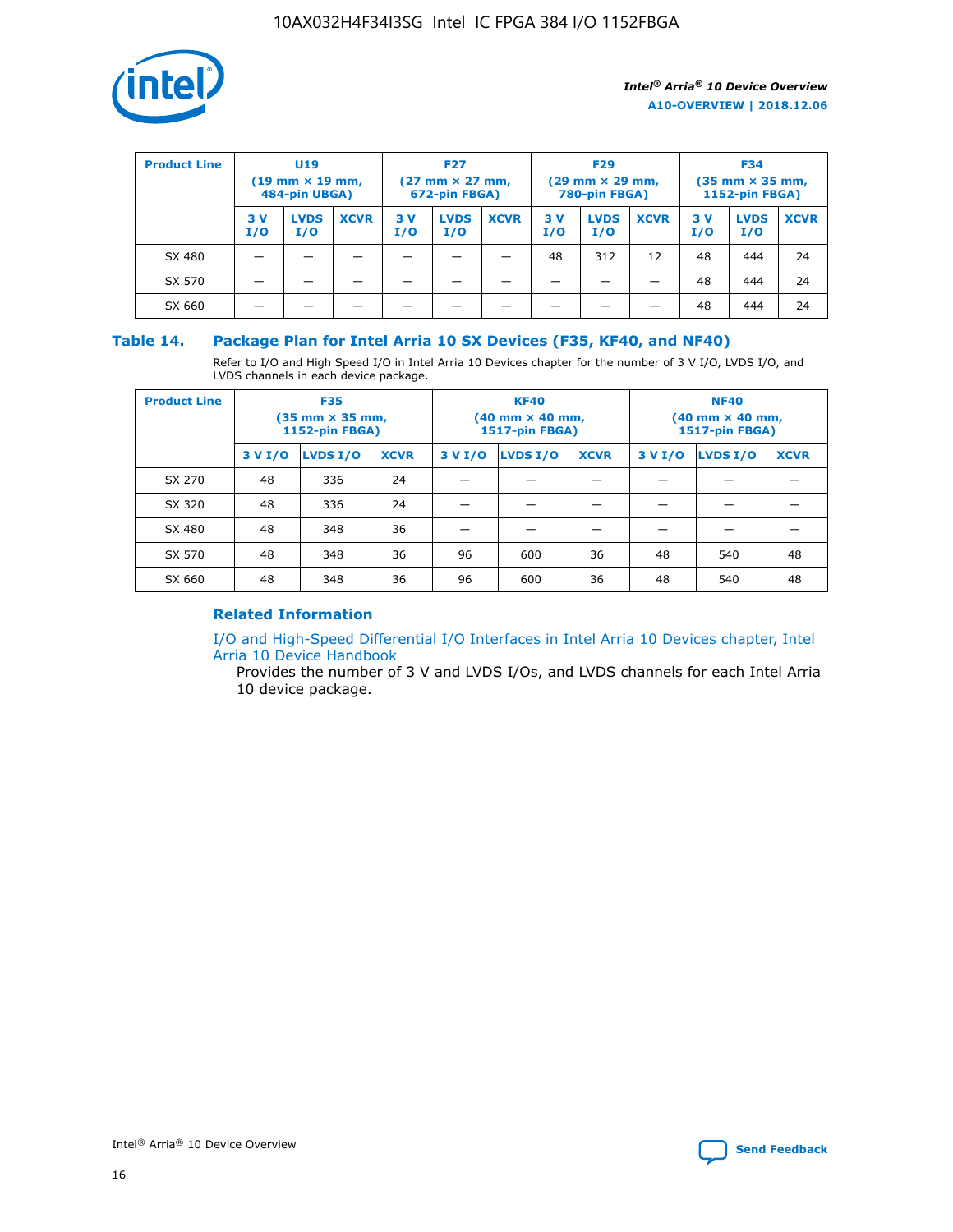

# **I/O Vertical Migration for Intel Arria 10 Devices**

#### **Figure 4. Migration Capability Across Intel Arria 10 Product Lines**

- The arrows indicate the migration paths. The devices included in each vertical migration path are shaded. Devices with fewer resources in the same path have lighter shades.
- To achieve the full I/O migration across product lines in the same migration path, restrict I/Os and transceivers usage to match the product line with the lowest I/O and transceiver counts.
- An LVDS I/O bank in the source device may be mapped to a 3 V I/O bank in the target device. To use memory interface clock frequency higher than 533 MHz, assign external memory interface pins only to banks that are LVDS I/O in both devices.
- There may be nominal 0.15 mm package height difference between some product lines in the same package type.
	- **Variant Product Line Package U19 F27 F29 F34 F35 KF40 NF40 RF40 NF45 SF45 UF45** Intel® Arria® 10 GX GX 160 GX 220 GX 270 GX 320 GX 480 GX 570 GX 660 GX 900 GX 1150 Intel Arria 10 GT GT 900 GT 1150 Intel Arria 10 SX SX 160 SX 220 SX 270 SX 320 SX 480 SX 570 SX 660
- Some migration paths are not shown in the Intel Quartus Prime software **Pin Migration View**.

*Note:* To verify the pin migration compatibility, use the **Pin Migration View** window in the Intel Quartus Prime software Pin Planner.

# **Adaptive Logic Module**

Intel Arria 10 devices use a 20 nm ALM as the basic building block of the logic fabric.

The ALM architecture is the same as the previous generation FPGAs, allowing for efficient implementation of logic functions and easy conversion of IP between the device generations.

The ALM, as shown in following figure, uses an 8-input fracturable look-up table (LUT) with four dedicated registers to help improve timing closure in register-rich designs and achieve an even higher design packing capability than the traditional two-register per LUT architecture.

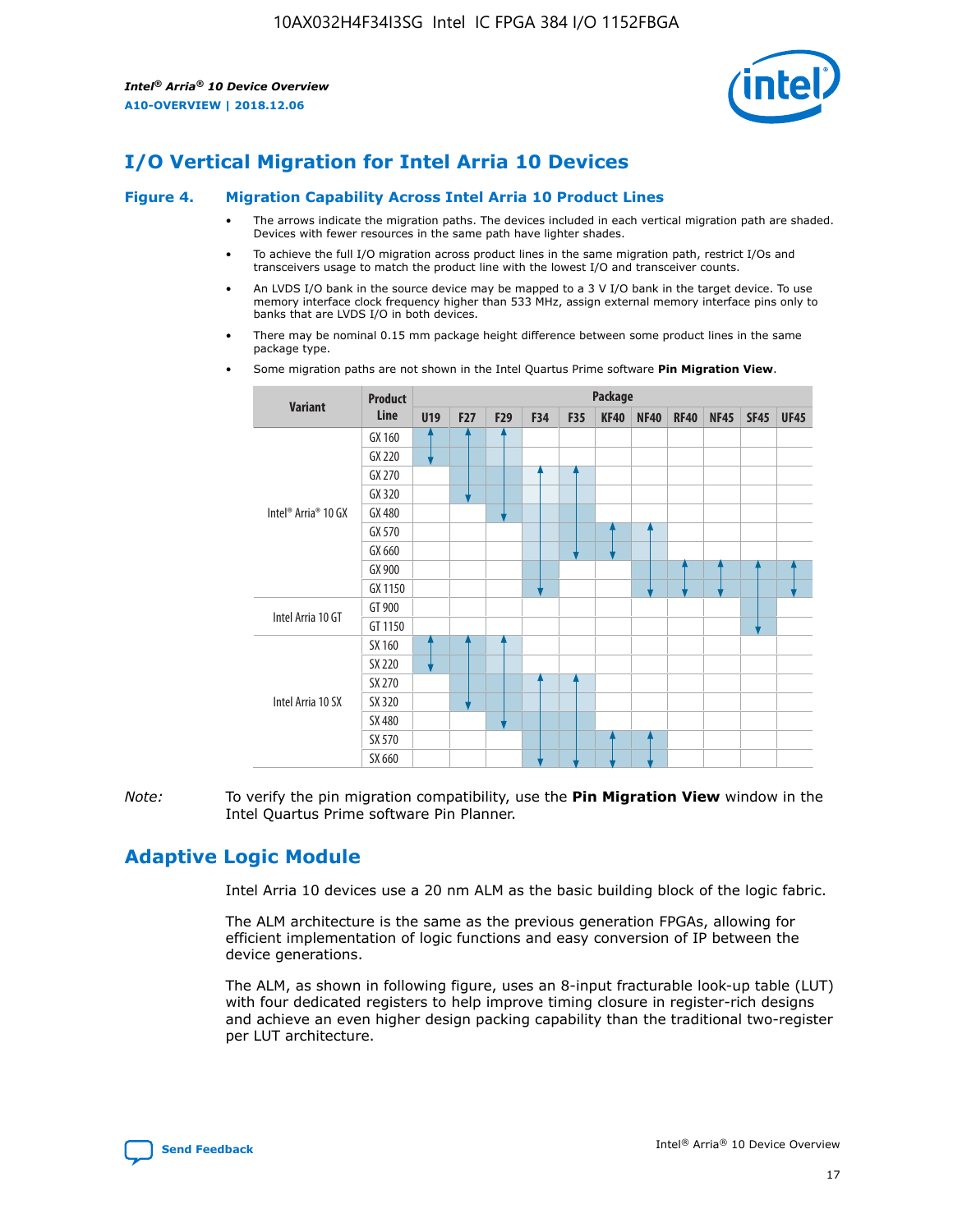

**Figure 5. ALM for Intel Arria 10 Devices**



The Intel Quartus Prime software optimizes your design according to the ALM logic structure and automatically maps legacy designs into the Intel Arria 10 ALM architecture.

# **Variable-Precision DSP Block**

The Intel Arria 10 variable precision DSP blocks support fixed-point arithmetic and floating-point arithmetic.

Features for fixed-point arithmetic:

- High-performance, power-optimized, and fully registered multiplication operations
- 18-bit and 27-bit word lengths
- Two 18 x 19 multipliers or one 27 x 27 multiplier per DSP block
- Built-in addition, subtraction, and 64-bit double accumulation register to combine multiplication results
- Cascading 19-bit or 27-bit when pre-adder is disabled and cascading 18-bit when pre-adder is used to form the tap-delay line for filtering applications
- Cascading 64-bit output bus to propagate output results from one block to the next block without external logic support
- Hard pre-adder supported in 19-bit and 27-bit modes for symmetric filters
- Internal coefficient register bank in both 18-bit and 27-bit modes for filter implementation
- 18-bit and 27-bit systolic finite impulse response (FIR) filters with distributed output adder
- Biased rounding support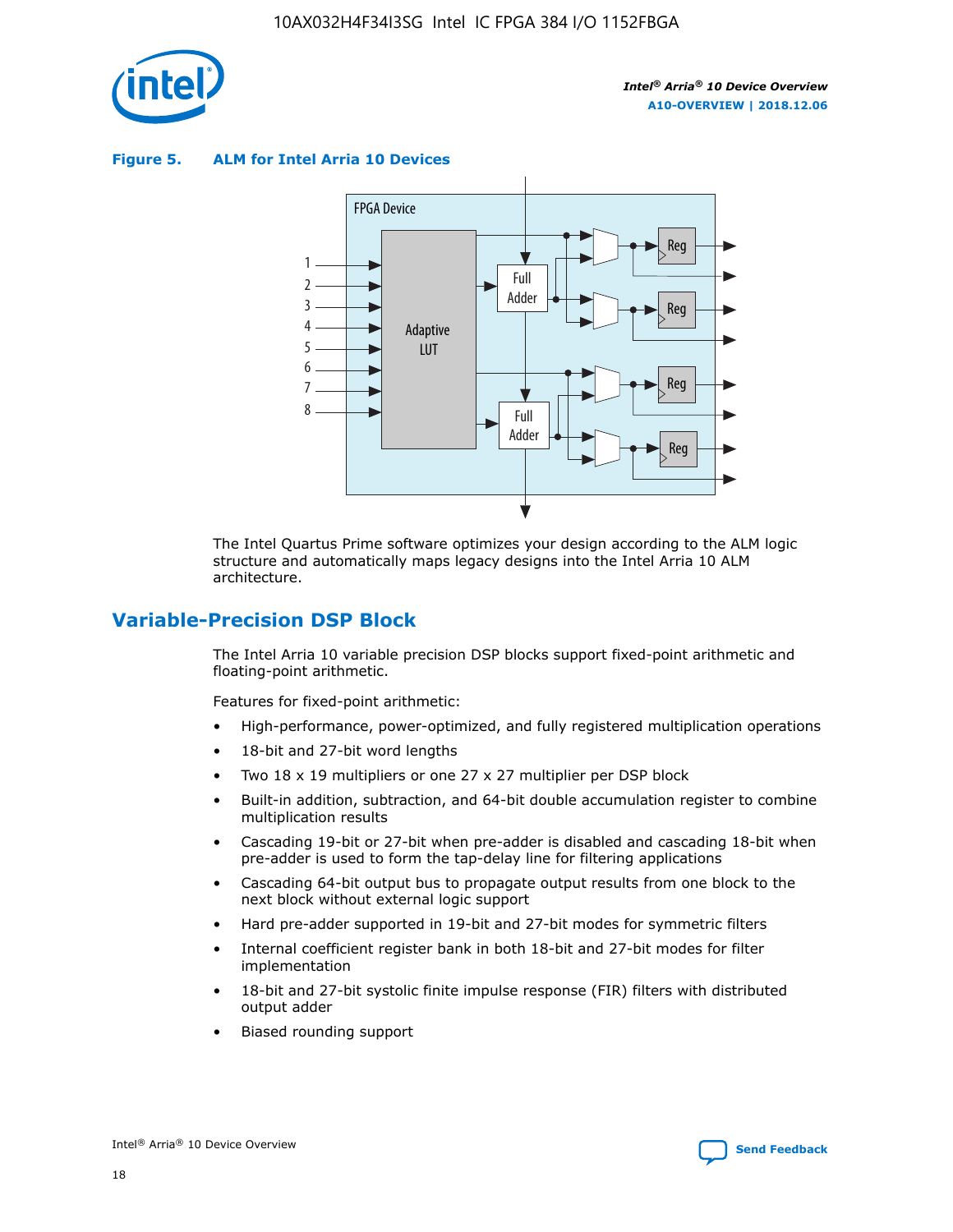![](_page_19_Picture_2.jpeg)

Features for floating-point arithmetic:

- A completely hardened architecture that supports multiplication, addition, subtraction, multiply-add, and multiply-subtract
- Multiplication with accumulation capability and a dynamic accumulator reset control
- Multiplication with cascade summation capability
- Multiplication with cascade subtraction capability
- Complex multiplication
- Direct vector dot product
- Systolic FIR filter

## **Table 15. Variable-Precision DSP Block Configurations for Intel Arria 10 Devices**

| <b>Usage Example</b>                                       | <b>Multiplier Size (Bit)</b>    | <b>DSP Block Resources</b> |
|------------------------------------------------------------|---------------------------------|----------------------------|
| Medium precision fixed point                               | Two 18 x 19                     |                            |
| High precision fixed or Single precision<br>floating point | One 27 x 27                     |                            |
| Fixed point FFTs                                           | One 19 x 36 with external adder |                            |
| Very high precision fixed point                            | One 36 x 36 with external adder |                            |
| Double precision floating point                            | One 54 x 54 with external adder | 4                          |

#### **Table 16. Resources for Fixed-Point Arithmetic in Intel Arria 10 Devices**

The table lists the variable-precision DSP resources by bit precision for each Intel Arria 10 device.

| <b>Variant</b>  | <b>Product Line</b> | Variable-<br>precision | <b>Independent Input and Output</b><br><b>Multiplications Operator</b> |                                     | $18 \times 19$<br><b>Multiplier</b><br><b>Adder Sum</b> | $18 \times 18$<br><b>Multiplier</b>                |
|-----------------|---------------------|------------------------|------------------------------------------------------------------------|-------------------------------------|---------------------------------------------------------|----------------------------------------------------|
|                 |                     | <b>DSP Block</b>       | 18 x 19<br><b>Multiplier</b>                                           | $27 \times 27$<br><b>Multiplier</b> | <b>Mode</b>                                             | <b>Adder</b><br><b>Summed with</b><br>36 bit Input |
| AIntel Arria 10 | GX 160              | 156                    | 312                                                                    | 156                                 | 156                                                     | 156                                                |
| GX              | GX 220              | 192                    | 384                                                                    | 192                                 | 192                                                     | 192                                                |
|                 | GX 270              | 830                    | 1,660                                                                  | 830                                 | 830                                                     | 830                                                |
|                 | GX 320              | 984                    | 1,968                                                                  | 984                                 | 984                                                     | 984                                                |
|                 | GX 480              | 1,368                  | 2,736                                                                  | 1,368                               | 1,368                                                   | 1,368                                              |
|                 | GX 570              | 1,523                  | 3,046                                                                  | 1,523                               | 1,523                                                   | 1,523                                              |
|                 | GX 660              | 1,687                  | 3,374                                                                  | 1,687                               | 1,687                                                   | 1,687                                              |
|                 | GX 900              | 1,518                  | 3,036                                                                  | 1,518                               | 1,518                                                   | 1,518                                              |
|                 | GX 1150             | 1,518                  | 3,036                                                                  | 1,518                               | 1,518                                                   | 1,518                                              |
| Intel Arria 10  | GT 900              | 1,518                  | 3,036                                                                  | 1,518                               | 1,518                                                   | 1,518                                              |
| GT              | GT 1150             | 1,518                  | 3,036                                                                  | 1,518                               | 1,518                                                   | 1,518                                              |
| Intel Arria 10  | SX 160              | 156                    | 312                                                                    | 156                                 | 156                                                     | 156                                                |
| <b>SX</b>       | SX 220              | 192                    |                                                                        | 192                                 | 192                                                     | 192                                                |
|                 | SX 270              | 830                    | 1,660                                                                  | 830                                 | 830                                                     | 830                                                |
|                 |                     |                        |                                                                        |                                     |                                                         | continued                                          |

![](_page_19_Picture_16.jpeg)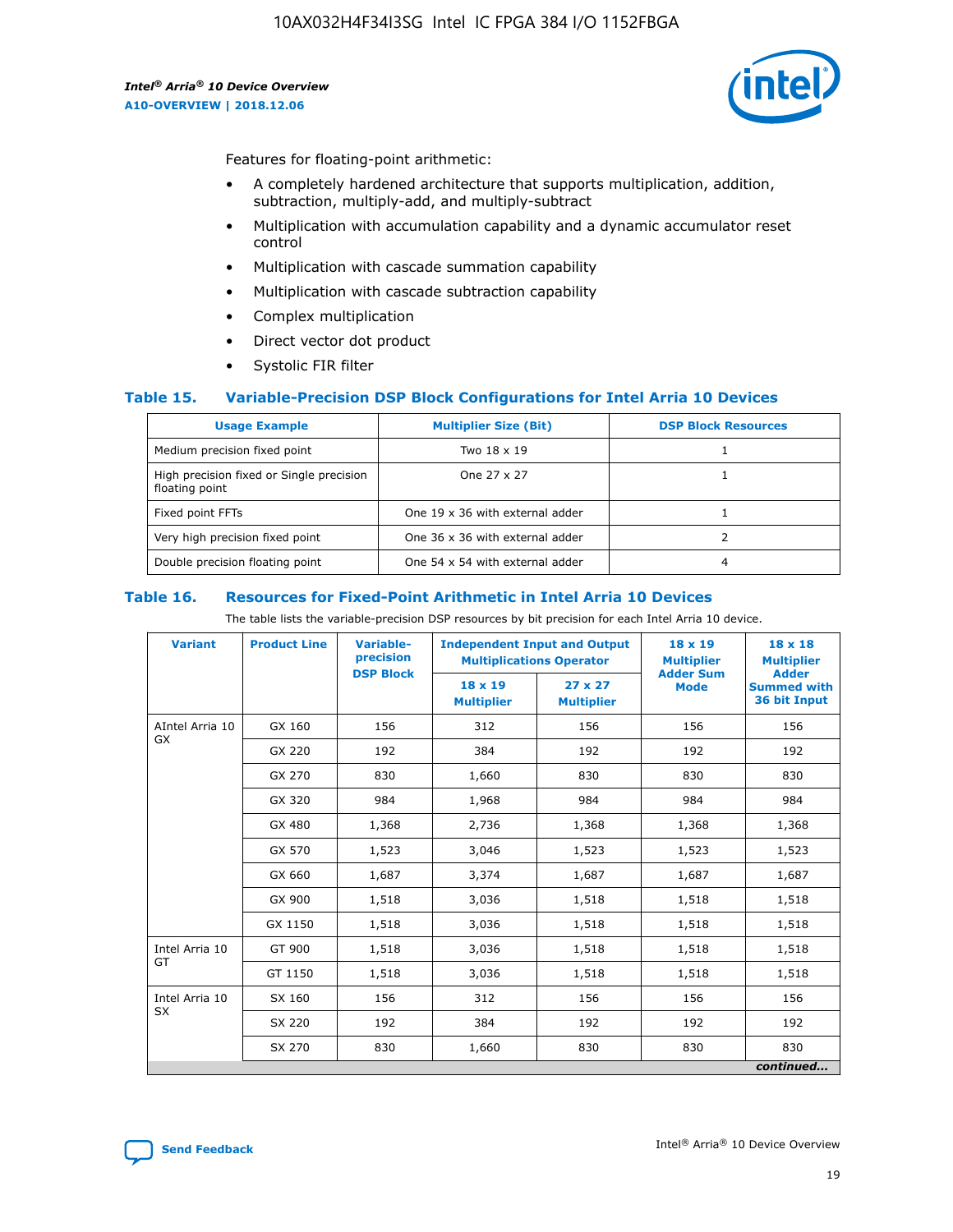![](_page_20_Picture_1.jpeg)

| <b>Variant</b> | <b>Product Line</b> | Variable-<br>precision | <b>Independent Input and Output</b><br><b>Multiplications Operator</b> |                                     | $18 \times 19$<br><b>Multiplier</b> | $18 \times 18$<br><b>Multiplier</b><br><b>Adder</b> |  |
|----------------|---------------------|------------------------|------------------------------------------------------------------------|-------------------------------------|-------------------------------------|-----------------------------------------------------|--|
|                |                     | <b>DSP Block</b>       | $18 \times 19$<br><b>Multiplier</b>                                    | $27 \times 27$<br><b>Multiplier</b> | <b>Adder Sum</b><br><b>Mode</b>     | <b>Summed with</b><br>36 bit Input                  |  |
|                | SX 320              | 984                    | 1,968                                                                  | 984                                 | 984                                 | 984                                                 |  |
|                | SX 480              | 1,368                  | 2,736                                                                  | 1,368                               | 1,368                               | 1,368                                               |  |
|                | SX 570              | 1,523                  | 3,046                                                                  | 1,523                               | 1,523                               | 1,523                                               |  |
|                | SX 660              | 1,687                  | 3,374                                                                  | 1,687                               | 1,687                               | 1,687                                               |  |

# **Table 17. Resources for Floating-Point Arithmetic in Intel Arria 10 Devices**

The table lists the variable-precision DSP resources by bit precision for each Intel Arria 10 device.

| <b>Variant</b> | <b>Product Line</b> | <b>Variable-</b><br>precision<br><b>DSP Block</b> | <b>Single</b><br><b>Precision</b><br><b>Floating-Point</b><br><b>Multiplication</b><br><b>Mode</b> | <b>Single-Precision</b><br><b>Floating-Point</b><br><b>Adder Mode</b> | Single-<br><b>Precision</b><br><b>Floating-Point</b><br><b>Multiply</b><br><b>Accumulate</b><br><b>Mode</b> | <b>Peak</b><br><b>Giga Floating-</b><br><b>Point</b><br><b>Operations</b><br>per Second<br>(GFLOPs) |
|----------------|---------------------|---------------------------------------------------|----------------------------------------------------------------------------------------------------|-----------------------------------------------------------------------|-------------------------------------------------------------------------------------------------------------|-----------------------------------------------------------------------------------------------------|
| Intel Arria 10 | GX 160              | 156                                               | 156                                                                                                | 156                                                                   | 156                                                                                                         | 140                                                                                                 |
| GX             | GX 220              | 192                                               | 192                                                                                                | 192                                                                   | 192                                                                                                         | 173                                                                                                 |
|                | GX 270              | 830                                               | 830                                                                                                | 830                                                                   | 830                                                                                                         | 747                                                                                                 |
|                | GX 320              | 984                                               | 984                                                                                                | 984                                                                   | 984                                                                                                         | 886                                                                                                 |
|                | GX 480              | 1,369                                             | 1,368                                                                                              | 1,368                                                                 | 1,368                                                                                                       | 1,231                                                                                               |
|                | GX 570              | 1,523                                             | 1,523                                                                                              | 1,523                                                                 | 1,523                                                                                                       | 1,371                                                                                               |
|                | GX 660              | 1,687                                             | 1,687                                                                                              | 1,687                                                                 | 1,687                                                                                                       | 1,518                                                                                               |
|                | GX 900              | 1,518                                             | 1,518                                                                                              | 1,518                                                                 | 1,518                                                                                                       | 1,366                                                                                               |
|                | GX 1150             | 1,518                                             | 1,518                                                                                              | 1,518                                                                 | 1,518                                                                                                       | 1,366                                                                                               |
| Intel Arria 10 | GT 900              | 1,518                                             | 1,518                                                                                              | 1,518                                                                 | 1,518                                                                                                       | 1,366                                                                                               |
| GT             | GT 1150             | 1,518                                             | 1,518                                                                                              | 1,518                                                                 | 1,518                                                                                                       | 1,366                                                                                               |
| Intel Arria 10 | SX 160              | 156                                               | 156                                                                                                | 156                                                                   | 156                                                                                                         | 140                                                                                                 |
| SX             | SX 220              | 192                                               | 192                                                                                                | 192                                                                   | 192                                                                                                         | 173                                                                                                 |
|                | SX 270              | 830                                               | 830                                                                                                | 830                                                                   | 830                                                                                                         | 747                                                                                                 |
|                | SX 320              | 984                                               | 984                                                                                                | 984                                                                   | 984                                                                                                         | 886                                                                                                 |
|                | SX 480              | 1,369                                             | 1,368                                                                                              | 1,368                                                                 | 1,368                                                                                                       | 1,231                                                                                               |
|                | SX 570              | 1,523                                             | 1,523                                                                                              | 1,523                                                                 | 1,523                                                                                                       | 1,371                                                                                               |
|                | SX 660              | 1,687                                             | 1,687                                                                                              | 1,687                                                                 | 1,687                                                                                                       | 1,518                                                                                               |

# **Embedded Memory Blocks**

The embedded memory blocks in the devices are flexible and designed to provide an optimal amount of small- and large-sized memory arrays to fit your design requirements.

![](_page_20_Picture_9.jpeg)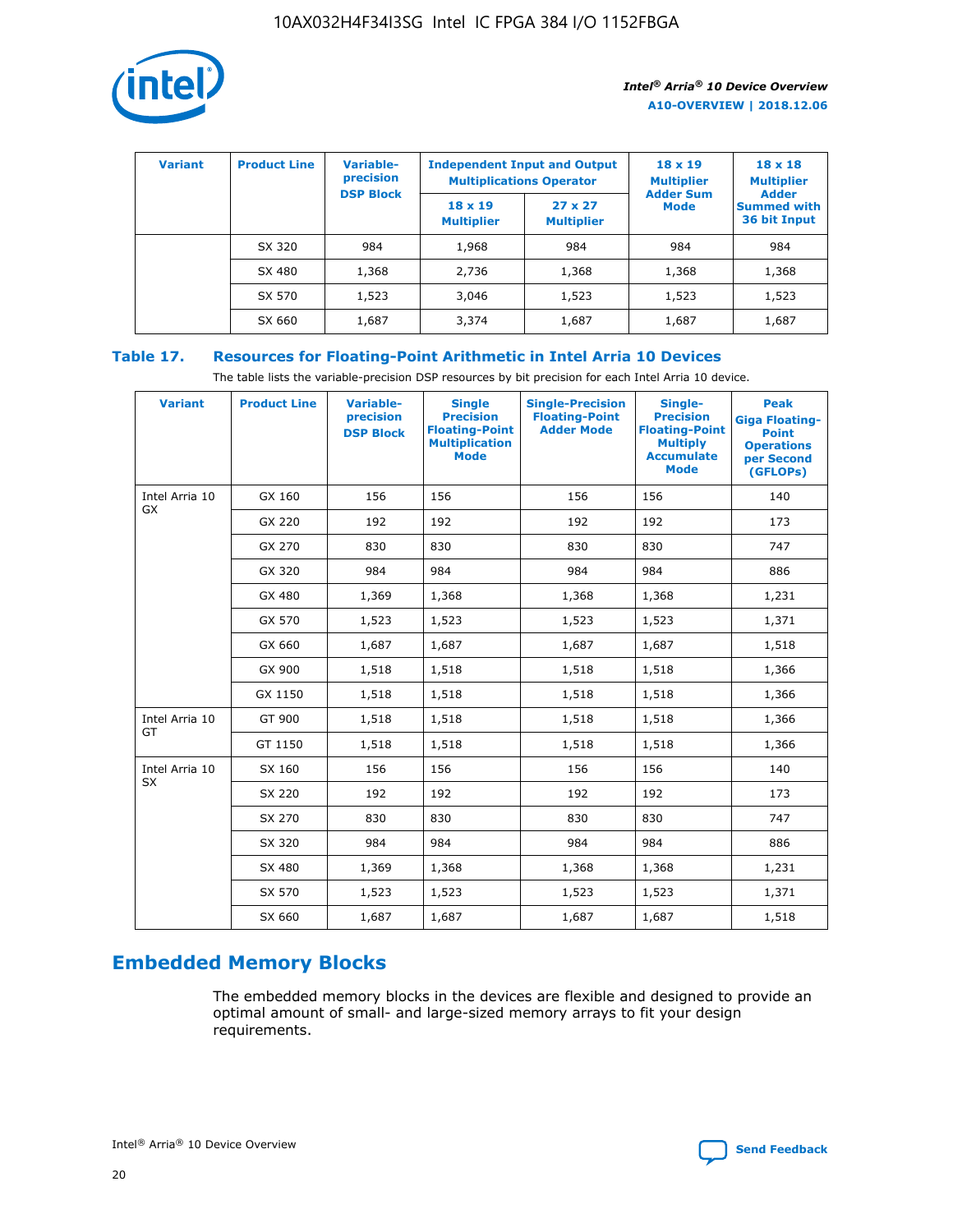![](_page_21_Picture_2.jpeg)

# **Types of Embedded Memory**

The Intel Arria 10 devices contain two types of memory blocks:

- 20 Kb M20K blocks—blocks of dedicated memory resources. The M20K blocks are ideal for larger memory arrays while still providing a large number of independent ports.
- 640 bit memory logic array blocks (MLABs)—enhanced memory blocks that are configured from dual-purpose logic array blocks (LABs). The MLABs are ideal for wide and shallow memory arrays. The MLABs are optimized for implementation of shift registers for digital signal processing (DSP) applications, wide and shallow FIFO buffers, and filter delay lines. Each MLAB is made up of ten adaptive logic modules (ALMs). In the Intel Arria 10 devices, you can configure these ALMs as ten 32 x 2 blocks, giving you one 32 x 20 simple dual-port SRAM block per MLAB.

# **Embedded Memory Capacity in Intel Arria 10 Devices**

|                   | <b>Product</b> |              | <b>M20K</b>         |              | <b>MLAB</b>         | <b>Total RAM Bit</b> |
|-------------------|----------------|--------------|---------------------|--------------|---------------------|----------------------|
| <b>Variant</b>    | Line           | <b>Block</b> | <b>RAM Bit (Kb)</b> | <b>Block</b> | <b>RAM Bit (Kb)</b> | (Kb)                 |
| Intel Arria 10 GX | GX 160         | 440          | 8,800               | 1,680        | 1,050               | 9,850                |
|                   | GX 220         | 587          | 11,740              | 2,703        | 1,690               | 13,430               |
|                   | GX 270         | 750          | 15,000              | 3,922        | 2,452               | 17,452               |
|                   | GX 320         | 891          | 17,820              | 4,363        | 2,727               | 20,547               |
|                   | GX 480         | 1,431        | 28,620              | 6,662        | 4,164               | 32,784               |
|                   | GX 570         | 1,800        | 36,000              | 8,153        | 5,096               | 41,096               |
|                   | GX 660         | 2,131        | 42,620              | 9,260        | 5,788               | 48,408               |
|                   | GX 900         | 2,423        | 48,460              | 15,017       | 9,386               | 57,846               |
|                   | GX 1150        | 2,713        | 54,260              | 20,774       | 12,984              | 67,244               |
| Intel Arria 10 GT | GT 900         | 2,423        | 48,460              | 15,017       | 9,386               | 57,846               |
|                   | GT 1150        | 2,713        | 54,260              | 20,774       | 12,984              | 67,244               |
| Intel Arria 10 SX | SX 160         | 440          | 8,800               | 1,680        | 1,050               | 9,850                |
|                   | SX 220         | 587          | 11,740              | 2,703        | 1,690               | 13,430               |
|                   | SX 270         | 750          | 15,000              | 3,922        | 2,452               | 17,452               |
|                   | SX 320         | 891          | 17,820              | 4,363        | 2,727               | 20,547               |
|                   | SX 480         | 1,431        | 28,620              | 6,662        | 4,164               | 32,784               |
|                   | SX 570         | 1,800        | 36,000              | 8,153        | 5,096               | 41,096               |
|                   | SX 660         | 2,131        | 42,620              | 9,260        | 5,788               | 48,408               |

#### **Table 18. Embedded Memory Capacity and Distribution in Intel Arria 10 Devices**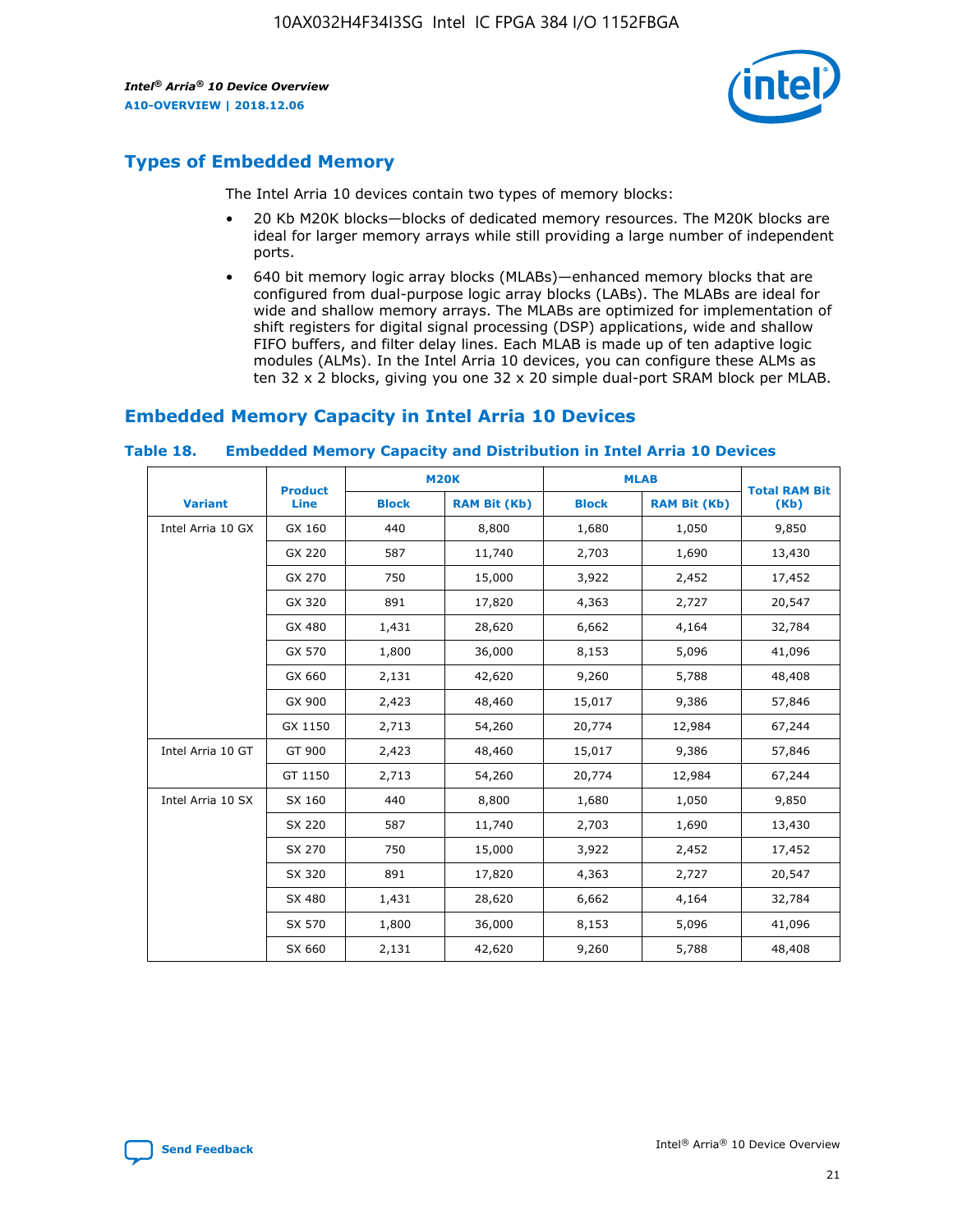![](_page_22_Picture_1.jpeg)

# **Embedded Memory Configurations for Single-port Mode**

## **Table 19. Single-port Embedded Memory Configurations for Intel Arria 10 Devices**

This table lists the maximum configurations supported for single-port RAM and ROM modes.

| <b>Memory Block</b> | Depth (bits) | <b>Programmable Width</b> |
|---------------------|--------------|---------------------------|
| MLAB                | 32           | x16, x18, or x20          |
|                     | 64(10)       | x8, x9, x10               |
| M20K                | 512          | x40, x32                  |
|                     | 1K           | x20, x16                  |
|                     | 2K           | x10, x8                   |
|                     | 4K           | x5, x4                    |
|                     | 8K           | x2                        |
|                     | 16K          | x1                        |

# **Clock Networks and PLL Clock Sources**

The clock network architecture is based on Intel's global, regional, and peripheral clock structure. This clock structure is supported by dedicated clock input pins, fractional clock synthesis PLLs, and integer I/O PLLs.

# **Clock Networks**

The Intel Arria 10 core clock networks are capable of up to 800 MHz fabric operation across the full industrial temperature range. For the external memory interface, the clock network supports the hard memory controller with speeds up to 2,400 Mbps in a quarter-rate transfer.

To reduce power consumption, the Intel Quartus Prime software identifies all unused sections of the clock network and powers them down.

# **Fractional Synthesis and I/O PLLs**

Intel Arria 10 devices contain up to 32 fractional synthesis PLLs and up to 16 I/O PLLs that are available for both specific and general purpose uses in the core:

- Fractional synthesis PLLs—located in the column adjacent to the transceiver blocks
- I/O PLLs—located in each bank of the 48 I/Os

## **Fractional Synthesis PLLs**

You can use the fractional synthesis PLLs to:

- Reduce the number of oscillators that are required on your board
- Reduce the number of clock pins that are used in the device by synthesizing multiple clock frequencies from a single reference clock source

<sup>(10)</sup> Supported through software emulation and consumes additional MLAB blocks.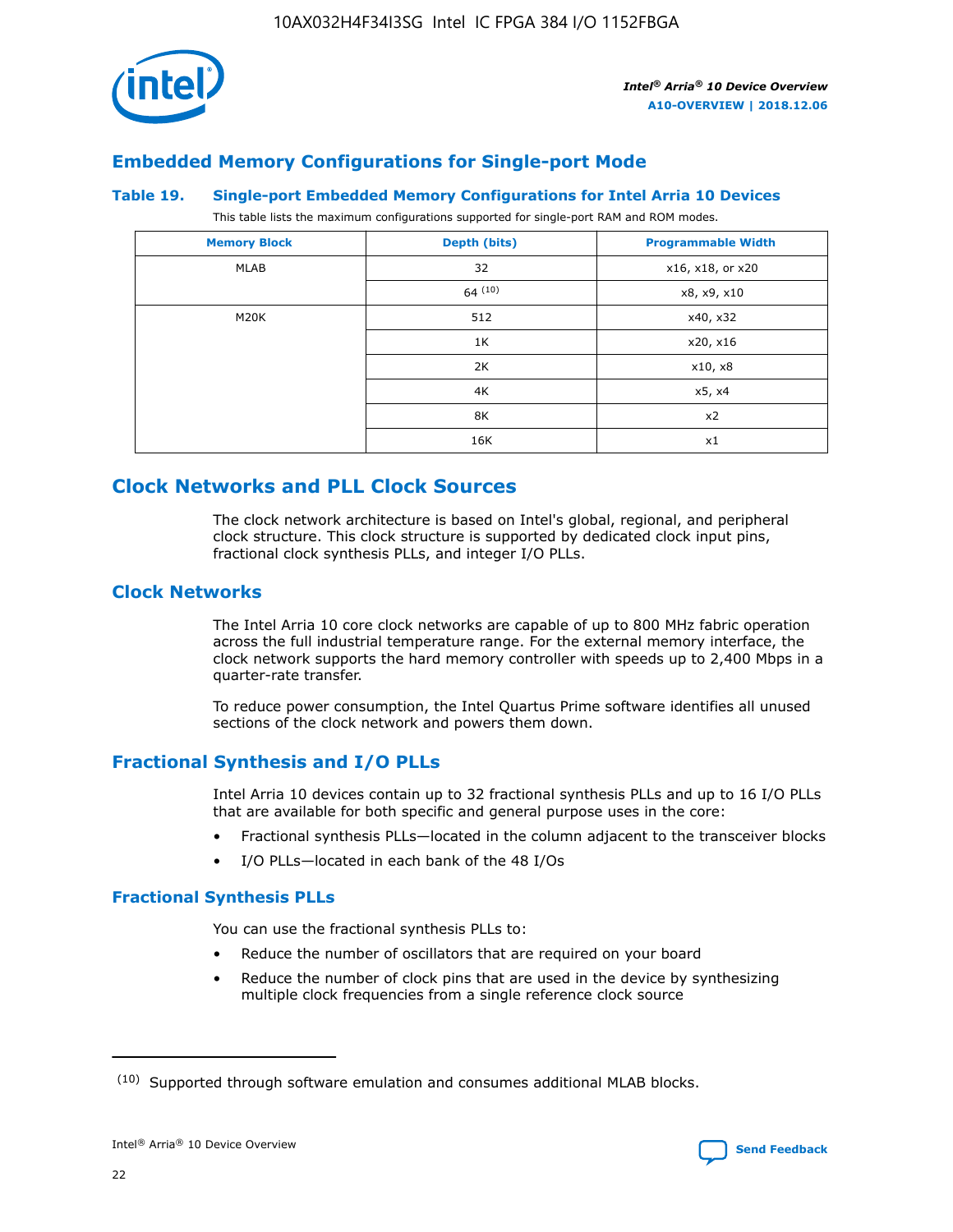![](_page_23_Picture_2.jpeg)

The fractional synthesis PLLs support the following features:

- Reference clock frequency synthesis for transceiver CMU and Advanced Transmit (ATX) PLLs
- Clock network delay compensation
- Zero-delay buffering
- Direct transmit clocking for transceivers
- Independently configurable into two modes:
	- Conventional integer mode equivalent to the general purpose PLL
	- Enhanced fractional mode with third order delta-sigma modulation
- PLL cascading

# **I/O PLLs**

The integer mode I/O PLLs are located in each bank of 48 I/Os. You can use the I/O PLLs to simplify the design of external memory and high-speed LVDS interfaces.

In each I/O bank, the I/O PLLs are adjacent to the hard memory controllers and LVDS SERDES. Because these PLLs are tightly coupled with the I/Os that need to use them, it makes it easier to close timing.

You can use the I/O PLLs for general purpose applications in the core such as clock network delay compensation and zero-delay buffering.

Intel Arria 10 devices support PLL-to-PLL cascading.

# **FPGA General Purpose I/O**

Intel Arria 10 devices offer highly configurable GPIOs. Each I/O bank contains 48 general purpose I/Os and a high-efficiency hard memory controller.

The following list describes the features of the GPIOs:

- Consist of 3 V I/Os for high-voltage application and LVDS I/Os for differential signaling
	- Up to two 3 V I/O banks, available in some devices, that support up to 3 V I/O standards
	- LVDS I/O banks that support up to 1.8 V I/O standards
- Support a wide range of single-ended and differential I/O interfaces
- LVDS speeds up to 1.6 Gbps
- Each LVDS pair of pins has differential input and output buffers, allowing you to configure the LVDS direction for each pair.
- Programmable bus hold and weak pull-up
- Programmable differential output voltage  $(V_{OD})$  and programmable pre-emphasis

![](_page_23_Picture_28.jpeg)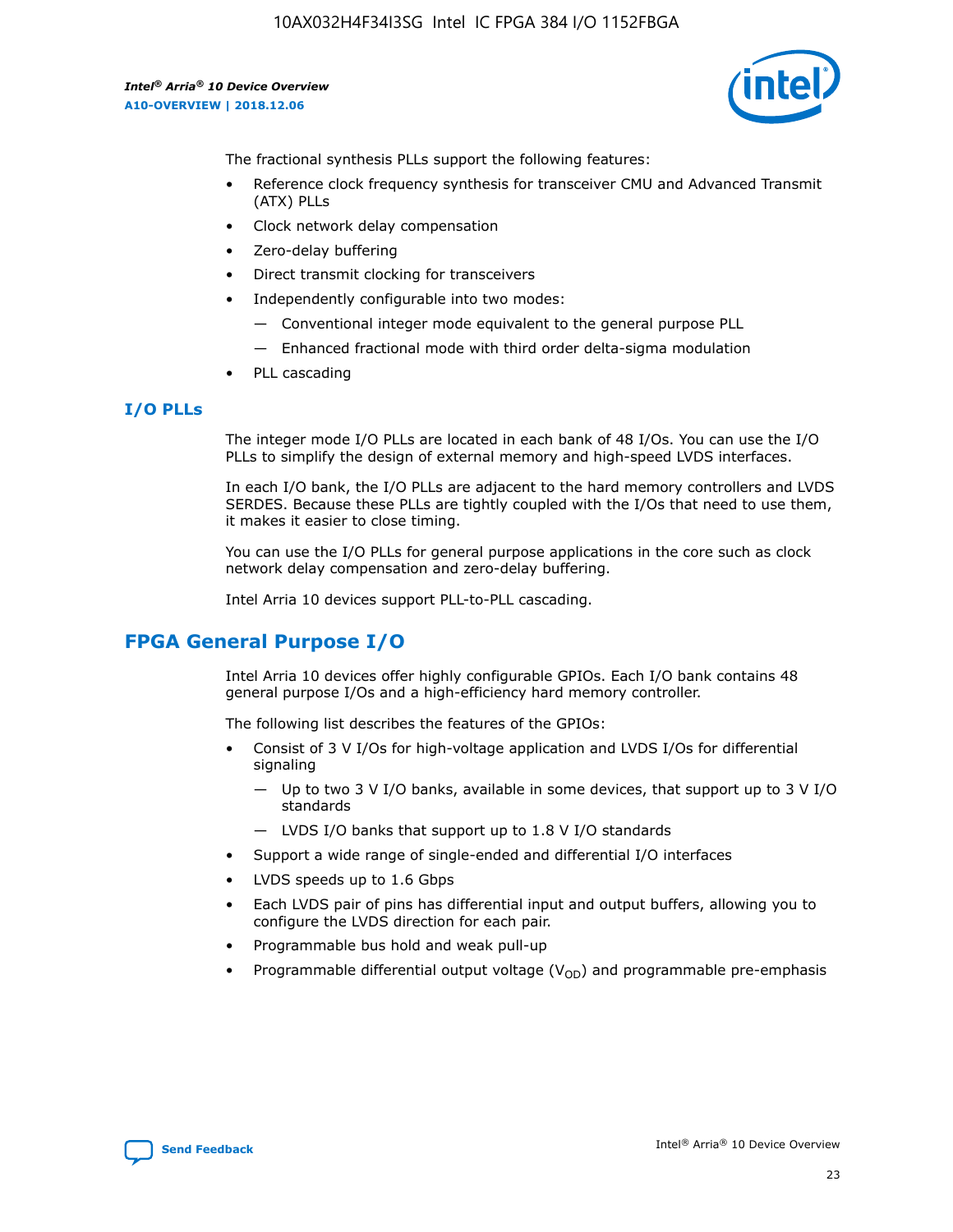![](_page_24_Picture_1.jpeg)

- Series (R<sub>S</sub>) and parallel (R<sub>T</sub>) on-chip termination (OCT) for all I/O banks with OCT calibration to limit the termination impedance variation
- On-chip dynamic termination that has the ability to swap between series and parallel termination, depending on whether there is read or write on a common bus for signal integrity
- Easy timing closure support using the hard read FIFO in the input register path, and delay-locked loop (DLL) delay chain with fine and coarse architecture

# **External Memory Interface**

Intel Arria 10 devices offer massive external memory bandwidth, with up to seven 32 bit DDR4 memory interfaces running at up to 2,400 Mbps. This bandwidth provides additional ease of design, lower power, and resource efficiencies of hardened highperformance memory controllers.

The memory interface within Intel Arria 10 FPGAs and SoCs delivers the highest performance and ease of use. You can configure up to a maximum width of 144 bits when using the hard or soft memory controllers. If required, you can bypass the hard memory controller and use a soft controller implemented in the user logic.

Each I/O contains a hardened DDR read/write path (PHY) capable of performing key memory interface functionality such as read/write leveling, FIFO buffering to lower latency and improve margin, timing calibration, and on-chip termination.

The timing calibration is aided by the inclusion of hard microcontrollers based on Intel's Nios® II technology, specifically tailored to control the calibration of multiple memory interfaces. This calibration allows the Intel Arria 10 device to compensate for any changes in process, voltage, or temperature either within the Intel Arria 10 device itself, or within the external memory device. The advanced calibration algorithms ensure maximum bandwidth and robust timing margin across all operating conditions.

In addition to parallel memory interfaces, Intel Arria 10 devices support serial memory technologies such as the Hybrid Memory Cube (HMC). The HMC is supported by the Intel Arria 10 high-speed serial transceivers which connect up to four HMC links, with each link running at data rates up to 15 Gbps.

## **Related Information**

#### [External Memory Interface Spec Estimator](http://www.altera.com/technology/memory/estimator/mem-emif-index.html)

Provides a parametric tool that allows you to find and compare the performance of the supported external memory interfaces in IntelFPGAs.

# **Memory Standards Supported by Intel Arria 10 Devices**

The I/Os are designed to provide high performance support for existing and emerging external memory standards.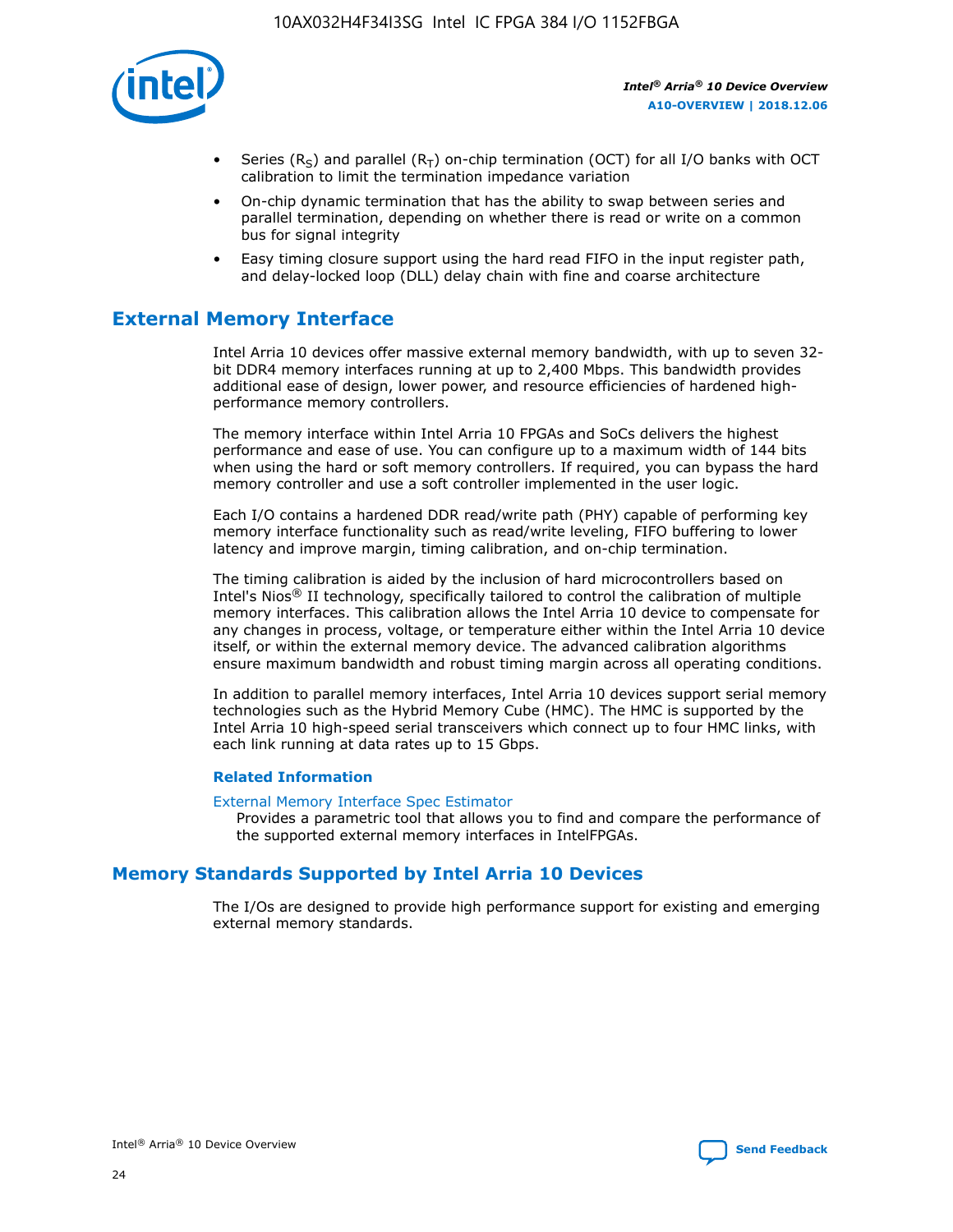![](_page_25_Picture_2.jpeg)

#### **Table 20. Memory Standards Supported by the Hard Memory Controller**

This table lists the overall capability of the hard memory controller. For specific details, refer to the External Memory Interface Spec Estimator and Intel Arria 10 Device Datasheet.

| <b>Memory Standard</b> | <b>Rate Support</b> | <b>Ping Pong PHY Support</b> | <b>Maximum Frequency</b><br>(MHz) |
|------------------------|---------------------|------------------------------|-----------------------------------|
| <b>DDR4 SDRAM</b>      | Quarter rate        | Yes                          | 1,067                             |
|                        |                     |                              | 1,200                             |
| DDR3 SDRAM             | Half rate           | Yes                          | 533                               |
|                        |                     |                              | 667                               |
|                        | Quarter rate        | Yes                          | 1,067                             |
|                        |                     |                              | 1,067                             |
| <b>DDR3L SDRAM</b>     | Half rate           | Yes                          | 533                               |
|                        |                     |                              | 667                               |
|                        | Quarter rate        | Yes                          | 933                               |
|                        |                     |                              | 933                               |
| LPDDR3 SDRAM           | Half rate           |                              | 533                               |
|                        | Quarter rate        |                              | 800                               |

#### **Table 21. Memory Standards Supported by the Soft Memory Controller**

| <b>Memory Standard</b>      | <b>Rate Support</b> | <b>Maximum Frequency</b><br>(MHz) |
|-----------------------------|---------------------|-----------------------------------|
| <b>RLDRAM 3 (11)</b>        | Quarter rate        | 1,200                             |
| ODR IV SRAM <sup>(11)</sup> | Quarter rate        | 1,067                             |
| <b>ODR II SRAM</b>          | Full rate           | 333                               |
|                             | Half rate           | 633                               |
| <b>ODR II+ SRAM</b>         | Full rate           | 333                               |
|                             | Half rate           | 633                               |
| <b>ODR II+ Xtreme SRAM</b>  | Full rate           | 333                               |
|                             | Half rate           | 633                               |

#### **Table 22. Memory Standards Supported by the HPS Hard Memory Controller**

The hard processor system (HPS) is available in Intel Arria 10 SoC devices only.

| <b>Memory Standard</b> | <b>Rate Support</b> | <b>Maximum Frequency</b><br>(MHz) |
|------------------------|---------------------|-----------------------------------|
| <b>DDR4 SDRAM</b>      | Half rate           | 1,200                             |
| DDR3 SDRAM             | Half rate           | 1,067                             |
| <b>DDR3L SDRAM</b>     | Half rate           | 933                               |

<sup>(11)</sup> Intel Arria 10 devices support this external memory interface using hard PHY with soft memory controller.

![](_page_25_Picture_12.jpeg)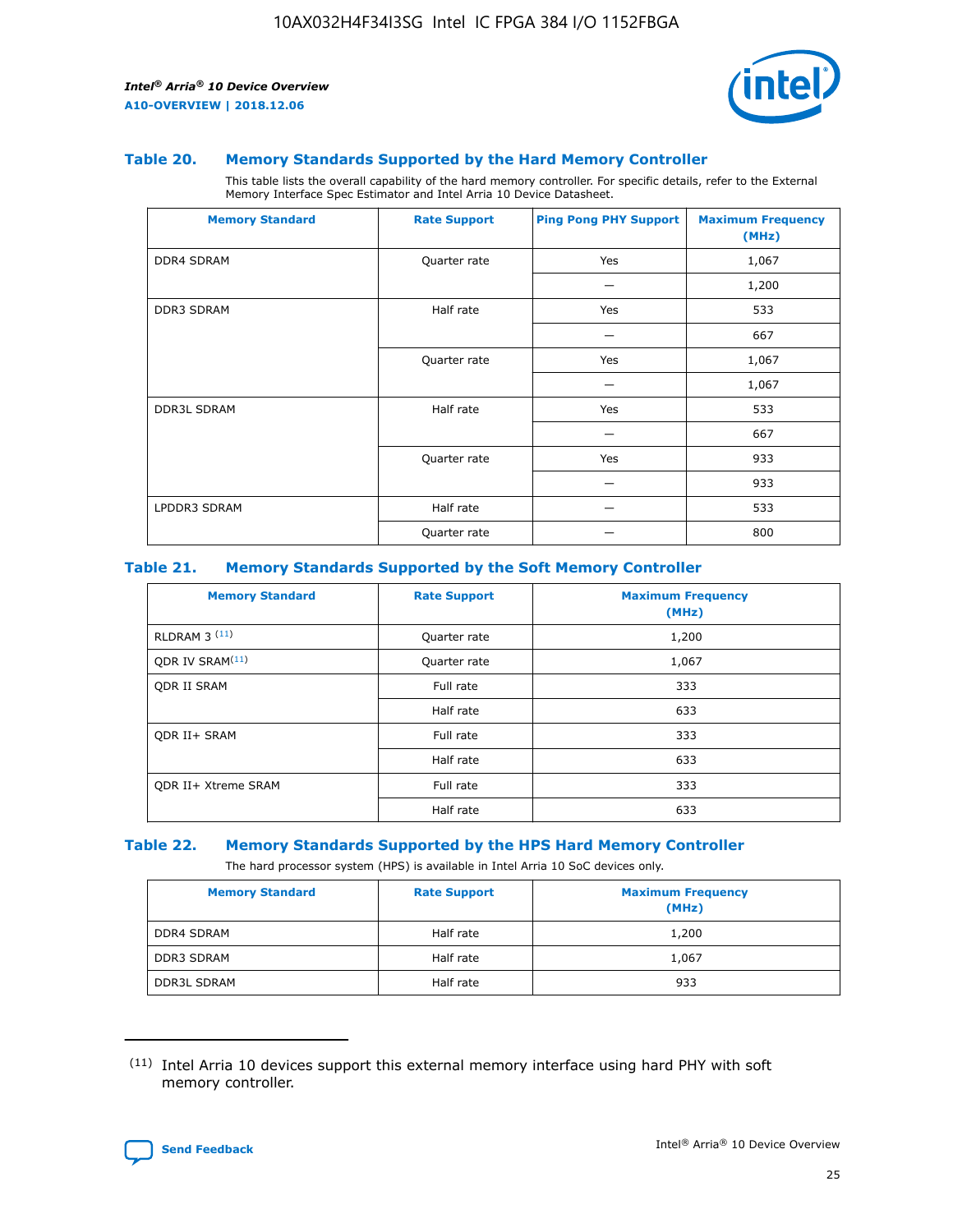![](_page_26_Picture_1.jpeg)

## **Related Information**

#### [Intel Arria 10 Device Datasheet](https://www.intel.com/content/www/us/en/programmable/documentation/mcn1413182292568.html#mcn1413182153340)

Lists the memory interface performance according to memory interface standards, rank or chip select configurations, and Intel Arria 10 device speed grades.

# **PCIe Gen1, Gen2, and Gen3 Hard IP**

Intel Arria 10 devices contain PCIe hard IP that is designed for performance and ease-of-use:

- Includes all layers of the PCIe stack—transaction, data link and physical layers.
- Supports PCIe Gen3, Gen2, and Gen1 Endpoint and Root Port in x1, x2, x4, or x8 lane configuration.
- Operates independently from the core logic—optional configuration via protocol (CvP) allows the PCIe link to power up and complete link training in less than 100 ms while the Intel Arria 10 device completes loading the programming file for the rest of the FPGA.
- Provides added functionality that makes it easier to support emerging features such as Single Root I/O Virtualization (SR-IOV) and optional protocol extensions.
- Provides improved end-to-end datapath protection using ECC.
- Supports FPGA configuration via protocol (CvP) using PCIe at Gen3, Gen2, or Gen1 speed.

#### **Related Information**

PCS Features on page 30

# **Enhanced PCS Hard IP for Interlaken and 10 Gbps Ethernet**

# **Interlaken Support**

The Intel Arria 10 enhanced PCS hard IP provides integrated Interlaken PCS supporting rates up to 25.8 Gbps per lane.

The Interlaken PCS is based on the proven functionality of the PCS developed for Intel's previous generation FPGAs, which demonstrated interoperability with Interlaken ASSP vendors and third-party IP suppliers. The Interlaken PCS is present in every transceiver channel in Intel Arria 10 devices.

## **Related Information**

PCS Features on page 30

# **10 Gbps Ethernet Support**

The Intel Arria 10 enhanced PCS hard IP supports 10GBASE-R PCS compliant with IEEE 802.3 10 Gbps Ethernet (10GbE). The integrated hard IP support for 10GbE and the 10 Gbps transceivers save external PHY cost, board space, and system power.

![](_page_26_Picture_24.jpeg)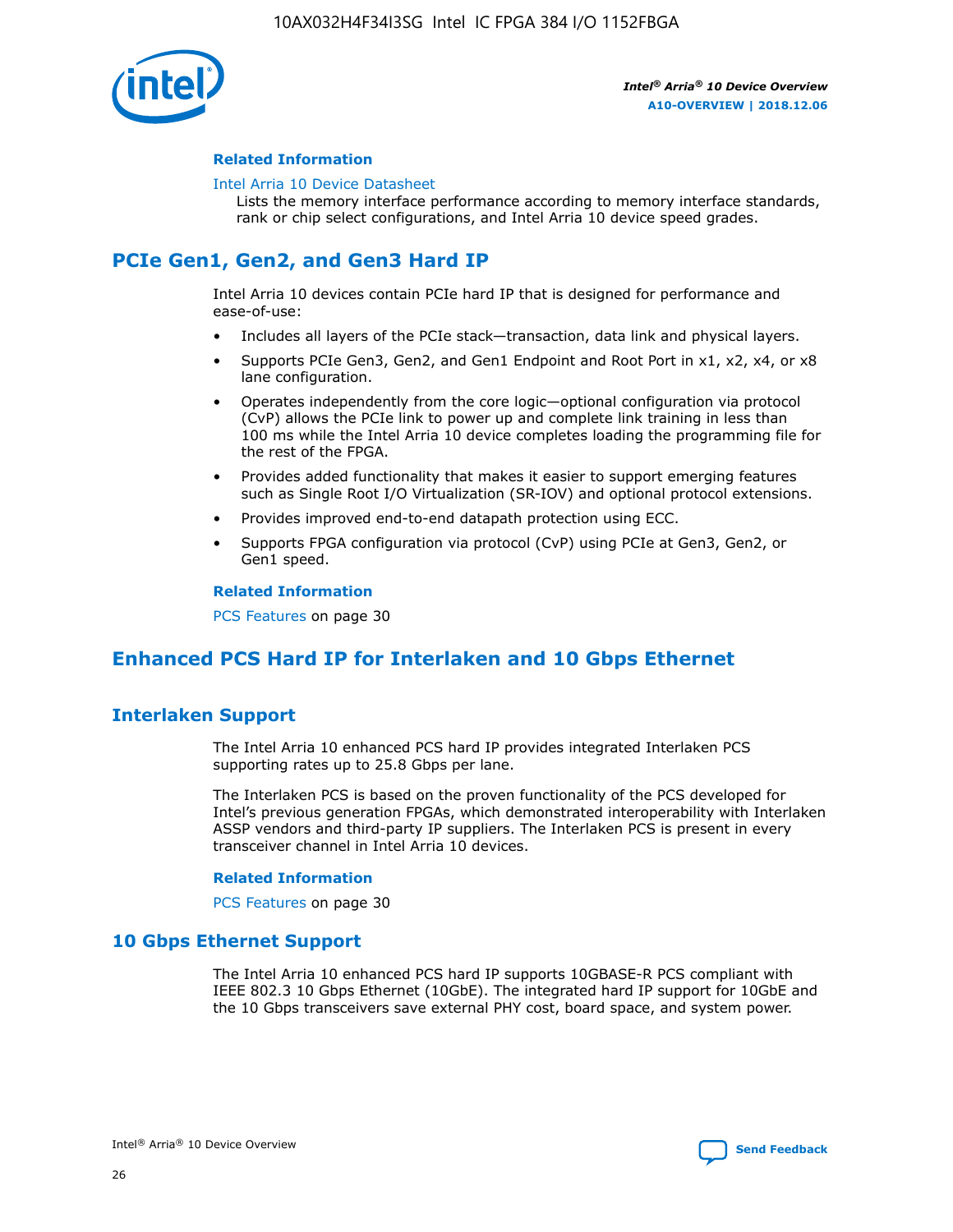![](_page_27_Picture_2.jpeg)

The scalable hard IP supports multiple independent 10GbE ports while using a single PLL for all the 10GBASE-R PCS instantiations, which saves on core logic resources and clock networks:

- Simplifies multiport 10GbE systems compared to XAUI interfaces that require an external XAUI-to-10G PHY.
- Incorporates Electronic Dispersion Compensation (EDC), which enables direct connection to standard 10 Gbps XFP and SFP+ pluggable optical modules.
- Supports backplane Ethernet applications and includes a hard 10GBASE-KR Forward Error Correction (FEC) circuit that you can use for 10 Gbps and 40 Gbps applications.

The 10 Gbps Ethernet PCS hard IP and 10GBASE-KR FEC are present in every transceiver channel.

#### **Related Information**

PCS Features on page 30

# **Low Power Serial Transceivers**

Intel Arria 10 FPGAs and SoCs include lowest power transceivers that deliver high bandwidth, throughput and low latency.

Intel Arria 10 devices deliver the industry's lowest power consumption per transceiver channel:

- 12.5 Gbps transceivers at as low as 242 mW
- 10 Gbps transceivers at as low as 168 mW
- 6 Gbps transceivers at as low as 117 mW

Intel Arria 10 transceivers support various data rates according to application:

- Chip-to-chip and chip-to-module applications—from 1 Gbps up to 25.8 Gbps
- Long reach and backplane applications—from 1 Gbps up to 12.5 with advanced adaptive equalization
- Critical power sensitive applications—from 1 Gbps up to 11.3 Gbps using lower power modes

The combination of 20 nm process technology and architectural advances provide the following benefits:

- Significant reduction in die area and power consumption
- Increase of up to two times in transceiver I/O density compared to previous generation devices while maintaining optimal signal integrity
- Up to 72 total transceiver channels—you can configure up to 6 of these channels to run as fast as 25.8 Gbps
- All channels feature continuous data rate support up to the maximum rated speed

![](_page_27_Picture_25.jpeg)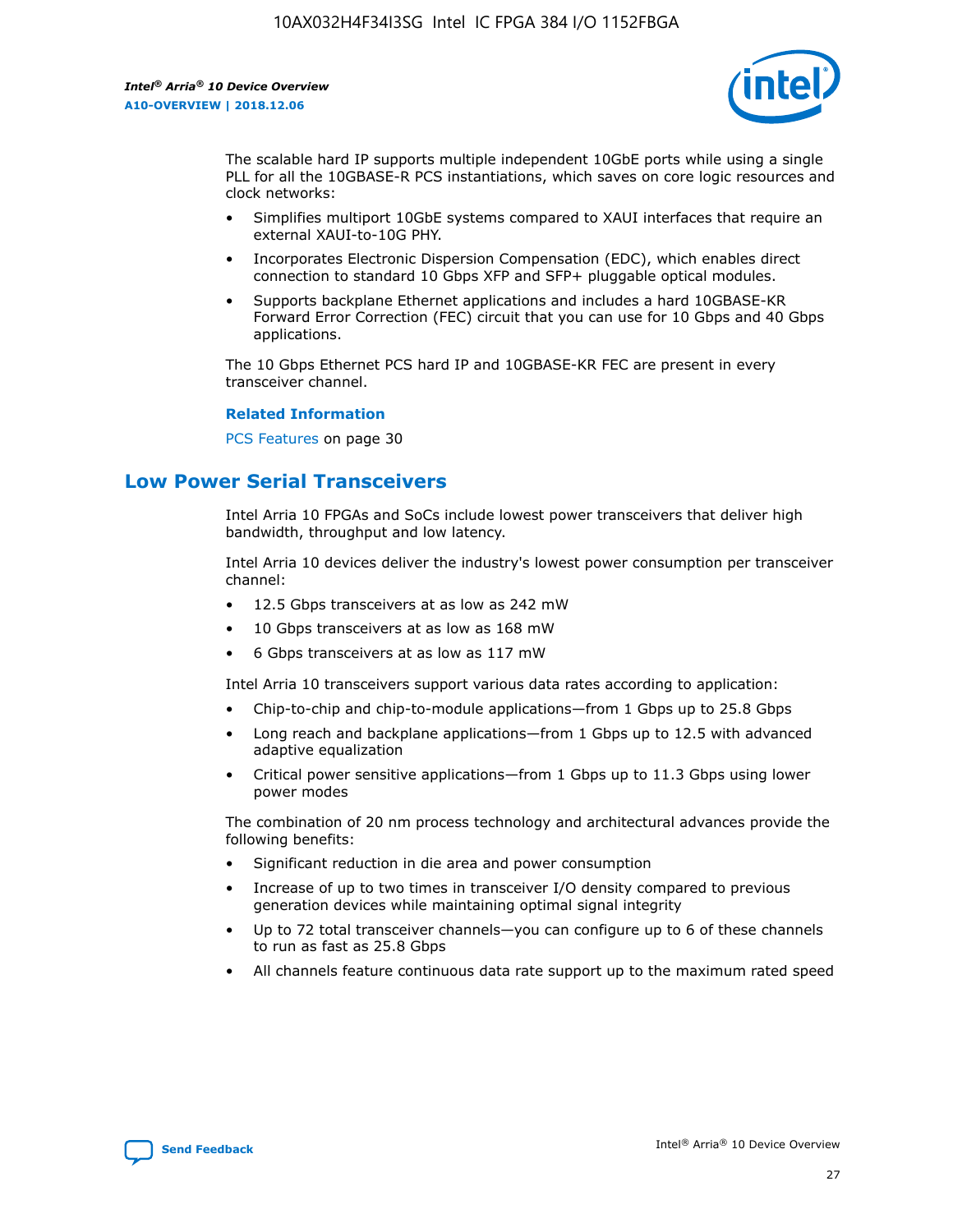![](_page_28_Picture_1.jpeg)

## **Figure 6. Intel Arria 10 Transceiver Block Architecture**

![](_page_28_Figure_4.jpeg)

# **Transceiver Channels**

All transceiver channels feature a dedicated Physical Medium Attachment (PMA) and a hardened Physical Coding Sublayer (PCS).

- The PMA provides primary interfacing capabilities to physical channels.
- The PCS typically handles encoding/decoding, word alignment, and other preprocessing functions before transferring data to the FPGA core fabric.

A transceiver channel consists of a PMA and a PCS block. Most transceiver banks have 6 channels. There are some transceiver banks that contain only 3 channels.

A wide variety of bonded and non-bonded data rate configurations is possible using a highly configurable clock distribution network. Up to 80 independent transceiver data rates can be configured.

The following figures are graphical representations of top views of the silicon die, which correspond to reverse views for flip chip packages. Different Intel Arria 10 devices may have different floorplans than the ones shown in the figures.

![](_page_28_Picture_12.jpeg)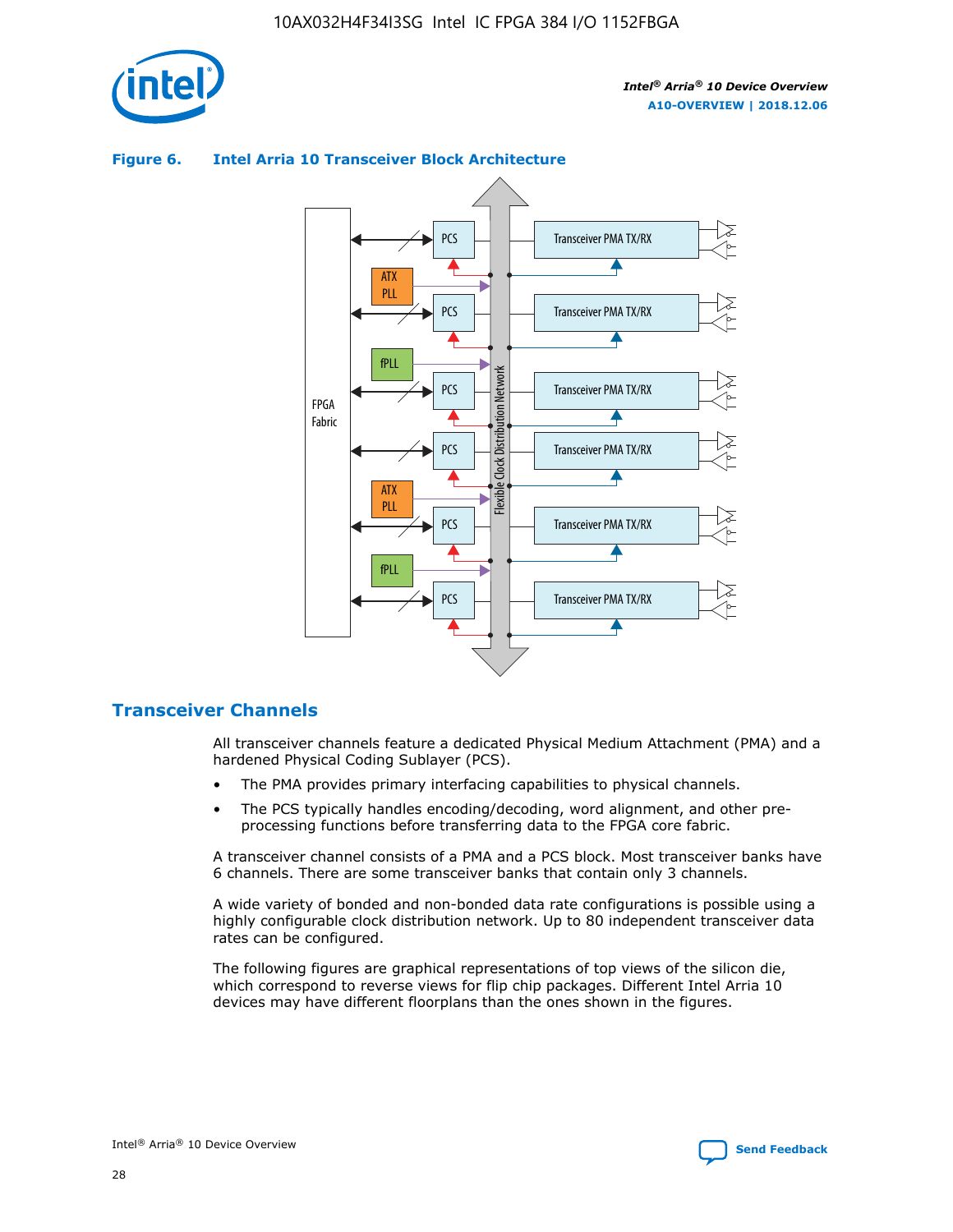![](_page_29_Picture_2.jpeg)

## **Figure 7. Device Chip Overview for Intel Arria 10 GX and GT Devices**

![](_page_29_Figure_4.jpeg)

#### M20K Internal Memory Blocks Core Logic Fabric Transceiver Channels Hard IP Per Transceiver: Standard PCS and Enhanced PCS Hard IPs PCI Express Gen3 Hard IP Fractional PLLs M20K Internal Memory Blocks PCI Express Gen3 Hard IP Variable Precision DSP Blocks I/O PLLs Hard Memory Controllers, General-Purpose I/O Cells, LVDS Hard Processor Subsystem, Dual-Core ARM Cortex A9 M20K Internal Memory Blocks Variable Precision DSP Blocks M20K Internal Memory Blocks Core Logic Fabric I/O PLLs Hard Memory Controllers, General-Purpose I/O Cells, LVDS M20K Internal Memory Blocks Variable Precision DSP Blocks M20K Internal Memory Blocks Transceiver Channels Hard IP Per Transceiver: Standard PCS and Enhanced PCS Hard IPs PCI Express Gen3 Hard IP Fractional PLLs PCI Express Gen3 Hard IP Hard PCS Hard PCS Hard PCS Hard PCS Hard PCS Hard PCS Hard PCS Hard PCS Transceiver PMA Transceiver PMA Transceiver PMA Transceiver PMA Transceiver PMA Transceiver PMA Unused transceiver chann can be used as additional transceiver transmit PLLs Transceiver PMA Transceiver PMA Transceiver Clock Networks ATX (LC) **Transmit** PLL fPLL ATX (LC) Transmi PLL fPLL ATX (LC) **Transmit** PLL

# **PMA Features**

Intel Arria 10 transceivers provide exceptional signal integrity at data rates up to 25.8 Gbps. Clocking options include ultra-low jitter ATX PLLs (LC tank based), clock multiplier unit (CMU) PLLs, and fractional PLLs.

![](_page_29_Picture_8.jpeg)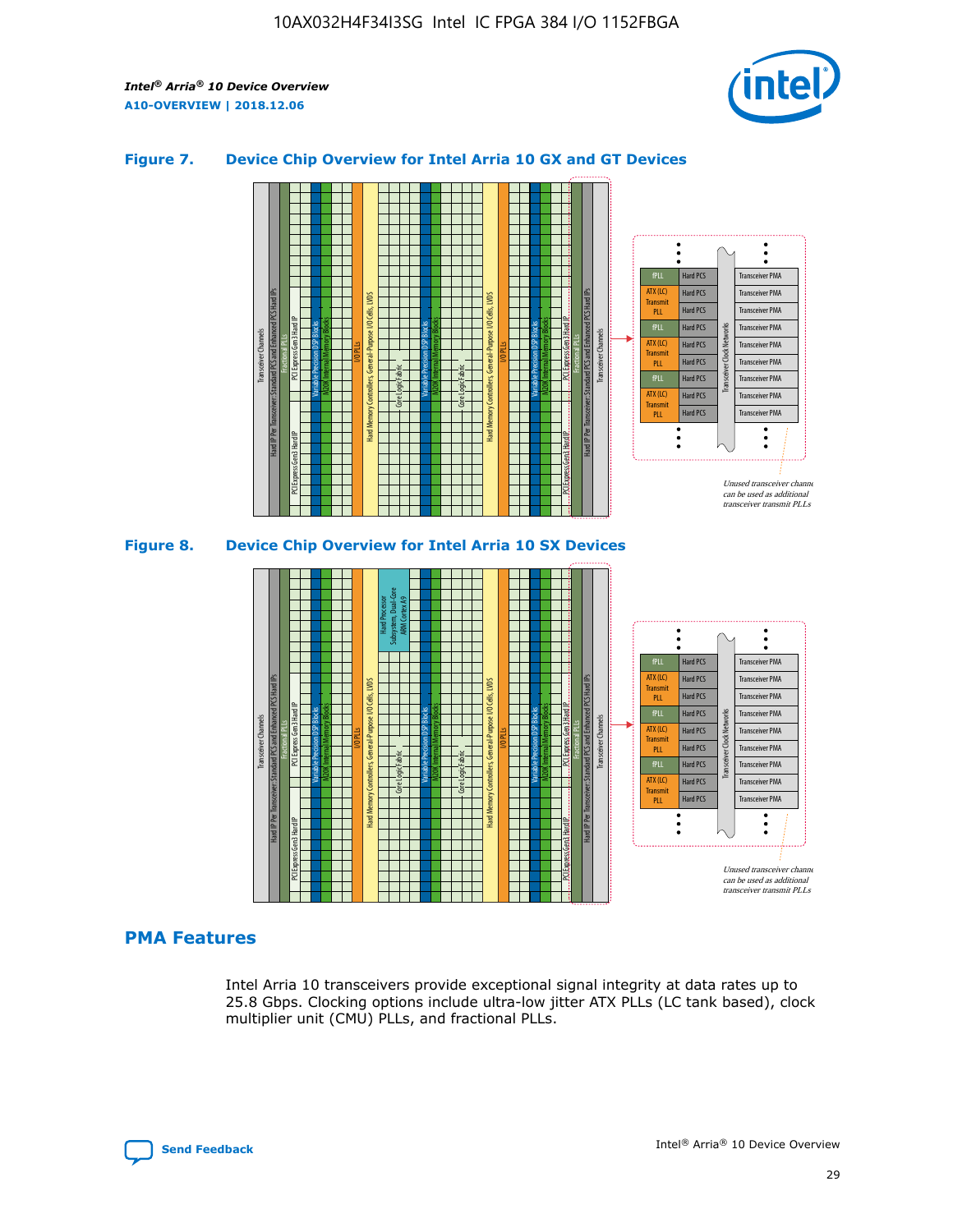![](_page_30_Picture_1.jpeg)

Each transceiver channel contains a channel PLL that can be used as the CMU PLL or clock data recovery (CDR) PLL. In CDR mode, the channel PLL recovers the receiver clock and data in the transceiver channel. Up to 80 independent data rates can be configured on a single Intel Arria 10 device.

## **Table 23. PMA Features of the Transceivers in Intel Arria 10 Devices**

| <b>Feature</b>                                             | <b>Capability</b>                                                                                                                                                                                                             |
|------------------------------------------------------------|-------------------------------------------------------------------------------------------------------------------------------------------------------------------------------------------------------------------------------|
| Chip-to-Chip Data Rates                                    | 1 Gbps to 17.4 Gbps (Intel Arria 10 GX devices)<br>1 Gbps to 25.8 Gbps (Intel Arria 10 GT devices)                                                                                                                            |
| <b>Backplane Support</b>                                   | Drive backplanes at data rates up to 12.5 Gbps                                                                                                                                                                                |
| <b>Optical Module Support</b>                              | SFP+/SFP, XFP, CXP, QSFP/QSFP28, CFP/CFP2/CFP4                                                                                                                                                                                |
| Cable Driving Support                                      | SFP+ Direct Attach, PCI Express over cable, eSATA                                                                                                                                                                             |
| Transmit Pre-Emphasis                                      | 4-tap transmit pre-emphasis and de-emphasis to compensate for system channel loss                                                                                                                                             |
| Continuous Time Linear<br>Equalizer (CTLE)                 | Dual mode, high-gain, and high-data rate, linear receive equalization to compensate for<br>system channel loss                                                                                                                |
| Decision Feedback Equalizer<br>(DFE)                       | 7-fixed and 4-floating tap DFE to equalize backplane channel loss in the presence of<br>crosstalk and noisy environments                                                                                                      |
| Variable Gain Amplifier                                    | Optimizes the signal amplitude prior to the CDR sampling and operates in fixed and<br>adaptive modes                                                                                                                          |
| Altera Digital Adaptive<br>Parametric Tuning (ADAPT)       | Fully digital adaptation engine to automatically adjust all link equalization parameters-<br>including CTLE, DFE, and variable gain amplifier blocks—that provide optimal link margin<br>without intervention from user logic |
| Precision Signal Integrity<br>Calibration Engine (PreSICE) | Hardened calibration controller to quickly calibrate all transceiver control parameters on<br>power-up, which provides the optimal signal integrity and jitter performance                                                    |
| Advanced Transmit (ATX)<br><b>PLL</b>                      | Low jitter ATX (LC tank based) PLLs with continuous tuning range to cover a wide range of<br>standard and proprietary protocols                                                                                               |
| <b>Fractional PLLs</b>                                     | On-chip fractional frequency synthesizers to replace on-board crystal oscillators and reduce<br>system cost                                                                                                                   |
| Digitally Assisted Analog<br><b>CDR</b>                    | Superior jitter tolerance with fast lock time                                                                                                                                                                                 |
| <b>Dynamic Partial</b><br>Reconfiguration                  | Allows independent control of the Avalon memory-mapped interface of each transceiver<br>channel for the highest transceiver flexibility                                                                                       |
| Multiple PCS-PMA and PCS-<br>PLD interface widths          | 8-, 10-, 16-, 20-, 32-, 40-, or 64-bit interface widths for flexibility of deserialization width,<br>encoding, and reduced latency                                                                                            |

# **PCS Features**

This table summarizes the Intel Arria 10 transceiver PCS features. You can use the transceiver PCS to support a wide range of protocols ranging from 1 Gbps to 25.8 Gbps.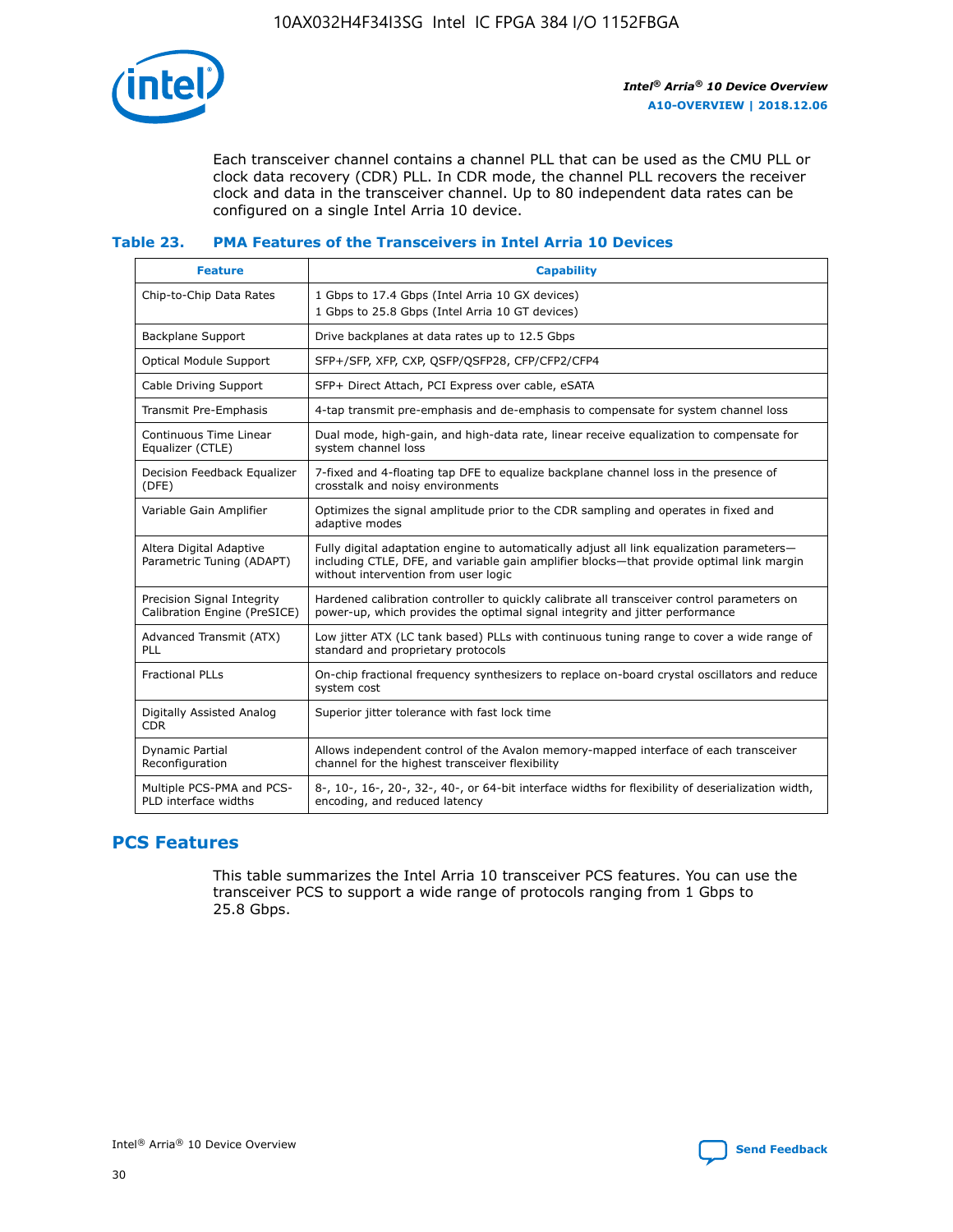![](_page_31_Picture_2.jpeg)

| <b>PCS</b>    | <b>Description</b>                                                                                                                                                                                                                                                                                                                                                                                             |
|---------------|----------------------------------------------------------------------------------------------------------------------------------------------------------------------------------------------------------------------------------------------------------------------------------------------------------------------------------------------------------------------------------------------------------------|
| Standard PCS  | Operates at a data rate up to 12 Gbps<br>Supports protocols such as PCI-Express, CPRI 4.2+, GigE, IEEE 1588 in Hard PCS<br>Implements other protocols using Basic/Custom (Standard PCS) transceiver<br>configuration rules.                                                                                                                                                                                    |
| Enhanced PCS  | Performs functions common to most serial data industry standards, such as word<br>alignment, encoding/decoding, and framing, before data is sent or received off-chip<br>through the PMA<br>• Handles data transfer to and from the FPGA fabric<br>Handles data transfer internally to and from the PMA<br>Provides frequency compensation<br>Performs channel bonding for multi-channel low skew applications |
| PCIe Gen3 PCS | Supports the seamless switching of Data and Clock between the Gen1, Gen2, and Gen3<br>data rates<br>Provides support for PIPE 3.0 features<br>Supports the PIPE interface with the Hard IP enabled, as well as with the Hard IP<br>bypassed                                                                                                                                                                    |

#### **Related Information**

- PCIe Gen1, Gen2, and Gen3 Hard IP on page 26
- Interlaken Support on page 26
- 10 Gbps Ethernet Support on page 26

# **PCS Protocol Support**

This table lists some of the protocols supported by the Intel Arria 10 transceiver PCS. For more information about the blocks in the transmitter and receiver data paths, refer to the related information.

| <b>Protocol</b>                                 | <b>Data Rate</b><br>(Gbps) | <b>Transceiver IP</b>       | <b>PCS Support</b>                      |
|-------------------------------------------------|----------------------------|-----------------------------|-----------------------------------------|
| PCIe Gen3 x1, x2, x4, x8                        | 8.0                        | Native PHY (PIPE)           | Standard PCS and PCIe<br>Gen3 PCS       |
| PCIe Gen2 x1, x2, x4, x8                        | 5.0                        | Native PHY (PIPE)           | <b>Standard PCS</b>                     |
| PCIe Gen1 x1, x2, x4, x8                        | 2.5                        | Native PHY (PIPE)           | Standard PCS                            |
| 1000BASE-X Gigabit Ethernet                     | 1.25                       | Native PHY                  | <b>Standard PCS</b>                     |
| 1000BASE-X Gigabit Ethernet with<br>IEEE 1588v2 | 1.25                       | Native PHY                  | Standard PCS                            |
| 10GBASE-R                                       | 10.3125                    | Native PHY                  | <b>Enhanced PCS</b>                     |
| 10GBASE-R with IEEE 1588v2                      | 10.3125                    | Native PHY                  | <b>Enhanced PCS</b>                     |
| 10GBASE-R with KR FEC                           | 10.3125                    | Native PHY                  | <b>Enhanced PCS</b>                     |
| 10GBASE-KR and 1000BASE-X                       | 10.3125                    | 1G/10GbE and 10GBASE-KR PHY | Standard PCS and<br><b>Enhanced PCS</b> |
| Interlaken (CEI-6G/11G)                         | 3.125 to 17.4              | Native PHY                  | <b>Enhanced PCS</b>                     |
| SFI-S/SFI-5.2                                   | 11.2                       | Native PHY                  | <b>Enhanced PCS</b>                     |
| $10G$ SDI                                       | 10.692                     | Native PHY                  | <b>Enhanced PCS</b>                     |
|                                                 |                            |                             | continued                               |

![](_page_31_Picture_11.jpeg)

**[Send Feedback](mailto:FPGAtechdocfeedback@intel.com?subject=Feedback%20on%20Intel%20Arria%2010%20Device%20Overview%20(A10-OVERVIEW%202018.12.06)&body=We%20appreciate%20your%20feedback.%20In%20your%20comments,%20also%20specify%20the%20page%20number%20or%20paragraph.%20Thank%20you.) Intel®** Arria<sup>®</sup> 10 Device Overview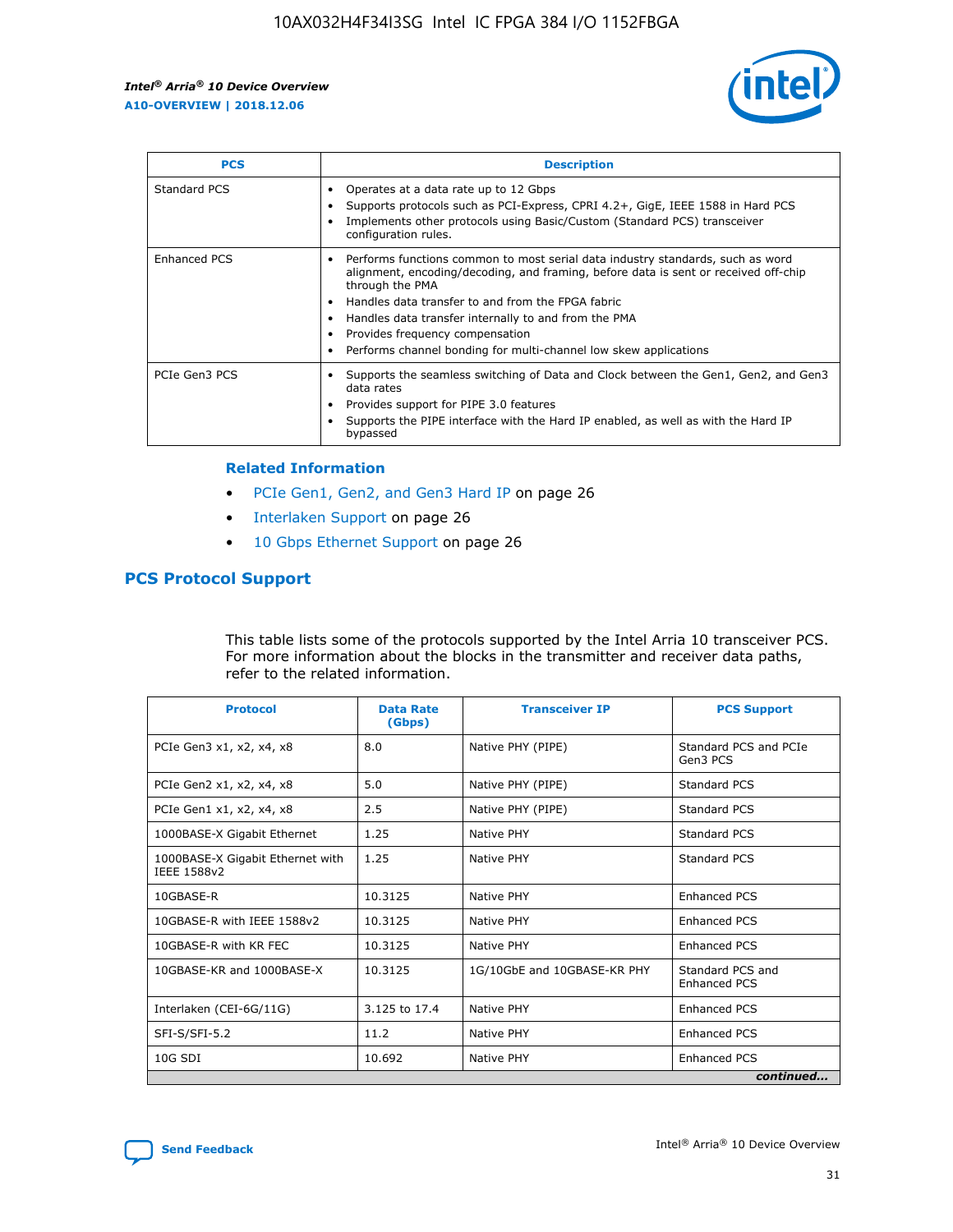![](_page_32_Picture_1.jpeg)

| <b>Protocol</b>      | <b>Data Rate</b><br>(Gbps) | <b>Transceiver IP</b> | <b>PCS Support</b> |
|----------------------|----------------------------|-----------------------|--------------------|
| CPRI 6.0 (64B/66B)   | 0.6144 to<br>10.1376       | Native PHY            | Enhanced PCS       |
| CPRI 4.2 (8B/10B)    | 0.6144 to<br>9.8304        | Native PHY            | Standard PCS       |
| OBSAI RP3 v4.2       | 0.6144 to 6.144            | Native PHY            | Standard PCS       |
| SD-SDI/HD-SDI/3G-SDI | $0.143(12)$ to<br>2.97     | Native PHY            | Standard PCS       |

# **Related Information**

#### [Intel Arria 10 Transceiver PHY User Guide](https://www.intel.com/content/www/us/en/programmable/documentation/nik1398707230472.html#nik1398707091164)

Provides more information about the supported transceiver protocols and PHY IP, the PMA architecture, and the standard, enhanced, and PCIe Gen3 PCS architecture.

# **SoC with Hard Processor System**

Each SoC device combines an FPGA fabric and a hard processor system (HPS) in a single device. This combination delivers the flexibility of programmable logic with the power and cost savings of hard IP in these ways:

- Reduces board space, system power, and bill of materials cost by eliminating a discrete embedded processor
- Allows you to differentiate the end product in both hardware and software, and to support virtually any interface standard
- Extends the product life and revenue through in-field hardware and software updates

 $(12)$  The 0.143 Gbps data rate is supported using oversampling of user logic that you must implement in the FPGA fabric.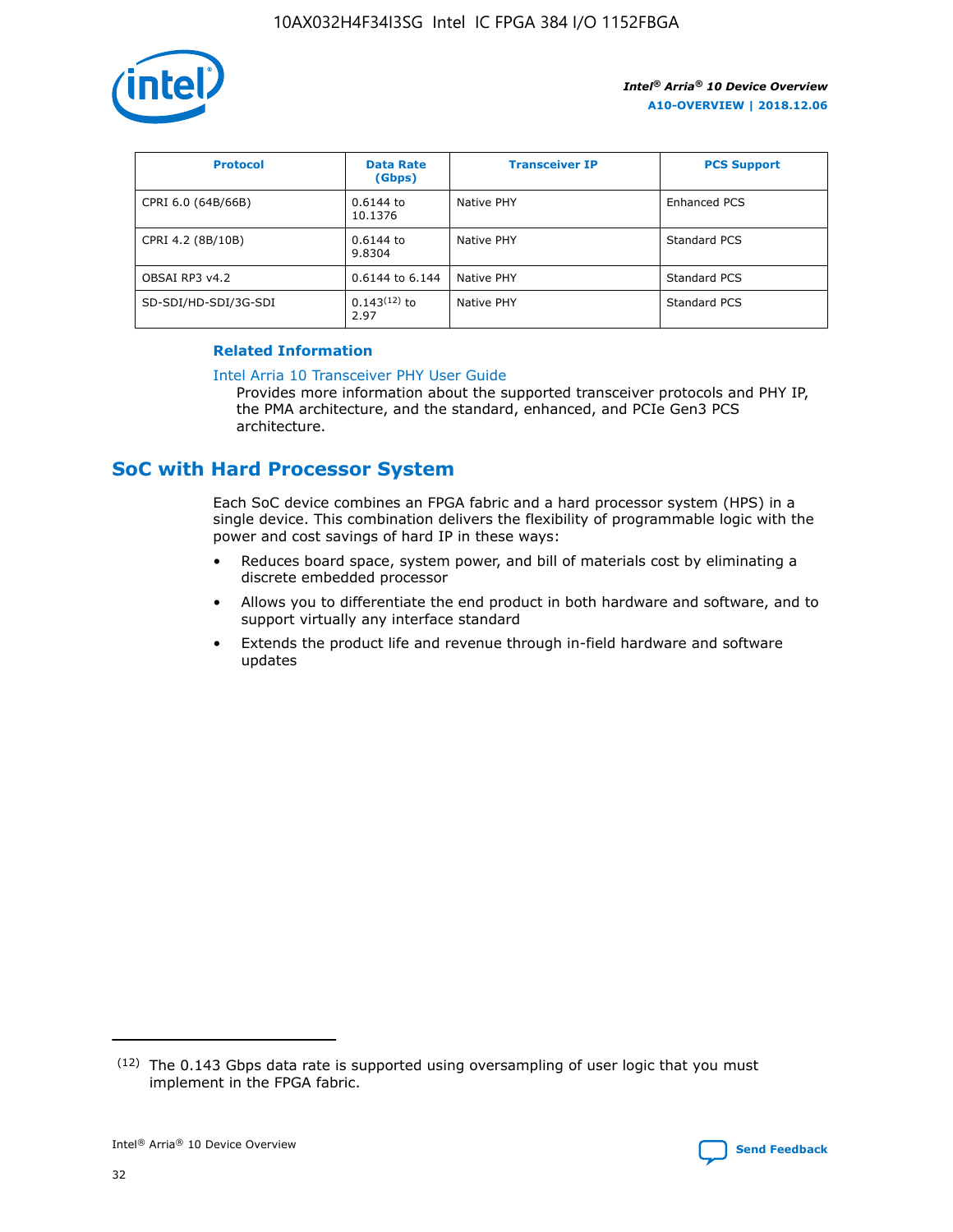![](_page_33_Picture_2.jpeg)

#### **Figure 9. HPS Block Diagram**

This figure shows a block diagram of the HPS with the dual ARM Cortex-A9 MPCore processor.

![](_page_33_Figure_5.jpeg)

# **Key Advantages of 20-nm HPS**

The 20-nm HPS strikes a balance between enabling maximum software compatibility with 28-nm SoCs while still improving upon the 28-nm HPS architecture. These improvements address the requirements of the next generation target markets such as wireless and wireline communications, compute and storage equipment, broadcast and military in terms of performance, memory bandwidth, connectivity via backplane and security.

![](_page_33_Picture_8.jpeg)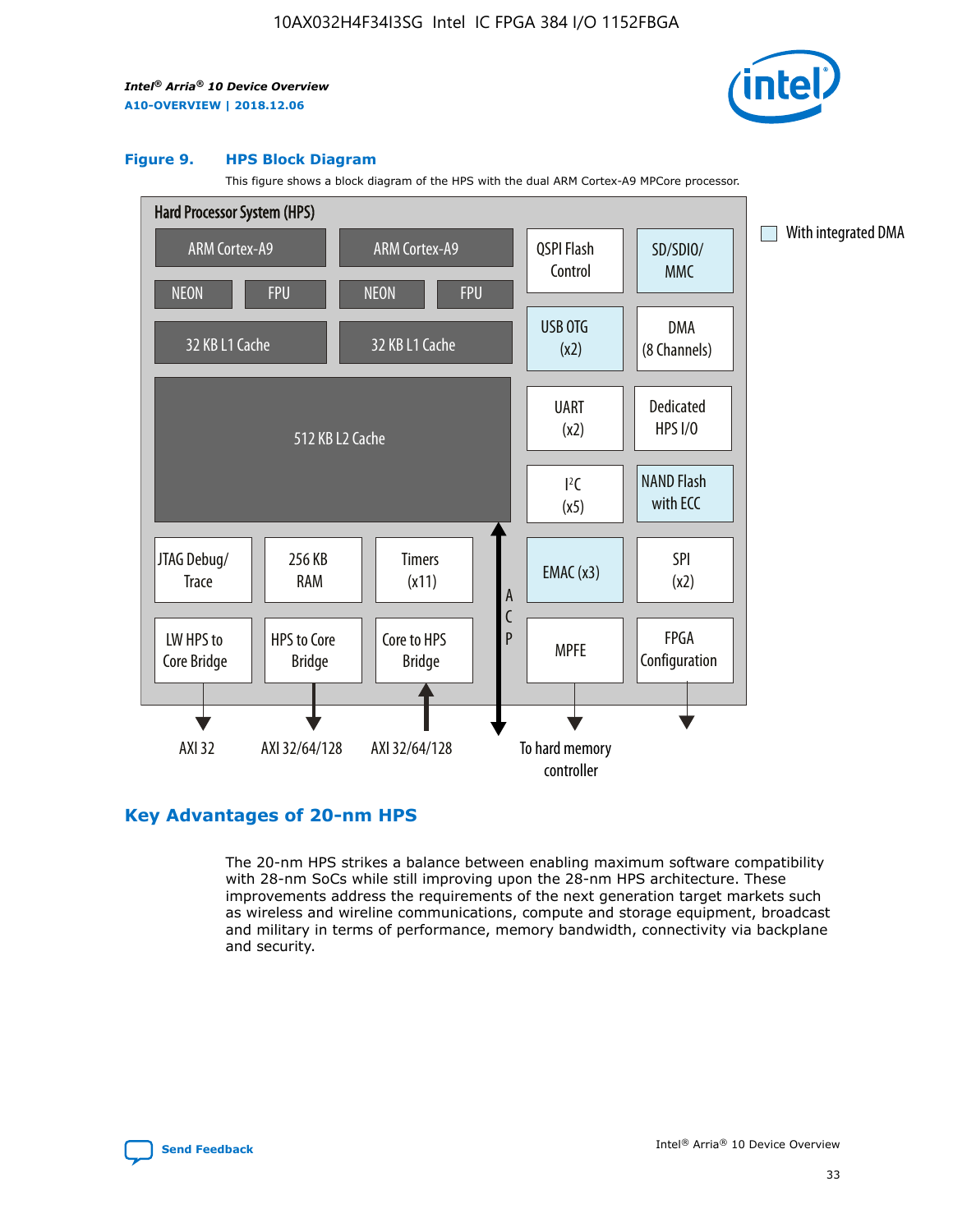![](_page_34_Picture_1.jpeg)

## **Table 24. Improvements in 20 nm HPS**

This table lists the key improvements of the 20 nm HPS compared to the 28 nm HPS.

| Advantages/<br><b>Improvements</b>                          | <b>Description</b>                                                                                                                                                                                                                                                                                                                                                                                                                                                                                                                                                                                                                                                                                                                                                                                                                   |
|-------------------------------------------------------------|--------------------------------------------------------------------------------------------------------------------------------------------------------------------------------------------------------------------------------------------------------------------------------------------------------------------------------------------------------------------------------------------------------------------------------------------------------------------------------------------------------------------------------------------------------------------------------------------------------------------------------------------------------------------------------------------------------------------------------------------------------------------------------------------------------------------------------------|
| Increased performance and<br>overdrive capability           | While the nominal processor frequency is 1.2 GHz, the 20 nm HPS offers an "overdrive"<br>feature which enables a higher processor operating frequency. This requires a higher supply<br>voltage value that is unique to the HPS and may require a separate requlator.                                                                                                                                                                                                                                                                                                                                                                                                                                                                                                                                                                |
| Increased processor memory<br>bandwidth and DDR4<br>support | Up to 64-bit DDR4 memory at 2,400 Mbps support is available for the processor. The hard<br>memory controller for the HPS comprises a multi-port front end that manages connections<br>to a single port memory controller. The multi-port front end allows logic core and the HPS<br>to share ports and thereby the available bandwidth of the memory controller.                                                                                                                                                                                                                                                                                                                                                                                                                                                                     |
| Flexible I/O sharing                                        | An advanced I/O pin muxing scheme allows improved sharing of I/O between the HPS and<br>the core logic. The following types of I/O are available for SoC:<br>17 dedicated I/Os-physically located inside the HPS block and are not accessible to<br>logic within the core. The 17 dedicated I/Os are used for HPS clock, resets, and<br>interfacing with boot devices, QSPI, and SD/MMC.<br>48 direct shared I/O-located closest to the HPS block and are ideal for high speed HPS<br>peripherals such as EMAC, USB, and others. There is one bank of 48 I/Os that supports<br>direct sharing where the 48 I/Os can be shared 12 I/Os at a time.<br>Standard (shared) I/O—all standard I/Os can be shared by the HPS peripherals and any<br>logic within the core. For designs where more than 48 I/Os are required to fully use all |
| <b>EMAC</b> core                                            | the peripherals in the HPS, these I/Os can be connected through the core logic.<br>Three EMAC cores are available in the HPS. The EMAC cores enable an application to                                                                                                                                                                                                                                                                                                                                                                                                                                                                                                                                                                                                                                                                |
|                                                             | support two redundant Ethernet connections; for example, backplane, or two EMAC cores<br>for managing IEEE 1588 time stamp information while allowing a third EMAC core for debug<br>and configuration. All three EMACs can potentially share the same time stamps, simplifying<br>the 1588 time stamping implementation. A new serial time stamp interface allows core<br>logic to access and read the time stamp values. The integrated EMAC controllers can be<br>connected to external Ethernet PHY through the provided MDIO or I <sup>2</sup> C interface.                                                                                                                                                                                                                                                                     |
| On-chip memory                                              | The on-chip memory is updated to 256 KB support and can support larger data sets and<br>real time algorithms.                                                                                                                                                                                                                                                                                                                                                                                                                                                                                                                                                                                                                                                                                                                        |
| <b>ECC</b> enhancements                                     | Improvements in L2 Cache ECC management allow identification of errors down to the<br>address level. ECC enhancements also enable improved error injection and status reporting<br>via the introduction of new memory mapped access to syndrome and data signals.                                                                                                                                                                                                                                                                                                                                                                                                                                                                                                                                                                    |
| HPS to FPGA Interconnect<br>Backbone                        | Although the HPS and the Logic Core can operate independently, they are tightly coupled<br>via a high-bandwidth system interconnect built from high-performance ARM AMBA AXI bus<br>bridges. IP bus masters in the FPGA fabric have access to HPS bus slaves via the FPGA-to-<br>HPS interconnect. Similarly, HPS bus masters have access to bus slaves in the core fabric<br>via the HPS-to-FPGA bridge. Both bridges are AMBA AXI-3 compliant and support<br>simultaneous read and write transactions. Up to three masters within the core fabric can<br>share the HPS SDRAM controller with the processor. Additionally, the processor can be used<br>to configure the core fabric under program control via a dedicated 32-bit configuration port.                                                                               |
| FPGA configuration and HPS<br>booting                       | The FPGA fabric and HPS in the SoCs are powered independently. You can reduce the clock<br>frequencies or gate the clocks to reduce dynamic power.<br>You can configure the FPGA fabric and boot the HPS independently, in any order, providing<br>you with more design flexibility.                                                                                                                                                                                                                                                                                                                                                                                                                                                                                                                                                 |
| Security                                                    | New security features have been introduced for anti-tamper management, secure boot,<br>encryption (AES), and authentication (SHA).                                                                                                                                                                                                                                                                                                                                                                                                                                                                                                                                                                                                                                                                                                   |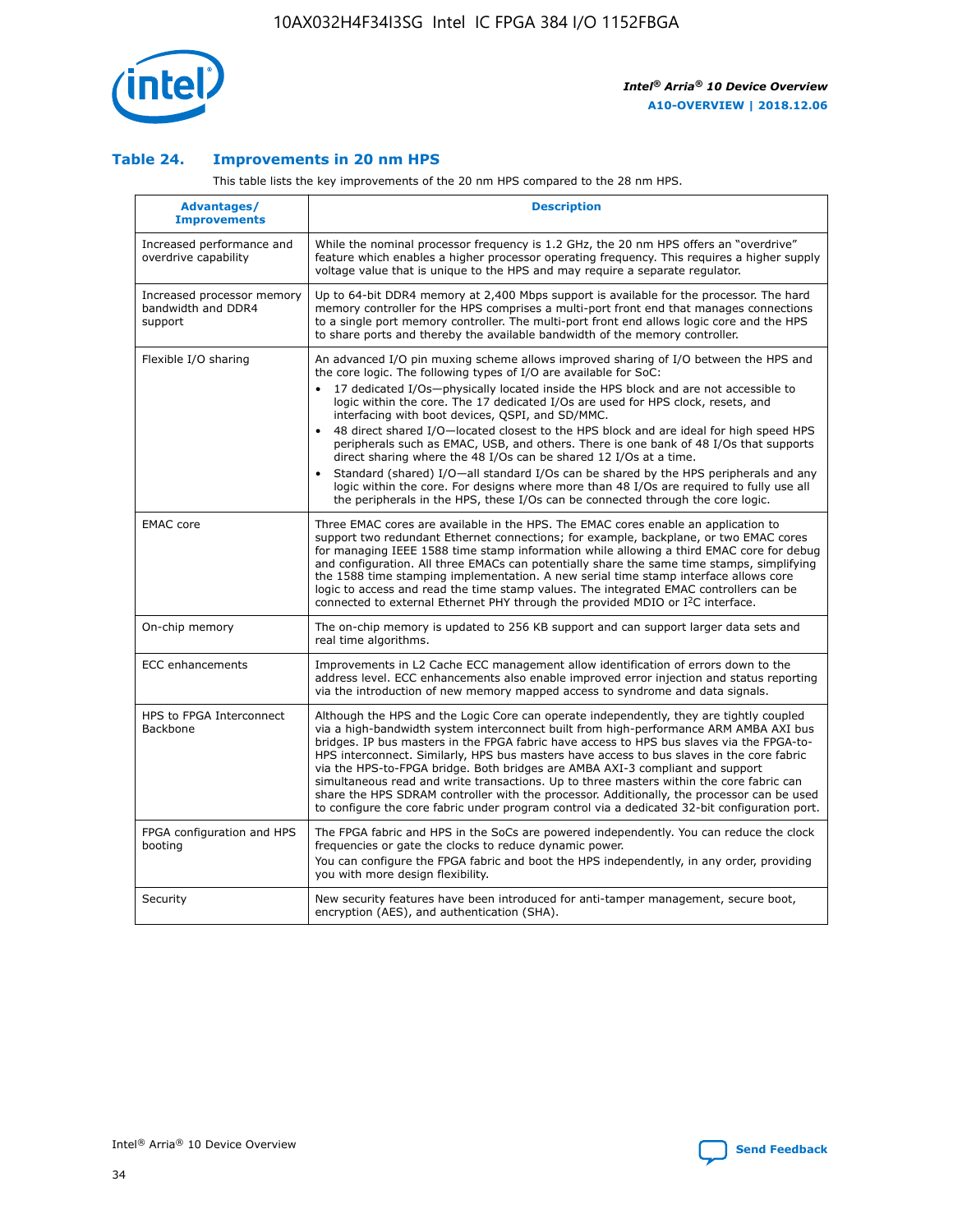![](_page_35_Picture_2.jpeg)

# **Features of the HPS**

The HPS has the following features:

- 1.2-GHz, dual-core ARM Cortex-A9 MPCore processor with up to 1.5-GHz via overdrive
	- ARMv7-A architecture that runs 32-bit ARM instructions, 16-bit and 32-bit Thumb instructions, and 8-bit Java byte codes in Jazelle style
	- Superscalar, variable length, out-of-order pipeline with dynamic branch prediction
	- Instruction Efficiency 2.5 MIPS/MHz, which provides total performance of 7500 MIPS at 1.5 GHz
- Each processor core includes:
	- 32 KB of L1 instruction cache, 32 KB of L1 data cache
	- Single- and double-precision floating-point unit and NEON media engine
	- CoreSight debug and trace technology
	- Snoop Control Unit (SCU) and Acceleration Coherency Port (ACP)
- 512 KB of shared L2 cache
- 256 KB of scratch RAM
- Hard memory controller with support for DDR3, DDR4 and optional error correction code (ECC) support
- Multiport Front End (MPFE) Scheduler interface to the hard memory controller
- 8-channel direct memory access (DMA) controller
- QSPI flash controller with SIO, DIO, QIO SPI Flash support
- NAND flash controller (ONFI 1.0 or later) with DMA and ECC support, updated to support 8 and 16-bit Flash devices and new command DMA to offload CPU for fast power down recovery
- Updated SD/SDIO/MMC controller to eMMC 4.5 with DMA with CE-ATA digital command support
- 3 10/100/1000 Ethernet media access control (MAC) with DMA
- 2 USB On-the-Go (OTG) controllers with DMA
- $\bullet$  5 I<sup>2</sup>C controllers (3 can be used by EMAC for MIO to external PHY)
- 2 UART 16550 Compatible controllers
- 4 serial peripheral interfaces (SPI) (2 Master, 2 Slaves)
- 62 programmable general-purpose I/Os, which includes 48 direct share I/Os that allows the HPS peripherals to connect directly to the FPGA I/Os
- 7 general-purpose timers
- 4 watchdog timers
- Anti-tamper, Secure Boot, Encryption (AES) and Authentication (SHA)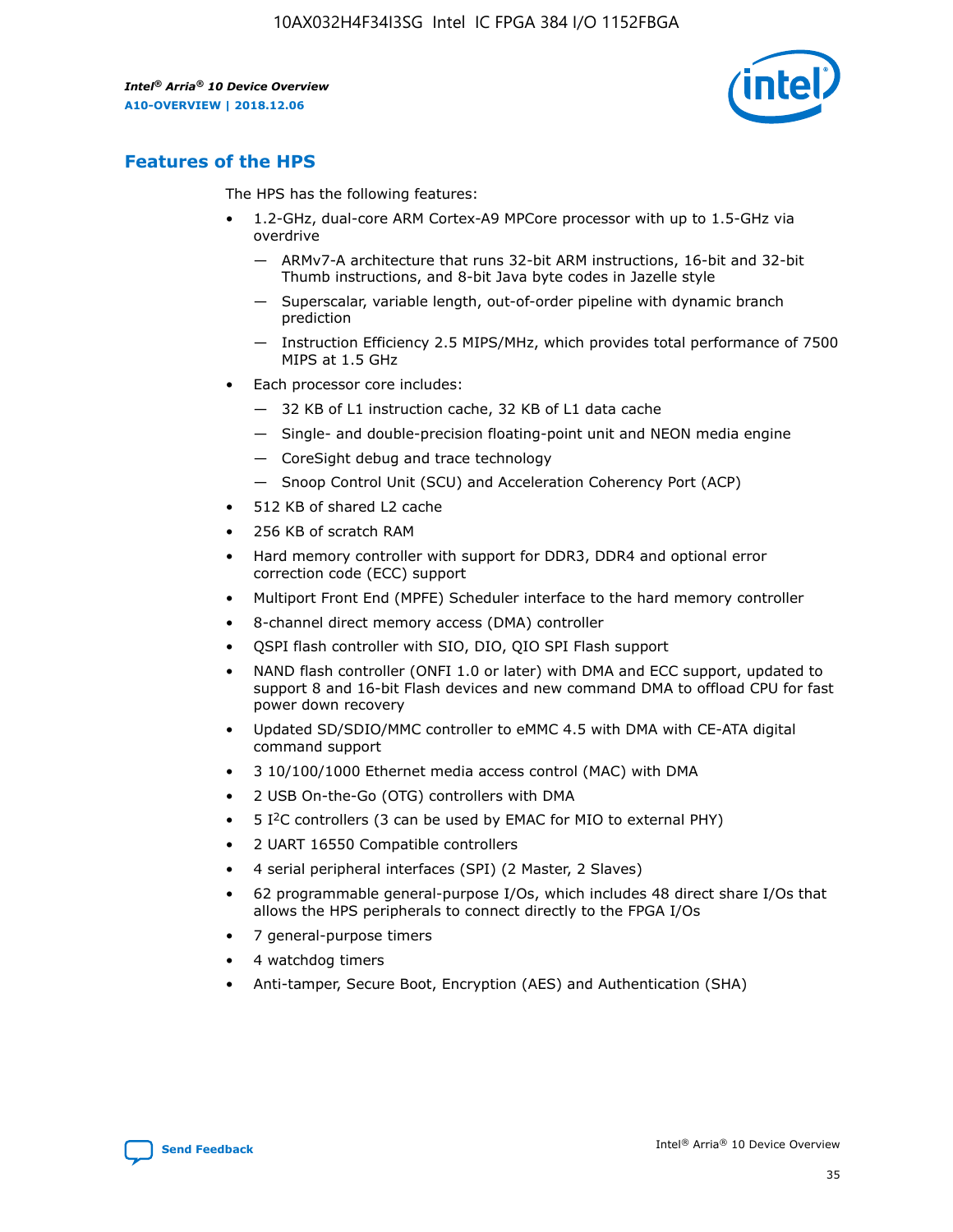![](_page_36_Picture_1.jpeg)

# **System Peripherals and Debug Access Port**

Each Ethernet MAC, USB OTG, NAND flash controller, and SD/MMC controller module has an integrated DMA controller. For modules without an integrated DMA controller, an additional DMA controller module provides up to eight channels of high-bandwidth data transfers. Peripherals that communicate off-chip are multiplexed with other peripherals at the HPS pin level. This allows you to choose which peripherals interface with other devices on your PCB.

The debug access port provides interfaces to industry standard JTAG debug probes and supports ARM CoreSight debug and core traces to facilitate software development.

#### **HPS–FPGA AXI Bridges**

The HPS–FPGA bridges, which support the Advanced Microcontroller Bus Architecture (AMBA) Advanced eXtensible Interface (AXI™) specifications, consist of the following bridges:

- FPGA-to-HPS AMBA AXI bridge—a high-performance bus supporting 32, 64, and 128 bit data widths that allows the FPGA fabric to issue transactions to slaves in the HPS.
- HPS-to-FPGA Avalon/AMBA AXI bridge—a high-performance bus supporting 32, 64, and 128 bit data widths that allows the HPS to issue transactions to slaves in the FPGA fabric.
- Lightweight HPS-to-FPGA AXI bridge—a lower latency 32 bit width bus that allows the HPS to issue transactions to soft peripherals in the FPGA fabric. This bridge is primarily used for control and status register (CSR) accesses to peripherals in the FPGA fabric.

The HPS–FPGA AXI bridges allow masters in the FPGA fabric to communicate with slaves in the HPS logic, and vice versa. For example, the HPS-to-FPGA AXI bridge allows you to share memories instantiated in the FPGA fabric with one or both microprocessors in the HPS, while the FPGA-to-HPS AXI bridge allows logic in the FPGA fabric to access the memory and peripherals in the HPS.

Each HPS–FPGA bridge also provides asynchronous clock crossing for data transferred between the FPGA fabric and the HPS.

#### **HPS SDRAM Controller Subsystem**

The HPS SDRAM controller subsystem contains a multiport SDRAM controller and DDR PHY that are shared between the FPGA fabric (through the FPGA-to-HPS SDRAM interface), the level 2 (L2) cache, and the level 3 (L3) system interconnect. The FPGA-to-HPS SDRAM interface supports AMBA AXI and Avalon® Memory-Mapped (Avalon-MM) interface standards, and provides up to six individual ports for access by masters implemented in the FPGA fabric.

The HPS SDRAM controller supports up to 3 masters (command ports), 3x 64-bit read data ports and 3x 64-bit write data ports.

To maximize memory performance, the SDRAM controller subsystem supports command and data reordering, deficit round-robin arbitration with aging, and high-priority bypass features.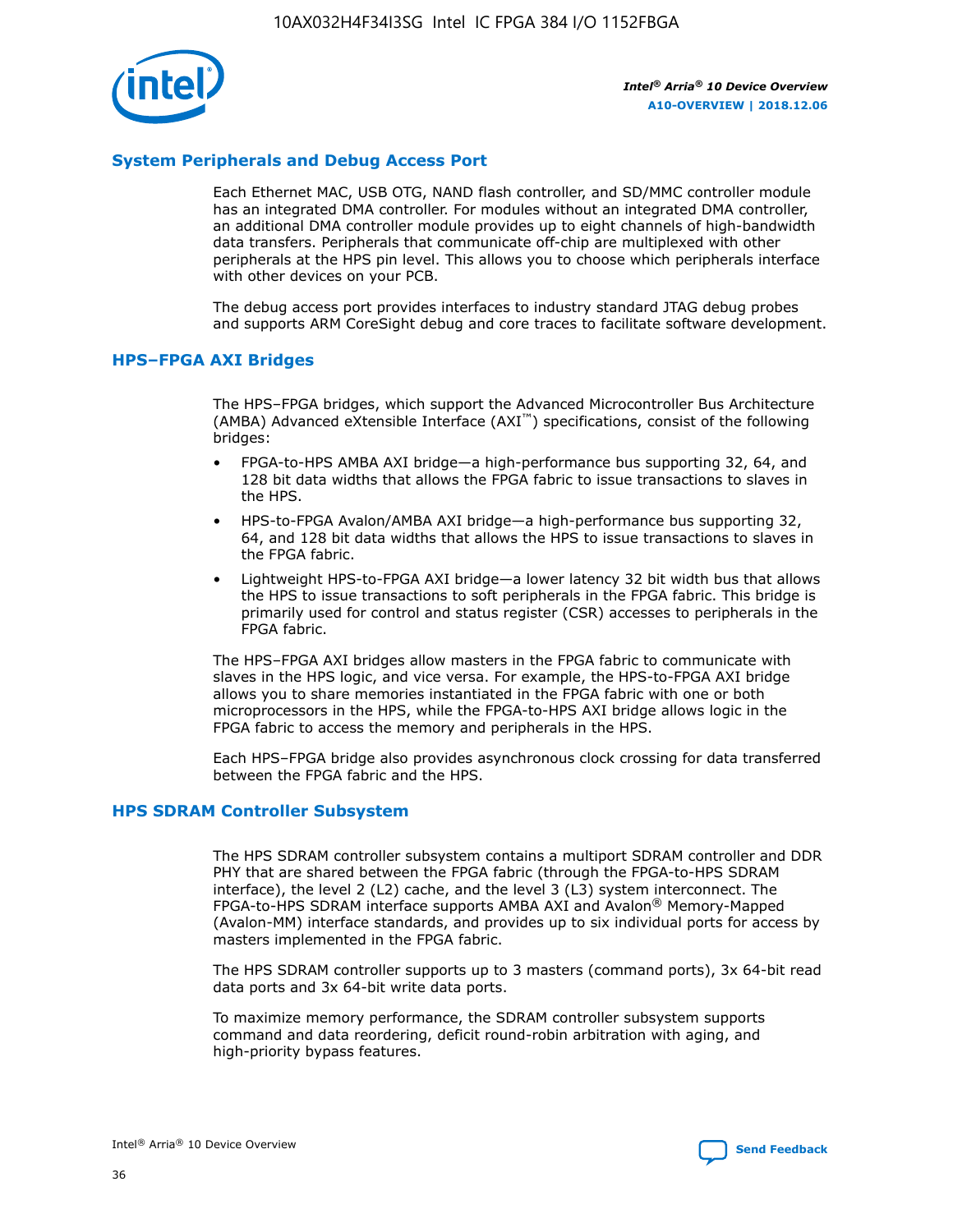![](_page_37_Picture_2.jpeg)

# **FPGA Configuration and HPS Booting**

The FPGA fabric and HPS in the SoC FPGA must be powered at the same time. You can reduce the clock frequencies or gate the clocks to reduce dynamic power.

Once powered, the FPGA fabric and HPS can be configured independently thus providing you with more design flexibility:

- You can boot the HPS independently. After the HPS is running, the HPS can fully or partially reconfigure the FPGA fabric at any time under software control. The HPS can also configure other FPGAs on the board through the FPGA configuration controller.
- Configure the FPGA fabric first, and then boot the HPS from memory accessible to the FPGA fabric.

## **Hardware and Software Development**

For hardware development, you can configure the HPS and connect your soft logic in the FPGA fabric to the HPS interfaces using the Platform Designer system integration tool in the Intel Quartus Prime software.

For software development, the ARM-based SoC FPGA devices inherit the rich software development ecosystem available for the ARM Cortex-A9 MPCore processor. The software development process for Intel SoC FPGAs follows the same steps as those for other SoC devices from other manufacturers. Support for Linux\*, VxWorks\*, and other operating systems are available for the SoC FPGAs. For more information on the operating systems support availability, contact the Intel FPGA sales team.

You can begin device-specific firmware and software development on the Intel SoC FPGA Virtual Target. The Virtual Target is a fast PC-based functional simulation of a target development system—a model of a complete development board. The Virtual Target enables the development of device-specific production software that can run unmodified on actual hardware.

# **Dynamic and Partial Reconfiguration**

The Intel Arria 10 devices support dynamic and partial reconfiguration. You can use dynamic and partial reconfiguration simultaneously to enable seamless reconfiguration of both the device core and transceivers.

# **Dynamic Reconfiguration**

You can reconfigure the PMA and PCS blocks while the device continues to operate. This feature allows you to change the data rates, protocol, and analog settings of a channel in a transceiver bank without affecting on-going data transfer in other transceiver banks. This feature is ideal for applications that require dynamic multiprotocol or multirate support.

# **Partial Reconfiguration**

Using partial reconfiguration, you can reconfigure some parts of the device while keeping the device in operation.

![](_page_37_Picture_18.jpeg)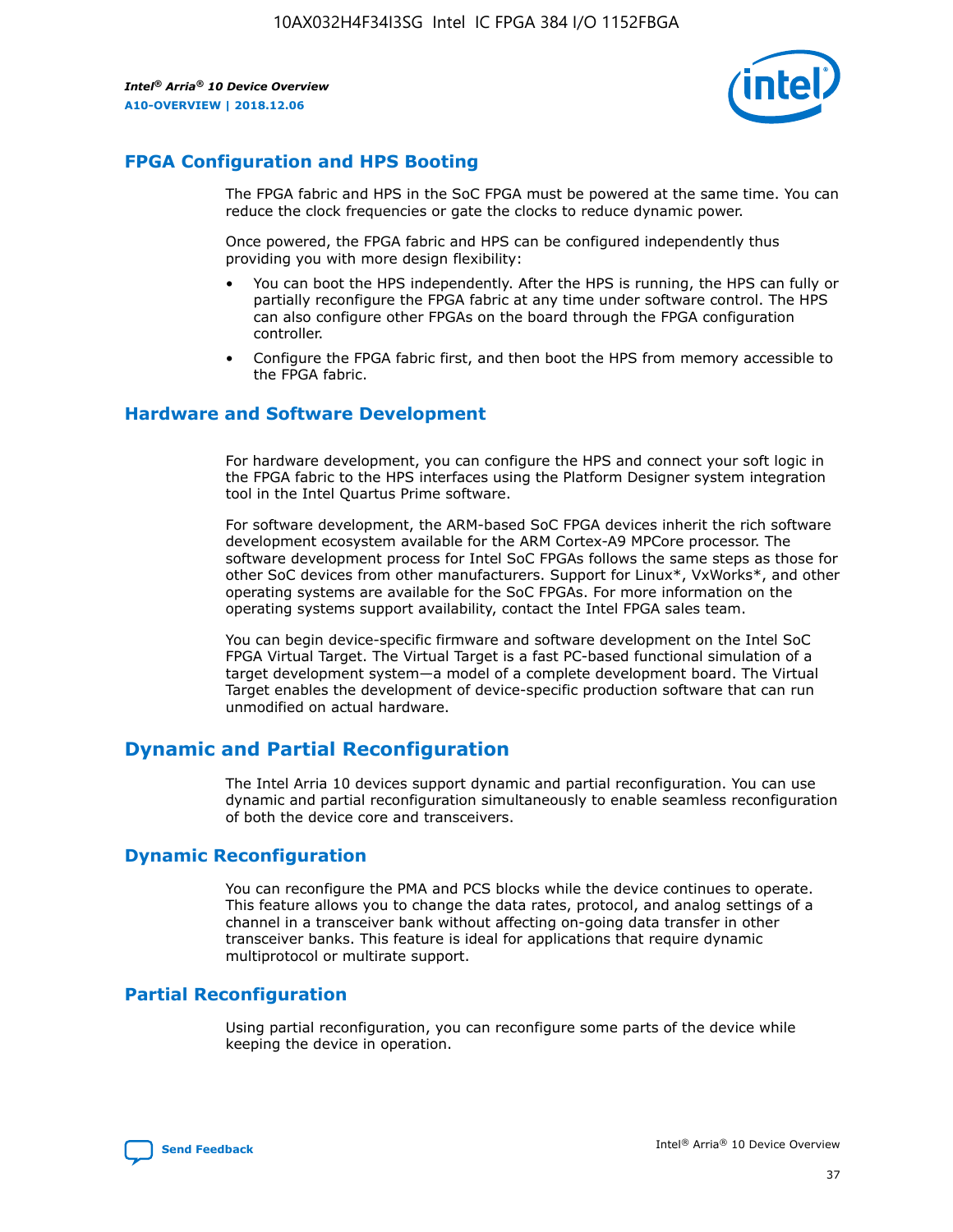![](_page_38_Picture_1.jpeg)

Instead of placing all device functions in the FPGA fabric, you can store some functions that do not run simultaneously in external memory and load them only when required. This capability increases the effective logic density of the device, and lowers cost and power consumption.

In the Intel solution, you do not have to worry about intricate device architecture to perform a partial reconfiguration. The partial reconfiguration capability is built into the Intel Quartus Prime design software, making such time-intensive task simple.

Intel Arria 10 devices support partial reconfiguration in the following configuration options:

- Using an internal host:
	- All supported configuration modes where the FPGA has access to external memory devices such as serial and parallel flash memory.
	- Configuration via Protocol [CvP (PCIe)]
- Using an external host—passive serial (PS), fast passive parallel (FPP) x8, FPP x16, and FPP x32 I/O interface.

# **Enhanced Configuration and Configuration via Protocol**

## **Table 25. Configuration Schemes and Features of Intel Arria 10 Devices**

Intel Arria 10 devices support 1.8 V programming voltage and several configuration schemes.

| <b>Scheme</b>                                                          | <b>Data</b><br><b>Width</b> | <b>Max Clock</b><br>Rate<br>(MHz) | <b>Max Data</b><br>Rate<br>(Mbps)<br>(13) | <b>Decompression</b> | <b>Design</b><br>Security <sup>(1</sup><br>4) | <b>Partial</b><br>Reconfiguration<br>(15) | <b>Remote</b><br><b>System</b><br><b>Update</b> |
|------------------------------------------------------------------------|-----------------------------|-----------------------------------|-------------------------------------------|----------------------|-----------------------------------------------|-------------------------------------------|-------------------------------------------------|
| <b>JTAG</b>                                                            | 1 bit                       | 33                                | 33                                        |                      |                                               | Yes(16)                                   |                                                 |
| Active Serial (AS)<br>through the<br>EPCO-L<br>configuration<br>device | 1 bit,<br>4 bits            | 100                               | 400                                       | Yes                  | Yes                                           | Yes(16)                                   | Yes                                             |
| Passive serial (PS)<br>through CPLD or<br>external<br>microcontroller  | 1 bit                       | 100                               | 100                                       | Yes                  | Yes                                           | Yes <sup>(16)</sup>                       | Parallel<br>Flash<br>Loader<br>(PFL) IP<br>core |
|                                                                        |                             |                                   |                                           |                      |                                               |                                           | continued                                       |

<sup>(13)</sup> Enabling either compression or design security features affects the maximum data rate. Refer to the Intel Arria 10 Device Datasheet for more information.

<sup>(14)</sup> Encryption and compression cannot be used simultaneously.

 $(15)$  Partial reconfiguration is an advanced feature of the device family. If you are interested in using partial reconfiguration, contact Intel for support.

 $(16)$  Partial configuration can be performed only when it is configured as internal host.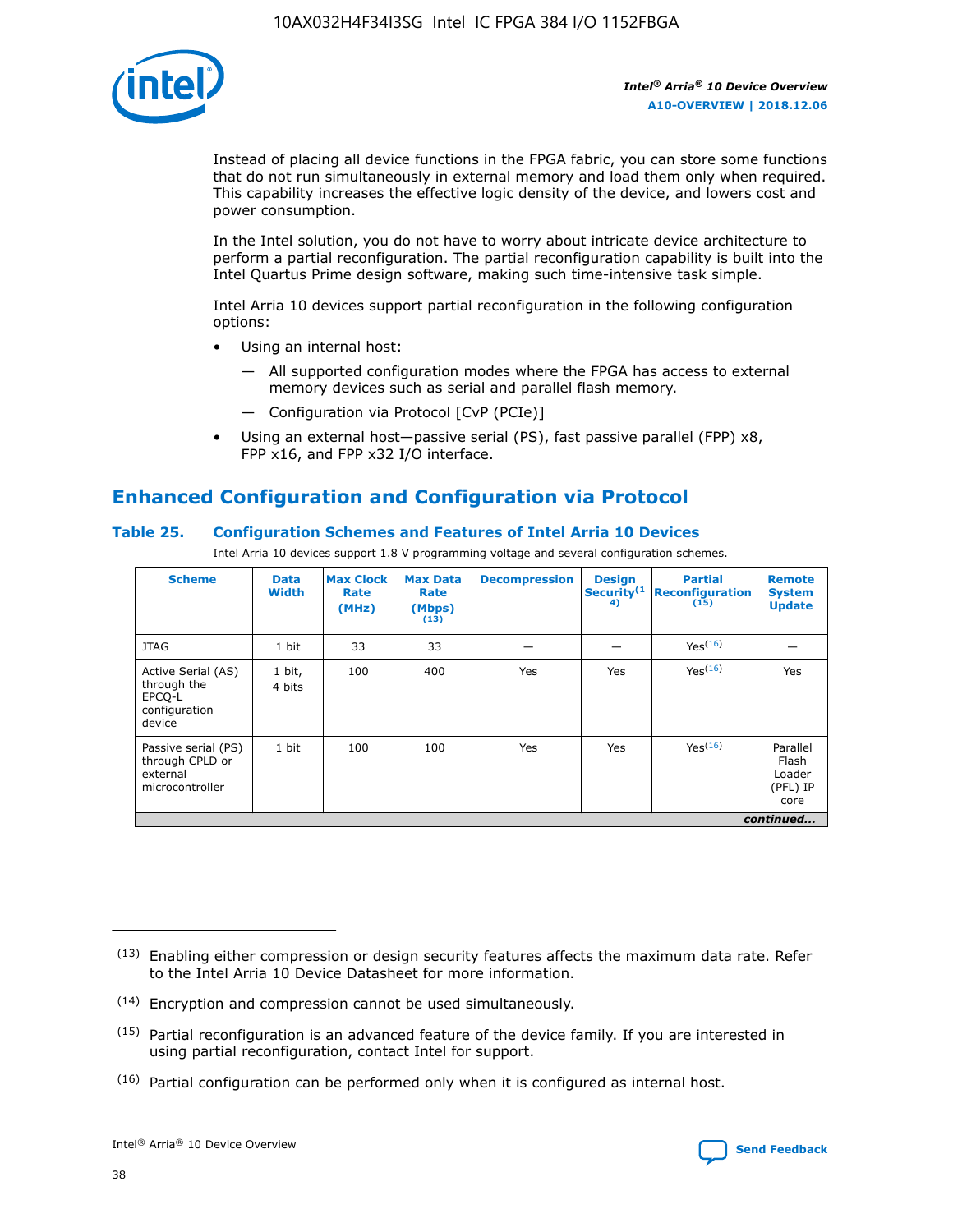![](_page_39_Picture_2.jpeg)

| <b>Scheme</b>                                   | <b>Data</b><br><b>Width</b> | <b>Max Clock</b><br>Rate<br>(MHz) | <b>Max Data</b><br>Rate<br>(Mbps)<br>(13) | <b>Decompression</b> | <b>Design</b><br>Security <sup>(1</sup><br>4) | <b>Partial</b><br><b>Reconfiguration</b><br>(15) | <b>Remote</b><br><b>System</b><br><b>Update</b> |
|-------------------------------------------------|-----------------------------|-----------------------------------|-------------------------------------------|----------------------|-----------------------------------------------|--------------------------------------------------|-------------------------------------------------|
| Fast passive                                    | 8 bits                      | 100                               | 3200                                      | Yes                  | Yes                                           | Yes(17)                                          | PFL IP                                          |
| parallel (FPP)<br>through CPLD or               | 16 bits                     |                                   |                                           | Yes                  | Yes                                           |                                                  | core                                            |
| external<br>microcontroller                     | 32 bits                     |                                   |                                           | Yes                  | Yes                                           |                                                  |                                                 |
| Configuration via                               | 16 bits                     | 100                               | 3200                                      | Yes                  | Yes                                           | Yes <sup>(17)</sup>                              |                                                 |
| <b>HPS</b>                                      | 32 bits                     |                                   |                                           | Yes                  | Yes                                           |                                                  |                                                 |
| Configuration via<br>Protocol [CvP<br>$(PCIe*)$ | x1, x2,<br>x4, x8<br>lanes  |                                   | 8000                                      | Yes                  | Yes                                           | Yes <sup>(16)</sup>                              |                                                 |

You can configure Intel Arria 10 devices through PCIe using Configuration via Protocol (CvP). The Intel Arria 10 CvP implementation conforms to the PCIe 100 ms power-up-to-active time requirement.

#### **Related Information**

[Configuration via Protocol \(CvP\) Implementation in Intel FPGAs User Guide](https://www.intel.com/content/www/us/en/programmable/documentation/dsu1441819344145.html#dsu1442269728522) Provides more information about the CvP configuration scheme.

# **SEU Error Detection and Correction**

Intel Arria 10 devices offer robust and easy-to-use single-event upset (SEU) error detection and correction circuitry.

The detection and correction circuitry includes protection for Configuration RAM (CRAM) programming bits and user memories. The CRAM is protected by a continuously running CRC error detection circuit with integrated ECC that automatically corrects one or two errors and detects higher order multi-bit errors. When more than two errors occur, correction is available through reloading of the core programming file, providing a complete design refresh while the FPGA continues to operate.

The physical layout of the Intel Arria 10 CRAM array is optimized to make the majority of multi-bit upsets appear as independent single-bit or double-bit errors which are automatically corrected by the integrated CRAM ECC circuitry. In addition to the CRAM protection, the M20K memory blocks also include integrated ECC circuitry and are layout-optimized for error detection and correction. The MLAB does not have ECC.

(14) Encryption and compression cannot be used simultaneously.

<sup>(17)</sup> Supported at a maximum clock rate of 100 MHz.

![](_page_39_Picture_15.jpeg)

 $(13)$  Enabling either compression or design security features affects the maximum data rate. Refer to the Intel Arria 10 Device Datasheet for more information.

 $(15)$  Partial reconfiguration is an advanced feature of the device family. If you are interested in using partial reconfiguration, contact Intel for support.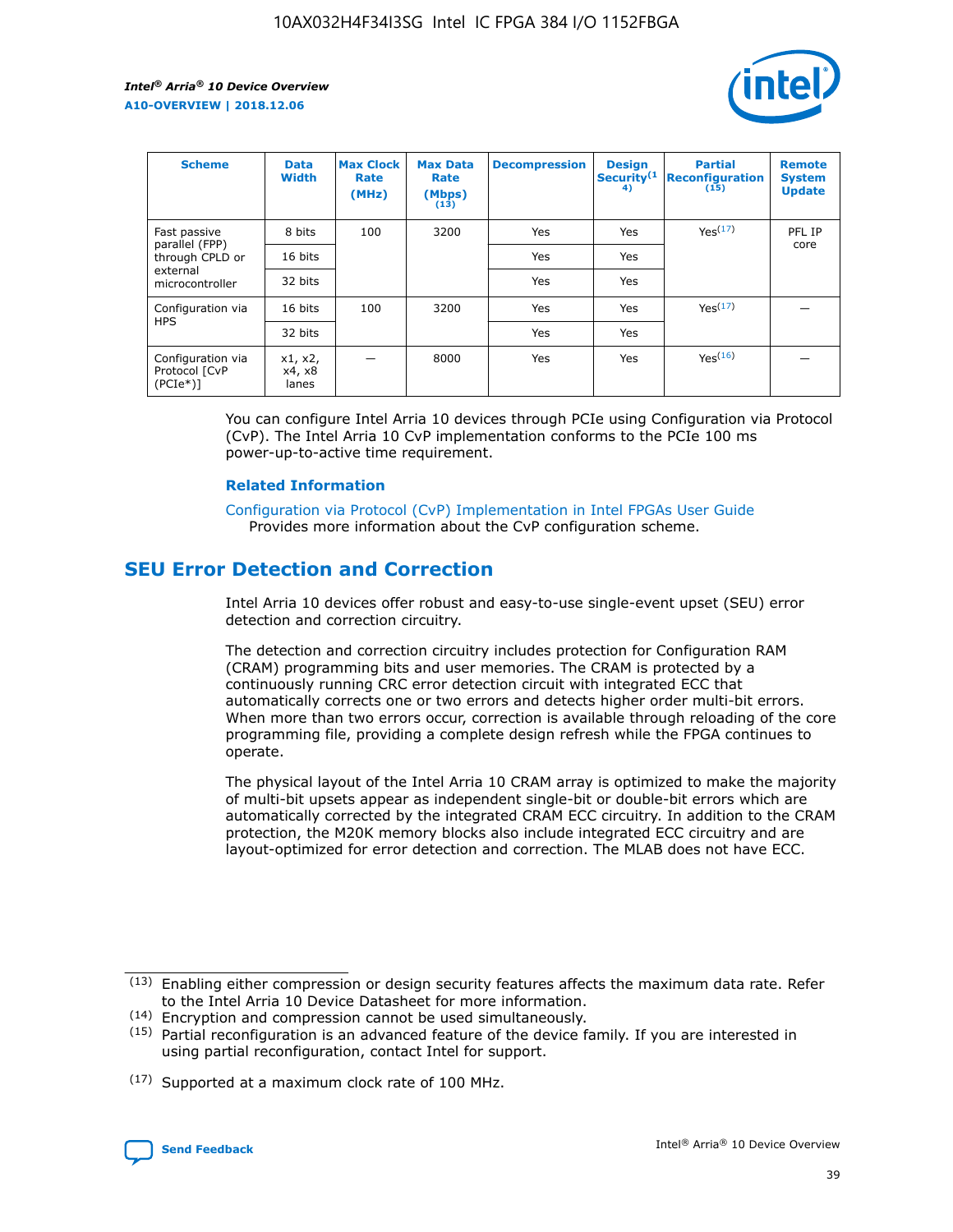![](_page_40_Picture_1.jpeg)

# **Power Management**

Intel Arria 10 devices leverage the advanced 20 nm process technology, a low 0.9 V core power supply, an enhanced core architecture, and several optional power reduction techniques to reduce total power consumption by as much as 40% compared to Arria V devices and as much as 60% compared to Stratix V devices.

The optional power reduction techniques in Intel Arria 10 devices include:

- **SmartVID**—a code is programmed into each device during manufacturing that allows a smart regulator to operate the device at lower core  $V_{CC}$  while maintaining performance
- **Programmable Power Technology**—non-critical timing paths are identified by the Intel Quartus Prime software and the logic in these paths is biased for low power instead of high performance
- **Low Static Power Options**—devices are available with either standard static power or low static power while maintaining performance

Furthermore, Intel Arria 10 devices feature Intel's industry-leading low power transceivers and include a number of hard IP blocks that not only reduce logic resources but also deliver substantial power savings compared to soft implementations. In general, hard IP blocks consume up to 90% less power than the equivalent soft logic implementations.

# **Incremental Compilation**

The Intel Quartus Prime software incremental compilation feature reduces compilation time and helps preserve performance to ease timing closure. The incremental compilation feature enables the partial reconfiguration flow for Intel Arria 10 devices.

Incremental compilation supports top-down, bottom-up, and team-based design flows. This feature facilitates modular, hierarchical, and team-based design flows where different designers compile their respective design sections in parallel. Furthermore, different designers or IP providers can develop and optimize different blocks of the design independently. These blocks can then be imported into the top level project.

# **Document Revision History for Intel Arria 10 Device Overview**

| <b>Document</b><br><b>Version</b> | <b>Changes</b>                                                                                                                                                                                                                                                              |
|-----------------------------------|-----------------------------------------------------------------------------------------------------------------------------------------------------------------------------------------------------------------------------------------------------------------------------|
| 2018.12.06                        | Added links to Intel Arria 10 device errata documents.<br>Removed automotive temperature option from the Intel Arria 10 GX devices.<br>Removed -3 fabric speed grade from the Intel Arria 10 GT devices.<br>Updated power options for the Intel Arria 10 GX and GT devices. |
| 2018.04.09                        | Updated the lowest $V_{CC}$ from 0.83 V to 0.82 V in the topic listing a summary of the device features.                                                                                                                                                                    |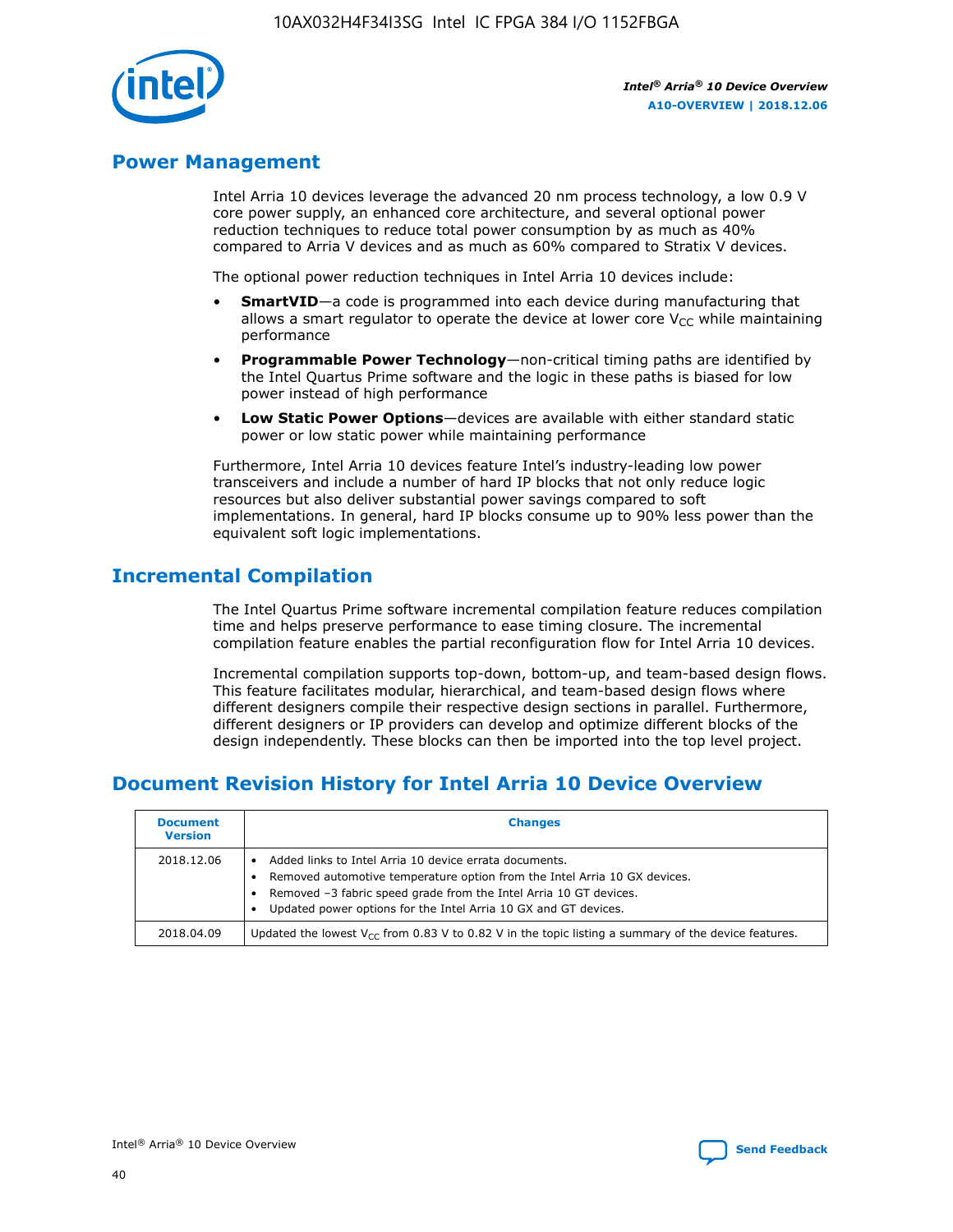*Intel® Arria® 10 Device Overview* **A10-OVERVIEW | 2018.12.06**

![](_page_41_Picture_2.jpeg)

| <b>Date</b>    | <b>Version</b> | <b>Changes</b>                                                                                                                                                                                                                                                                                                                                                                                                                                                                                                                                                                                                                                                                                                                                                                                                                                                                                                                                                            |
|----------------|----------------|---------------------------------------------------------------------------------------------------------------------------------------------------------------------------------------------------------------------------------------------------------------------------------------------------------------------------------------------------------------------------------------------------------------------------------------------------------------------------------------------------------------------------------------------------------------------------------------------------------------------------------------------------------------------------------------------------------------------------------------------------------------------------------------------------------------------------------------------------------------------------------------------------------------------------------------------------------------------------|
| January 2018   | 2018.01.17     | Updated the maximum data rate for HPS (Intel Arria 10 SX devices<br>external memory interface DDR3 controller from 2,166 Mbps to 2,133<br>Mbps.<br>Updated maximum frequency supported for half rate QDRII and QDRII<br>+ SRAM to 633 MHz in Memory Standards Supported by the Soft<br>Memory Controller table.<br>Updated transceiver backplane capability to 12.5 Gbps.<br>$\bullet$<br>Removed transceiver speed grade 5 in Sample Ordering Core and<br>Available Options for Intel Arria 10 GX Devices figure.<br>Removed package code 40, low static power, SmartVID, industrial, and<br>military operating temperature support from Sample Ordering Core and<br>Available Options for Intel Arria 10 GT Devices figure.<br>Updated short reach transceiver rate for Intel Arria 10 GT devices to<br>25.8 Gbps.<br>Removed On-Die Instrumentation - EyeQ and Jitter Margin Tool<br>support from PMA Features of the Transceivers in Intel Arria 10 Devices<br>table. |
| September 2017 | 2017.09.20     | Updated the maximum speed of the DDR4 external memory interface from<br>1,333 MHz/2,666 Mbps to 1,200 MHz/2,400 Mbps.                                                                                                                                                                                                                                                                                                                                                                                                                                                                                                                                                                                                                                                                                                                                                                                                                                                     |
| July 2017      | 2017.07.13     | Corrected the automotive temperature range in the figure showing the<br>available options for the Intel Arria 10 GX devices from "-40°C to 100°C"<br>to "-40°C to 125°C".                                                                                                                                                                                                                                                                                                                                                                                                                                                                                                                                                                                                                                                                                                                                                                                                 |
| July 2017      | 2017.07.06     | Added automotive temperature option to Intel Arria 10 GX device family.                                                                                                                                                                                                                                                                                                                                                                                                                                                                                                                                                                                                                                                                                                                                                                                                                                                                                                   |
| May 2017       | 2017.05.08     | Corrected protocol names with "1588" to "IEEE 1588v2".<br>$\bullet$<br>Updated the vertical migration table to remove vertical migration<br>$\bullet$<br>between Intel Arria 10 GX and Intel Arria 10 SX device variants.<br>Removed all "Preliminary" marks.<br>$\bullet$                                                                                                                                                                                                                                                                                                                                                                                                                                                                                                                                                                                                                                                                                                |
| March 2017     | 2017.03.15     | Removed the topic about migration from Intel Arria 10 to Intel Stratix<br>10 devices.<br>Rebranded as Intel.<br>$\bullet$                                                                                                                                                                                                                                                                                                                                                                                                                                                                                                                                                                                                                                                                                                                                                                                                                                                 |
| October 2016   | 2016.10.31     | Removed package F36 from Intel Arria 10 GX devices.<br>Updated Intel Arria 10 GT sample ordering code and maximum GX<br>$\bullet$<br>transceiver count. Intel Arria 10 GT devices are available only in the<br>SF45 package option with a maximum of 72 transceivers.                                                                                                                                                                                                                                                                                                                                                                                                                                                                                                                                                                                                                                                                                                     |
| May 2016       | 2016.05.02     | Updated the FPGA Configuration and HPS Booting topic.<br>$\bullet$<br>Remove V <sub>CC</sub> PowerManager from the Summary of Features, Power<br>Management and Arria 10 Device Variants and packages topics. This<br>feature is no longer supported in Arria 10 devices.<br>Removed LPDDR3 from the Memory Standards Supported by the HPS<br>Hard Memory Controller table in the Memory Standards Supported by<br>Intel Arria 10 Devices topic. This standard is only supported by the<br>FPGA.<br>Removed transceiver speed grade 5 from the Device Variants and<br>Packages topic for Arria 10 GX and SX devices.                                                                                                                                                                                                                                                                                                                                                      |
| February 2016  | 2016.02.11     | Changed the maximum Arria 10 GT datarate to 25.8 Gbps and the<br>minimum datarate to 1 Gbps globally.<br>Revised the state for Core clock networks in the Summary of Features<br>$\bullet$<br>topic.<br>Changed the transceiver parameters in the "Summary of Features for<br>$\bullet$<br>Arria 10 Devices" table.<br>• Changed the transceiver parameters in the "Maximum Resource Counts<br>for Arria 10 GT Devices" table.<br>Changed the package availability for GT devices in the "Package Plan<br>for Arria 10 GT Devices" table.<br>Changed the package configurations for GT devices in the "Migration"<br>Capability Across Arria 10 Product Lines" figure.<br>continued                                                                                                                                                                                                                                                                                       |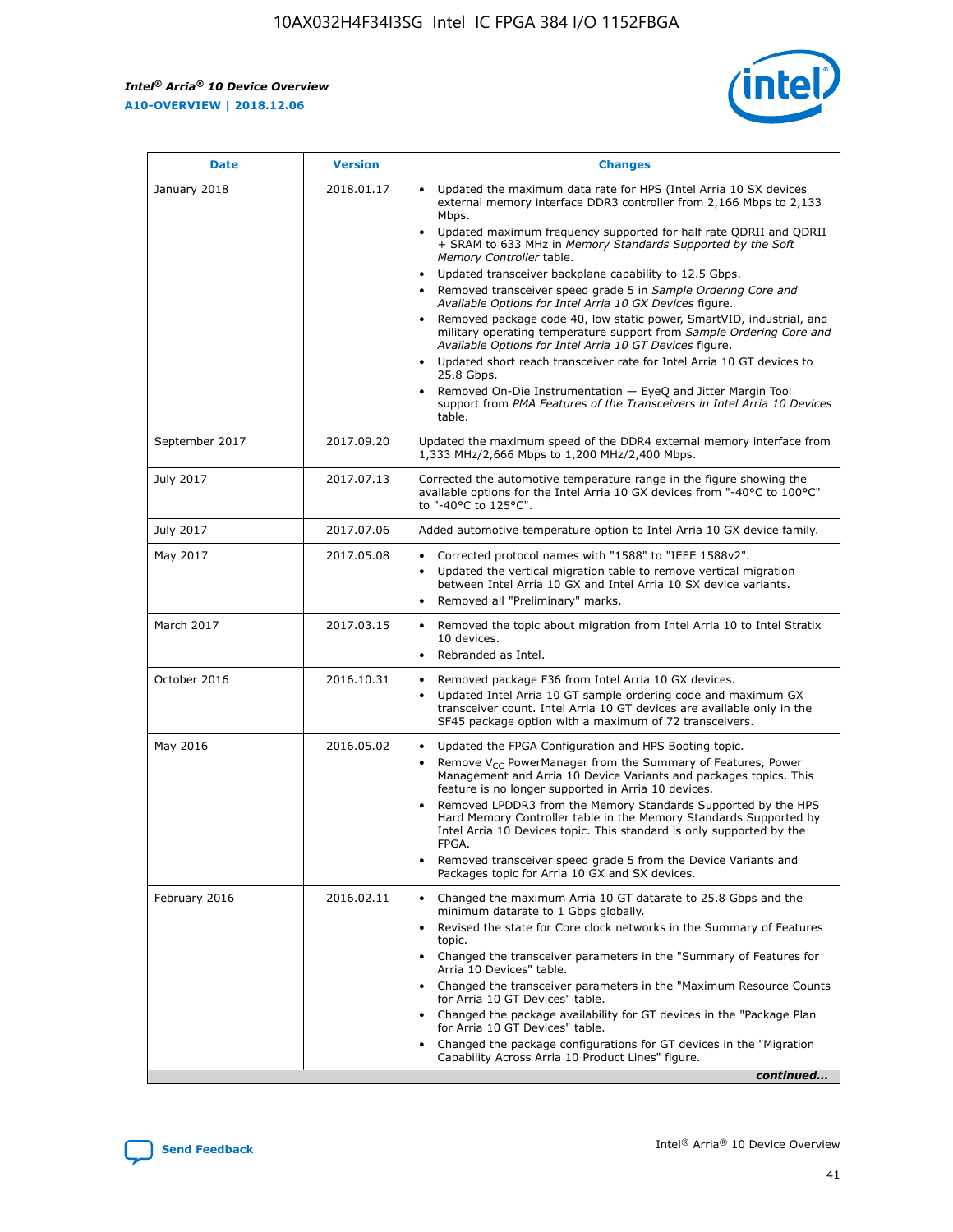![](_page_42_Picture_1.jpeg)

| <b>Date</b>   | <b>Version</b> | <b>Changes</b>                                                                                                                                                               |
|---------------|----------------|------------------------------------------------------------------------------------------------------------------------------------------------------------------------------|
|               |                | • Changed transceiver parameters in the "Low Power Serial Transceivers"<br>section.                                                                                          |
|               |                | • Changed the transceiver descriptions in the "Device Variants for the<br>Arria 10 Device Family" table.                                                                     |
|               |                | Changed the "Sample Ordering Code and Available Options for Arria 10<br>$\bullet$<br>GT Devices" figure.                                                                     |
|               |                | Changed the datarates for GT devices in the "PMA Features" section.                                                                                                          |
|               |                | Changed the datarates for GT devices in the "PCS Features" section.<br>$\bullet$                                                                                             |
| December 2015 | 2015.12.14     | Updated the number of M20K memory blocks for Arria 10 GX 660 from<br>2133 to 2131 and corrected the total RAM bit from 48,448 Kb to<br>48,408 Kb.                            |
|               |                | Corrected the number of DSP blocks for Arria 10 GX 660 from 1688 to<br>1687 in the table listing floating-point arithmetic resources.                                        |
| November 2015 | 2015.11.02     | Updated the maximum resources for Arria 10 GX 220, GX 320, GX 480,<br>$\bullet$<br>GX 660, SX 220, SX 320, SX 480, and SX 660.                                               |
|               |                | • Updated resource count for Arria 10 GX 320, GX 480, GX 660, SX 320,<br>SX 480, a SX 660 devices in Number of Multipliers in Intel Arria 10<br><b>Devices</b> table.        |
|               |                | Updated the available options for Arria 10 GX, GT, and SX.                                                                                                                   |
|               |                | Changed instances of Quartus II to Quartus Prime.<br>$\bullet$                                                                                                               |
| June 2015     | 2015.06.15     | Corrected label for Intel Arria 10 GT product lines in the vertical migration<br>figure.                                                                                     |
| May 2015      | 2015.05.15     | Corrected the DDR3 half rate and quarter rate maximum frequencies in the<br>table that lists the memory standards supported by the Intel Arria 10 hard<br>memory controller. |
| May 2015      | 2015.05.04     | • Added support for 13.5G JESD204b in the Summary of Features table.                                                                                                         |
|               |                | • Added a link to Arria 10 GT Channel Usage in the Arria 10 GT Package<br>Plan topic.                                                                                        |
|               |                | • Added a note to the table, Maximum Resource Counts for Arria 10 GT<br>devices.                                                                                             |
|               |                | • Updated the power requirements of the transceivers in the Low Power<br>Serial Transceivers topic.                                                                          |
| January 2015  | 2015.01.23     | • Added floating point arithmetic features in the Summary of Features<br>table.                                                                                              |
|               |                | • Updated the total embedded memory from 38.38 megabits (Mb) to<br>65.6 Mb.                                                                                                  |
|               |                | • Updated the table that lists the memory standards supported by Intel<br>Arria 10 devices.                                                                                  |
|               |                | Removed support for DDR3U, LPDDR3 SDRAM, RLDRAM 2, and DDR2.                                                                                                                 |
|               |                | Moved RLDRAM 3 support from hard memory controller to soft memory<br>controller. RLDRAM 3 support uses hard PHY with soft memory<br>controller.                              |
|               |                | Added soft memory controller support for QDR IV.<br>٠                                                                                                                        |
|               |                | Updated the maximum resource count table to include the number of<br>hard memory controllers available in each device variant.                                               |
|               |                | Updated the transceiver PCS data rate from 12.5 Gbps to 12 Gbps.<br>$\bullet$                                                                                                |
|               |                | Updated the max clock rate of PS, FPP x8, FPP x16, and Configuration<br>via HPS from 125 MHz to 100 MHz.                                                                     |
|               |                | Added a feature for fractional synthesis PLLs: PLL cascading.                                                                                                                |
|               |                | Updated the HPS programmable general-purpose I/Os from 54 to 62.<br>$\bullet$                                                                                                |
|               |                | continued                                                                                                                                                                    |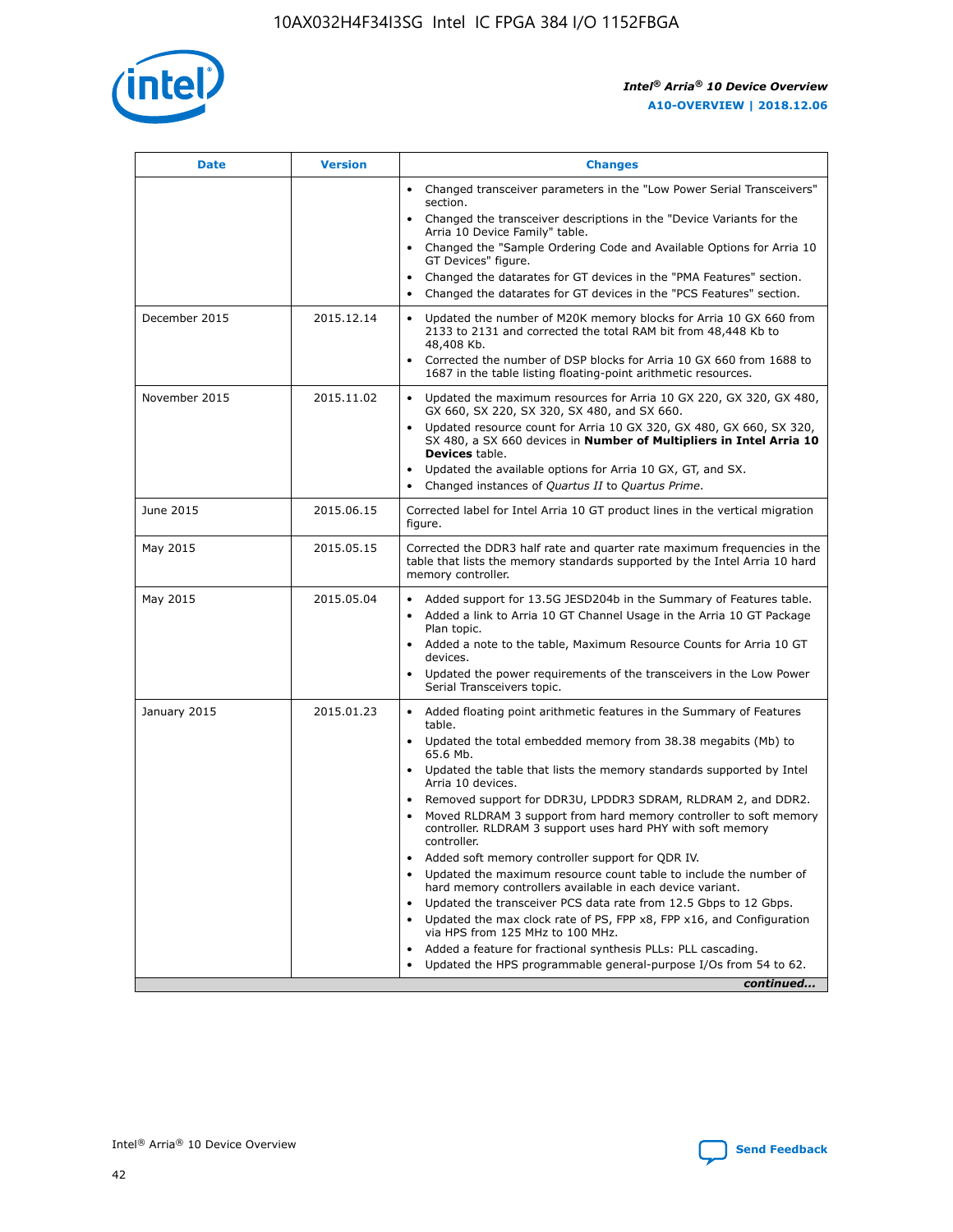r

![](_page_43_Picture_2.jpeg)

| <b>Date</b>    | <b>Version</b> | <b>Changes</b>                                                                                                                                                                                                                                                                                                                                                                                                                                                                                                                         |
|----------------|----------------|----------------------------------------------------------------------------------------------------------------------------------------------------------------------------------------------------------------------------------------------------------------------------------------------------------------------------------------------------------------------------------------------------------------------------------------------------------------------------------------------------------------------------------------|
| September 2014 | 2014.09.30     | Corrected the 3 V I/O and LVDS I/O counts for F35 and F36 packages<br>of Arria 10 GX.<br>Corrected the 3 V I/O, LVDS I/O, and transceiver counts for the NF40<br>$\bullet$<br>package of the Arria GX 570 and 660.<br>Removed 3 V I/O, LVDS I/O, and transceiver counts for the NF40<br>package of the Arria GX 900 and 1150. The NF40 package is not<br>available for Arria 10 GX 900 and 1150.                                                                                                                                       |
| August 2014    | 2014.08.18     | Updated Memory (Kb) M20K maximum resources for Arria 10 GX 660<br>devices from 42,660 to 42,620.<br>Added GPIO columns consisting of LVDS I/O Bank and 3V I/O Bank in<br>$\bullet$<br>the Package Plan table.<br>Added how to use memory interface clock frequency higher than 533<br>$\bullet$<br>MHz in the I/O vertical migration.<br>Added information to clarify that RLDRAM3 support uses hard PHY with<br>$\bullet$<br>soft memory controller.<br>Added variable precision DSP blocks support for floating-point<br>arithmetic. |
| June 2014      | 2014.06.19     | Updated number of dedicated I/Os in the HPS block to 17.                                                                                                                                                                                                                                                                                                                                                                                                                                                                               |
| February 2014  | 2014.02.21     | Updated transceiver speed grade options for GT devices in Figure 2.                                                                                                                                                                                                                                                                                                                                                                                                                                                                    |
| February 2014  | 2014.02.06     | Updated data rate for Arria 10 GT devices from 28.1 Gbps to 28.3 Gbps.                                                                                                                                                                                                                                                                                                                                                                                                                                                                 |
| December 2013  | 2013.12.10     | Updated the HPS memory standards support from LPDDR2 to LPDDR3.<br>Updated HPS block diagram to include dedicated HPS I/O and FPGA<br>$\bullet$<br>Configuration blocks as well as repositioned SD/SDIO/MMC, DMA, SPI<br>and NAND Flash with ECC blocks.                                                                                                                                                                                                                                                                               |
| December 2013  | 2013.12.02     | Initial release.                                                                                                                                                                                                                                                                                                                                                                                                                                                                                                                       |

![](_page_43_Picture_4.jpeg)